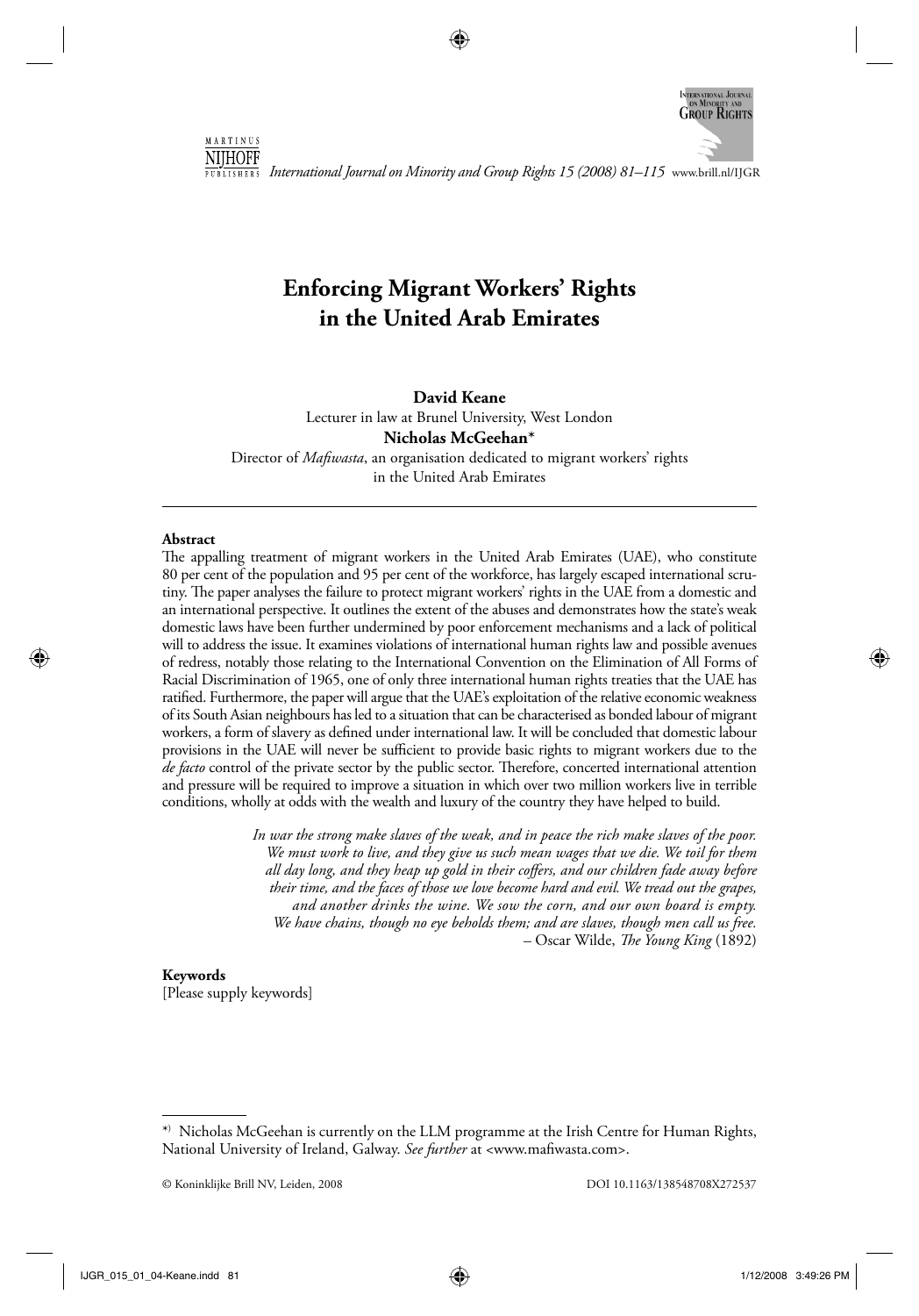⊕

#### **1. Introduction**

Since the first oil flowed from the Umm Shaif offshore field in 1962, the United Arab Emirates (UAE), comprising seven semi-autonomous emirates, has seen phenomenal economic growth. The UAE had an Organization of the Petroleum Exporting Countries (OPEC) quota of 2.53 million barrels per day in May 2007, making it the third largest producer of oil and gas in the world, after Saudi Arabia and Iran respectively.<sup>1</sup> The former United Nations Secretary-General Kofi Annan recently described Dubai – the most high profile, although certainly not the richest of the emirates – as "one of the world's greatest economic miracles". 2

 By contrast, the sizeable South Asian workforce, whose labour has contributed enormously to the growth and without whom the vast development could not have taken place, has not shared in the wealth. Exact figures are not available, but according to Human Rights Watch, "95 percent of the UAE's labor pool, some 2.7 million workers, are migrants",<sup>3</sup> with the official text *Doing Business with the UAE* stating that "the expatriate population of the UAE is close to 80 percent. Most are from the sub-continent".<sup>4</sup> Thus, millions of South Asians currently reside in the country as migrant workers, principally Indians, Pakistanis, Bangladeshis, Nepalese and Sri Lankans.<sup>5</sup> According to two recent country reports of the Economist Intelligence Unit on the UAE: "Expatriate workers, and particularly low-skilled employees from Asia, have few rights";<sup>6</sup> and "traditionally, low-paid expatriate workers have enjoyed few, if any, rights in the UAE".<sup>7</sup>

 Exploitation of these workers, ranging from non-payment of wages to physical abuse, is not simply commonplace or widespread, it is systematic. The UAE's labour laws are wholly biased in favour of employers, and the mechanisms used to enforce the laws are ineffective. The government agency in charge, the Ministry

IJGR\_015\_01\_04-Keane.indd 82 JGR\_015\_01\_04-Keane.indd 82 JGR\_015\_01\_04-Keane.indd 1/12/2008 3:49:27 PM /

<sup>&</sup>lt;sup>1)</sup> Organization of the Petroleum Exporting Countries (OPEC) Monthly Oil Market Report, June 2007, available at <www.opec.org/home/Monthly%20Oil%20Market%20Reports/2007/pdf/ MR062007.pdf>.

 <sup>2)</sup> *Gulf News* , 7 February 2006.

<sup>&</sup>lt;sup>3)</sup> Human Rights Watch, The *UAE's Draft Labor Law: Comments and Recommendations*, 2007, available at <hrw.org/backgrounder/mena/uae0307/>.

 <sup>4)</sup> J. Williams, 'General Aspects of the Business Culture', in P. Dew and A. Shoult (eds), *Doing Business with the UAE* (Kogan Page, London, 2000) p. 243, n. 2.

<sup>&</sup>lt;sup>5)</sup> The UAE does not release breakdowns of the national backgrounds of its migrant workers. However, the UAE minister of labour was recently quoted as saying that Indian workers make up more than 50 per cent of the foreign workforce in the UAE. 'UAE and India Sign Labour Pact', *Gulf News* , 14 December 2006, available at <www.gulfnews.com/nation/Employment/10089313. html>.

 <sup>6)</sup> Economist Intelligence Unit (<www.eiu.com>), *Country Report: UAE, Main Report* , 1 February 2005.

 <sup>7)</sup> Economist Intelligence Unit, *Country Report: UAE, Main Report* , 8 November 2004.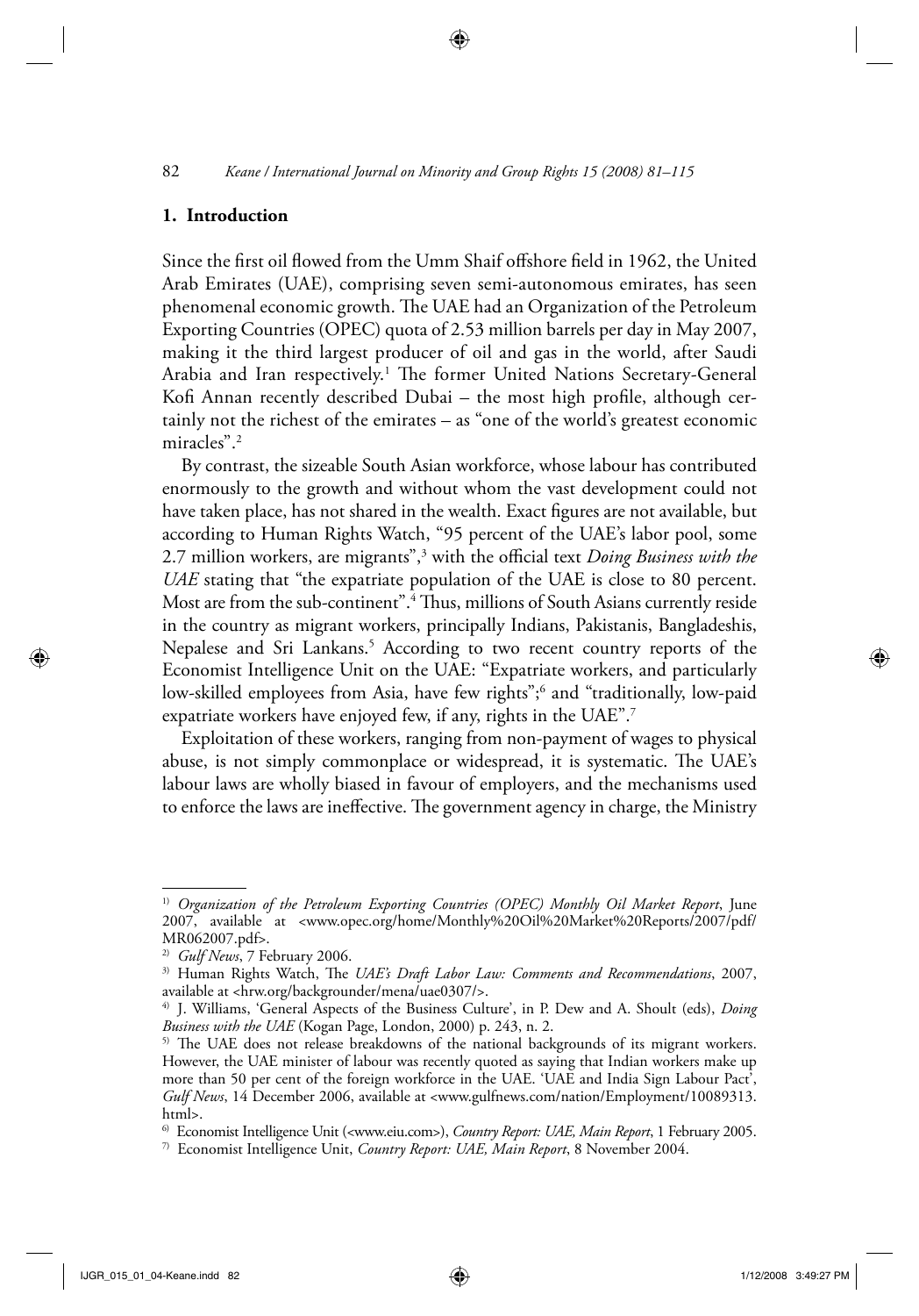of Labour and Social Affairs, has neither the ability nor the willingness to execute its brief. Furthermore, there is evidence to suggest that the government as a whole, far from acting to protect workers, is an active participant in the abuse, profiting directly from a system which keeps a large migrant workforce in conditions of bondage. Human Rights Watch, in its March 2007 commentary on the most recent proposed draft labour laws, identifies the areas in urgent need of further reform as including:

 the exclusion of provisions on workers' rights to organize and bargain collectively; the prohibition of strikes; the exclusion of certain categories of workers, such as domestic and farming and grazing workers, from the protections of the labor law; ambiguity regarding the minimum age of employment; the prohibition of women from certain categories of work; the absence of provisions banning the confiscation of passports and other identity documents and requiring employment contracts to be made available in workers' native languages; and inadequate and unenforced penalties for violations of the law.<sup>8</sup>

This system of exploitation is underpinned by the denial of the most basic of labour rights – the right to freely associate and to bargain collectively. The UAE is an ILO member country, $^9$  but has not signed core ILO Convention No. 87 on Freedom of Association and Protection of the Right to Organise and Convention No. 98 on the Right to Organise and Collective Bargaining. These core Conventions are described as being "among the founding principles of the ILO",<sup>10</sup> and form part of the most fundamental international labour law requirements:

Eight ILO Conventions have been identified by the ILO's Governing Body as being fundamental to the rights of human beings at work, irrespective of levels of development of individual member States. These rights are a precondition for all the others in that they provide for the necessary implements to strive freely for the improvement of individual and collective conditions of work.<sup>11</sup>

The paper will analyse the protection of migrant workers' rights in the United Arab Emirates from a domestic and an international perspective. Section 2 will chart the domestic provisions in place in the UAE, including the most recent 2007 proposed draft labour laws, which have been criticised by international nongovernmental organisations. Section 3 will look to the international human rights law that applies to the UAE. While its human rights obligations are limited by

IJGR\_015\_01\_04-Keane.indd 83 JGR\_015\_01\_04-Keane.indd 1/12/2008 3:49:27 PM /12/2008

 <sup>8)</sup> Human Rights Watch, *supra* note 3.

 <sup>9)</sup> International Labour Organisation member countries, available at <www.ilo.org/public/english/ standards/relm/country.htm#N\_2\_>.

<sup>&</sup>lt;sup>10)</sup> International Labour Organisation, *Rules of the Game: A Brief Introduction to International Labour Standards* , 2005, p. 84, available at <www.ilo.org/public/english/standards/norm/download/ resources/rulesofthegame.pdf>.

 <sup>11)</sup> Conventions Nos. 87 and 98 form part of the core eight ILO documents, available at <www.ilo.org/ public/english/standards/norm/whatare/fundam/>.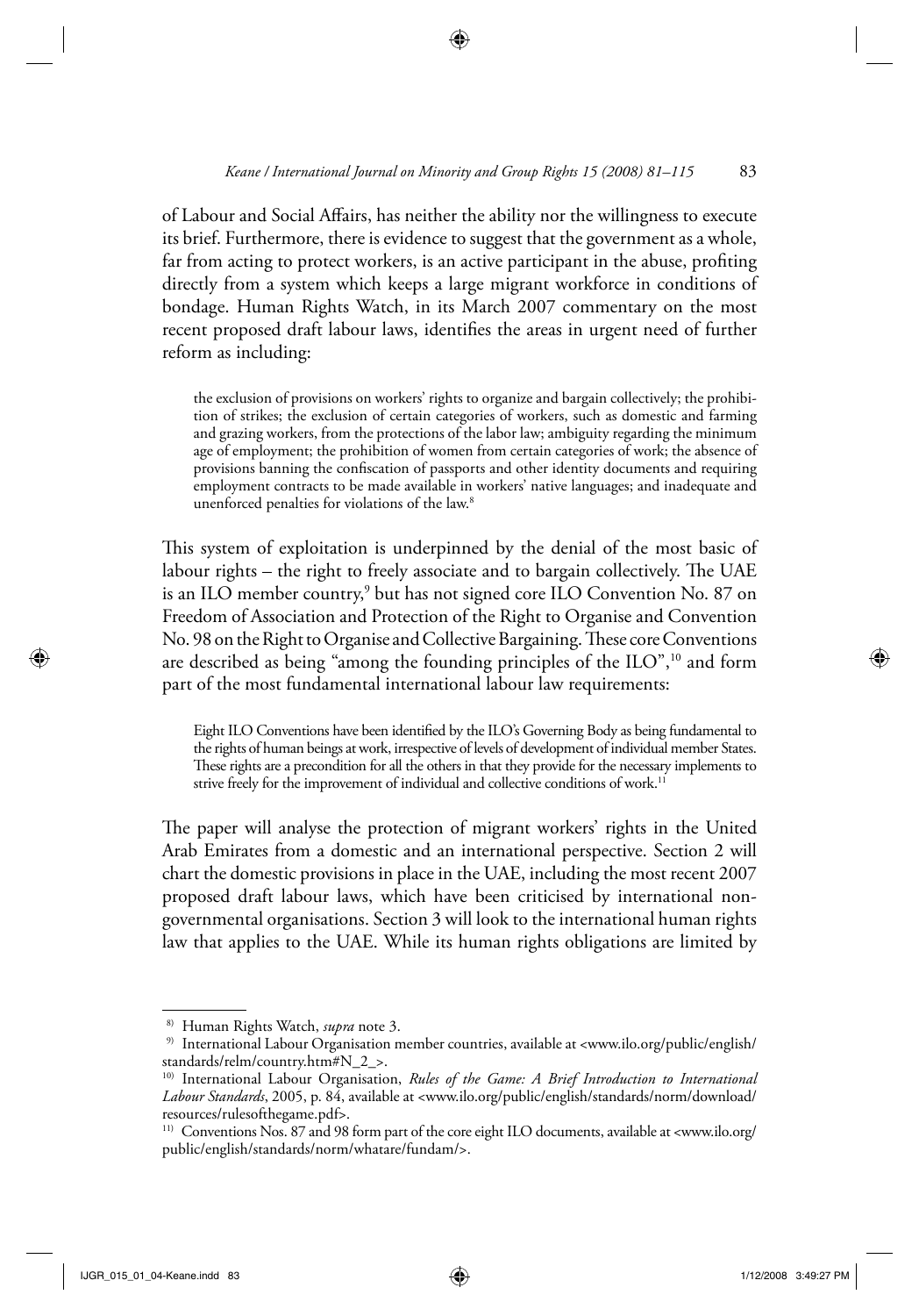⊕

the fact that it has not signed the 1993 International Convention on the Protection of Migrant Workers and Their Families,<sup>12</sup> there are violations of international human rights law taking place, notably the 1965 International Convention on the Elimination of All Forms of Racial Discrimination, which the UAE has ratified. The special mechanisms of the United Nations will also be examined as a possible recourse. Section 4 will describe the situation of migrant workers in the UAE as bonded labour, or slavery. The international standards and definitions of slavery will be used to support this position. Finally, the paper will seek means of enhancing protection for migrant workers beyond the current domestic laws, which are proving deficient. It will highlight how domestic provisions will never be enough to provide basic rights to migrant workers due to the *de facto* control of the private sector by the public sector.

The extraordinary wealth of the UAE contrasts sharply with the pitiful conditions of the migrant workers who constitute an overwhelming majority of the population. Unlike many issues which challenge civil society, the inequality and injustice of the situation of migrant workers in the UAE is one which can be resolved. There are more than sufficient resources in the UAE to provide a basic standard of living for migrant workers. It should become an urgent matter of international concern that this has not been done.

## **2. Does the UAE Violate Domestic Labour Law Protecting Migrant Workers?**

The labour law system currently in operation in the UAE dates from 1980. The Federal Law No. 8 for 1980 on Regulation of Labour Relations governs the relationship between the state, the employer and migrant workers. The government has repeatedly pledged to implement a new regime of labour regulation in response to criticism; its most recent draft labour law was opened for public review and comment on 5 February 2007. It is unclear how long the review process will take. The following section outlines the problems inherent in the 1980 legislation, which is still in force. It concludes by detailing the proposed reforms in the draft law, and explains why the government's proposals are inadequate. These inadequacies were highlighted by Human Rights Watch in a reaction to the government's February 2007 announcement.

Labour law in the UAE is weak and superficial. It is designed to circumvent accountability by providing a veneer of regulation to a system that is wholly weighted in favour of the employer. The result is untrammelled development at the expense of the most basic human rights of South Asian migrant workers.

◈

 <sup>12)</sup> UN Doc. E/CN.4/1997/14 (1997), entered into force 1 July 2003.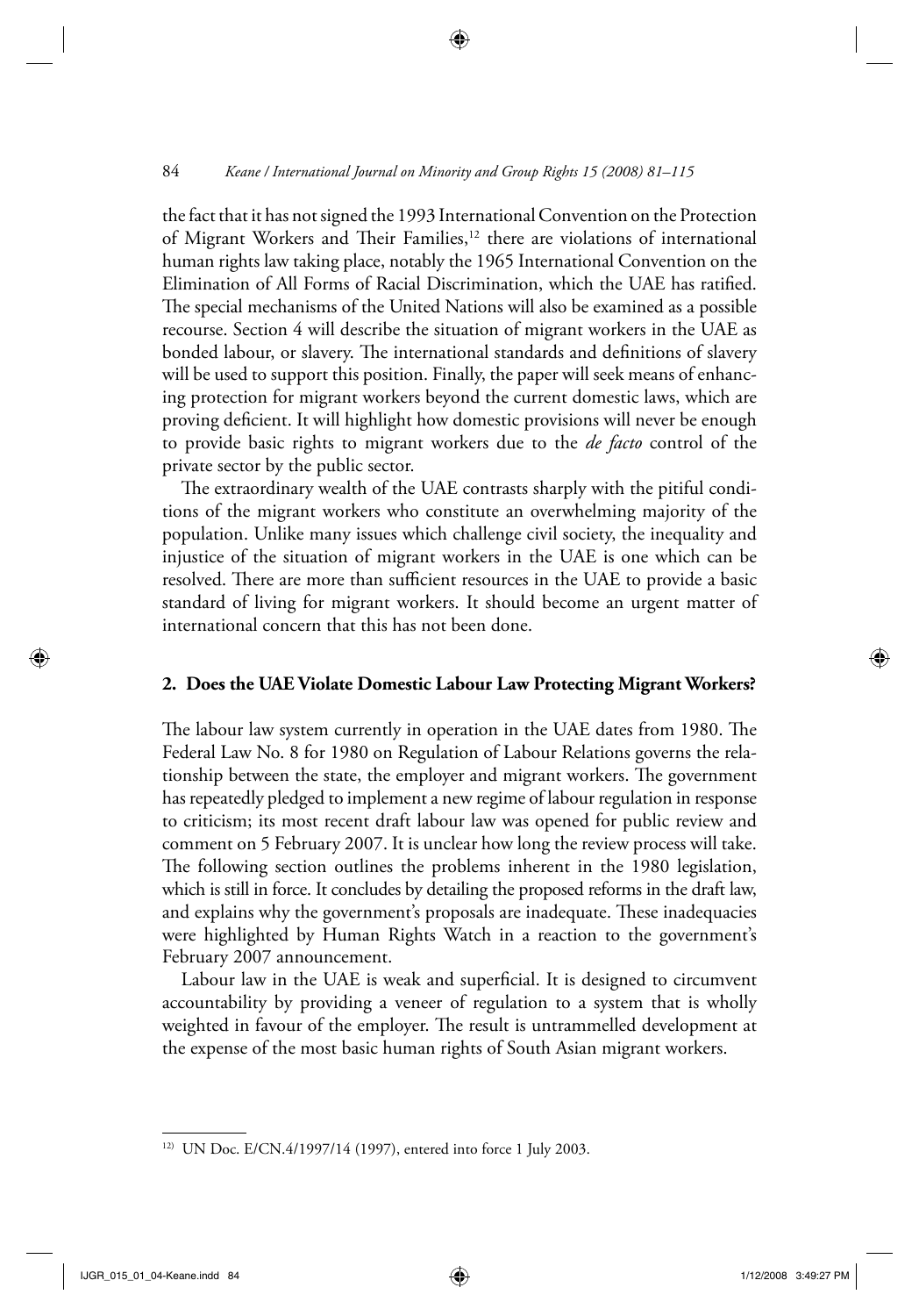#### 2.1 *An Overview of the UAE Labour System*

The recruitment of migrant workers can be carried out either by a recruitment agent, who must be an UAE national, or by an UAE company, whose partners must all be UAE nationals. 13 Written contracts between employers and employees are not a legal requirement; however, in the absence of a written contract, adequate proof of terms of employment must be established if required.<sup>14</sup> Workers must have a work permit, supplied by the employer, often referred to as a sponsor when discussing work permits, to work in the UAE.<sup>15</sup> The operation of the system of agencies ensures that workers must spend around two years repaying their loans. Hickox, writing in the *Comparative Labor Law Journal*, explains the system:

 In the U.A.E., for example, a foreign worker must be sponsored by a licensed entity, or an individual sponsored by such an entity, which is registered with the Ministry of Labour … Sponsorship requirements also play a role in the control of foreign workers within the country. The transfer of sponsorship is restricted by labor-importing states, so as to ensure that foreign labor remains where it fulfills the economic needs, as determined at the time a work permit was issued. In the U.A.E., the guestworker may work for no one other than his sponsor unless he leaves the country and returns under a new sponsorship... This system, as applied to lower level positions, has been analogized to slavery. The system is so characterized because the employee is tied to one employer...<sup>16</sup>

The question of slavery is discussed in Section III below. The sponsorship system ensures that employees are completely controlled by their employers. Employees cannot change sponsor without the express approval of their employer, $17$  and it appears that sponsorship may not be transferred unless the employee falls into one of the applicable categories for transfer and meets certain requirements laid down by the ministries.<sup>18</sup> It is difficult to say with any certainty what these categories and requirements are as they are continually being revised. For example, there were three ministerial resolutions alone in 2005,<sup>19</sup> and their interpretation and application is subject to the discretion of the ministries.<sup>20</sup>

In general, laws exist to regulate maximum working hours,<sup>21</sup> breaks,<sup>22</sup> annual leave<sup>23</sup> and overtime.<sup>24</sup> Laws have also been introduced to ensure workers are not

IJGR\_015\_01\_04-Keane.indd 85 JGR\_015\_01\_04-Keane.indd 1/12/2008 3:49:27 PM /12/2008

<sup>&</sup>lt;sup>13)</sup> Article 2, Ministerial Resolution No. 233.

<sup>&</sup>lt;sup>14)</sup> Article 35, Chapter 3, Federal Law No. 8 for 1980 on Regulation of Labour Relations.

<sup>&</sup>lt;sup>15)</sup> Article 11, Chapter 2, Federal Law No. 8 for 1980 on Regulation of Labour Relations.

 <sup>16)</sup> S. Hickox, 'Labor Market Needs and Social Policy: Guestworkers in West Germany and the Arab Gulf States', 8 *Comparative Labor Law Journal* (1987) pp. 369, 370 (emphasis added).

 <sup>17)</sup> Article 2, Ministerial Decision No. 826.

<sup>&</sup>lt;sup>18)</sup> Article 2, Ministerial Decision No. 826.

<sup>&</sup>lt;sup>19)</sup> See the Ministry of Labour website, available at <www.mol.gov.ae>.

 <sup>20)</sup> Clarendon Parker, UAE employment specialists, available at <www.clarendonparker.com>.

<sup>&</sup>lt;sup>21)</sup> Article 65, Chapter 4, Federal Law No. 8 for 1980 on Regulation of Labour Relations.

<sup>&</sup>lt;sup>22)</sup> Article 66, Chapter 4, Federal Law No. 8 for 1980 on Regulation of Labour Relations.

<sup>&</sup>lt;sup>23)</sup> Article 75, Chapter 4, Federal Law No. 8 for 1980 on Regulation of Labour Relations.

<sup>&</sup>lt;sup>24)</sup> Articles 67 and 68, Chapter 4, Federal Law No. 8 for 1980 on Regulation of Labour Relations.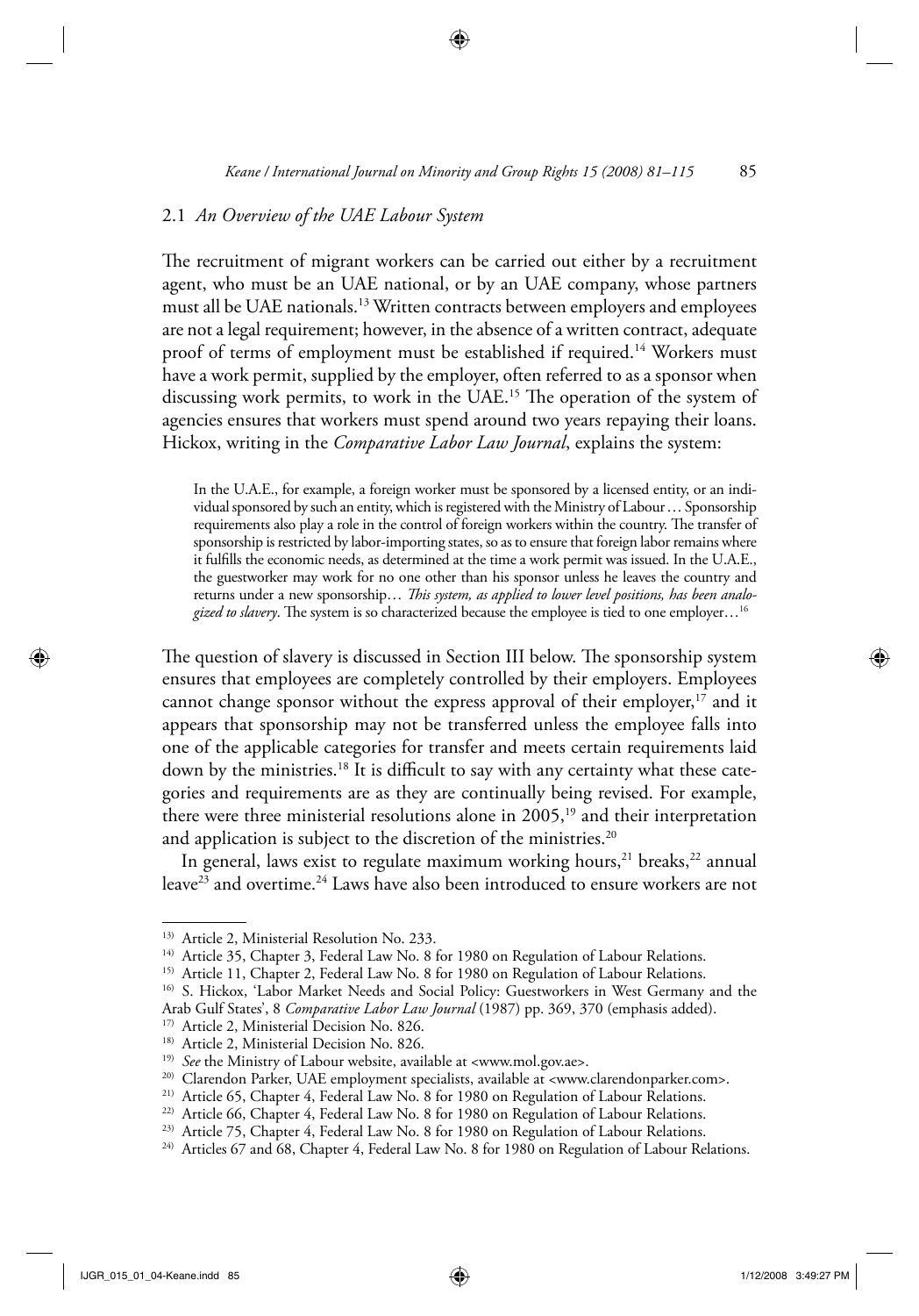required to work in extreme summertime temperatures.<sup>25</sup> Employers must meet the costs of treatment for work-related injuries,<sup>26</sup> and in the event of a work-related death, the members of a deceased worker's family are entitled to compensation.<sup>27</sup> Workers are entitled to severance  $pay<sub>i</sub><sup>28</sup>$  and repatriation costs on completion of a contract. 29 A worker may abandon his work if the employer fails to honour either his contractual or legal obligations to the worker.<sup>30</sup> Trade unions do not exist, and strikes and lock-outs are expressly banned.<sup>31</sup>

⊕

 In the case of a collective dispute between the employer and all or a group of the employees, a complaint in writing must be submitted to the Ministry of Labour and Social Affairs by the employees.<sup>32</sup> The Ministry adjudicates the matter through a Conciliation Board,<sup>33</sup> or in some cases, a Supreme Arbitration Board.<sup>34</sup> Employees have the right to file a case with the Court of First Instance if the Ministry of Labour does not solve their problems. The second and third stages of litigation are the Court of Appeal and the Court of Cassation respectively.

#### 2.2 Enforcement of Labour Law/The Ministry of Labour

 In their own words, the UAE Ministry of Labour is responsible for "the administration of the labour market and forming and implementing the labour policy in the country".<sup>35</sup> Its aim is to achieve a "balance between the interests of the workers, employers and the society as a whole".<sup>36</sup> In contrast to their stated aims, the Ministry of Labour guards only the interests of public and private enterprises, obstructs the filing of complaints and appeals and is incapable of enforcing either their rulings or their directives. Human Rights Watch note that

 the real test of a country's respect for workers' rights and compliance with international human rights law does not rest solely in the language contained in the country's laws; rather it rests equally in the government's serious enforcement of its laws regulating the conduct of employers, its creation of institutions that fairly resolve disputes between workers and employers, and its aggressive investigation and prosecution of employers who violate its laws.<sup>37</sup>

◈

<sup>&</sup>lt;sup>25)</sup> Ministerial Resolution No. 467 (2005).

 <sup>26)</sup> Article 144, Chapter 8, Federal Law No. 8 for 1980 on Regulation of Labour Relations.

<sup>&</sup>lt;sup>27)</sup> Article 149, Chapter 8. Federal Law No. 8 for 1980 on Regulation of Labour Relations.

 <sup>28)</sup> Article 132, Chapter 7 (Section 2), Federal Law No. 8 for 1980 on Regulation of Labour Relations.

<sup>&</sup>lt;sup>29)</sup> Article 131, Chapter 7 (Section 1), Federal Law No. 8 for 1980 on Regulation of Labour Relations.

<sup>&</sup>lt;sup>30)</sup> Article 12, Chapter 7, Federal Law No. 8 for 1980 on Regulation of Labour Relations.

<sup>&</sup>lt;sup>31)</sup> Article 14, Ministerial Resolution No. 307 (2003).

 <sup>32)</sup> Article 155, Chapter 9, Federal Law No. 8 for 1980 on Regulation of Labour Relations.

<sup>33)</sup> Article 158, Chapter 9, Federal Law No. 8 for 1980 on Regulation of Labour Relations.

 <sup>34)</sup> Article 158 Chapter 9, Federal Law No. 8 for 1980 on Regulation of Labour Relations.

<sup>&</sup>lt;sup>35)</sup> UAE Ministry of Labour website, available at <www.mol.gov.ae/index.php?option=com\_ content&task=view&id=31&Itemid=54>.

<sup>&</sup>lt;sup>36)</sup> UAE Ministry of Labour Vision and Mission, available at <www.mol.gov.ae/index.php?option= com\_content&task=view&id=12&Itemid=53>.

 <sup>37)</sup> Human Rights Watch, *supra* note 3.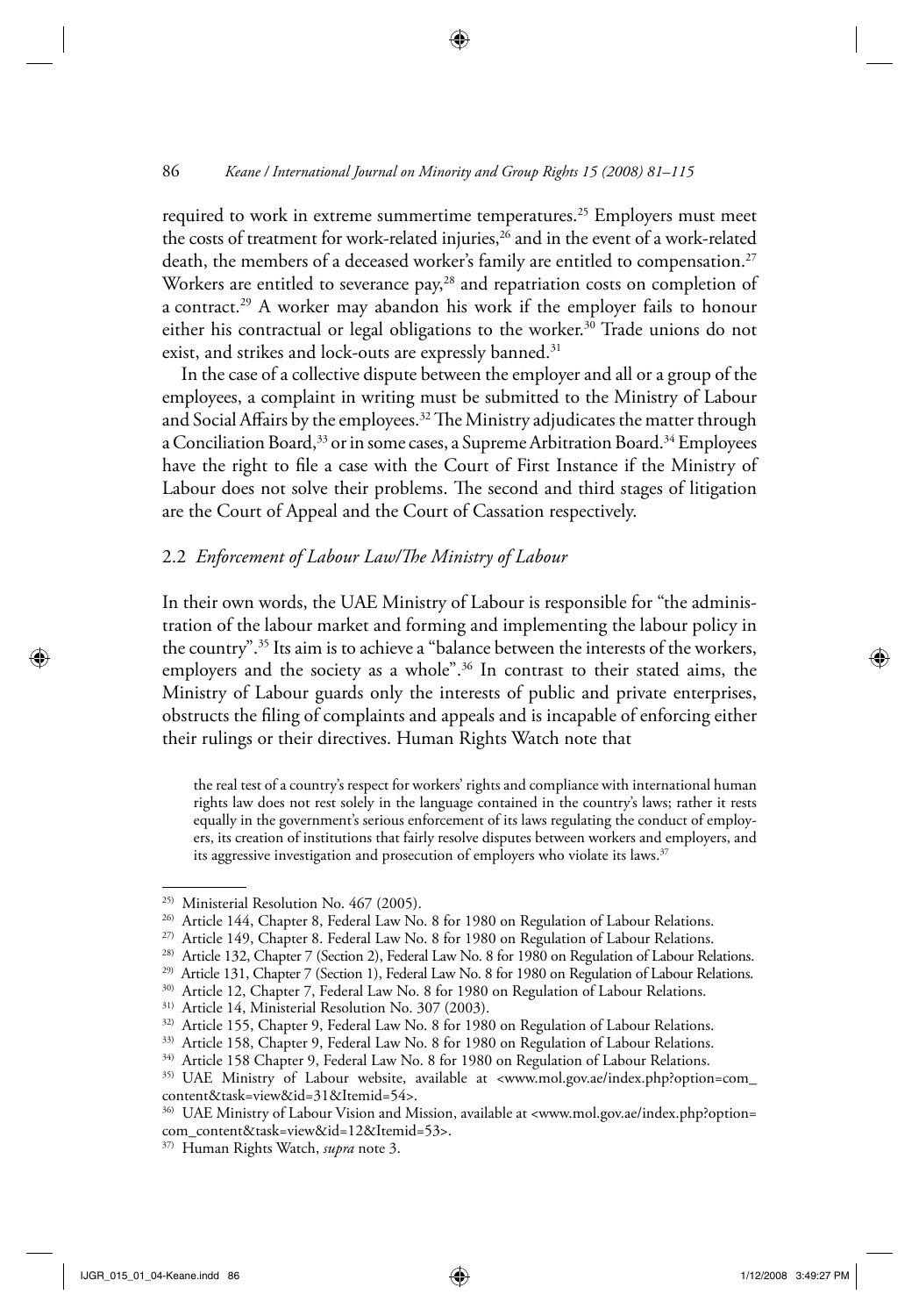⊕

 Laws are only as strong as the mechanisms that enforce them, and there is overwhelming evidence that UAE labour law does not, in its realisation, protect migrant workers from exploitative labour practices. The only reliable way of keeping track of labour disputes is through the national press since the Ministry of Labour has never released any figures on the matter. According to one official, they did not even keep records until September 2005.<sup>38</sup> The available information on worker protests probably represents only a fraction of worker abuses. There is a general reluctance on behalf of workers to make a complaint. One Ministry official was quoted in the *Gulf News* as saying: "[W]e only recognize it [abuses] when there's a complaint, but there's rarely a complaint. Workers are too scared or they've paid money for their visa and they have to pay that back."<sup>39</sup> In addition, all of the English language broadsheets from which reports were taken are based in the emirate of Dubai, $40$  which accounts for only 37 per cent of the national workforce. $41$ Disputes in Abu Dhabi, Umm Al Qwain, Ajman, Fujeirah and Ras Al Khaima are rarely covered.

Workers wishing to file a complaint frequently encounter difficulties. Aggrieved employees must submit a written complaint in either Arabic or English, the two official languages of the UAE, to the Ministry of Labour and to their employer.  $42$ Migrant workers are invariably of South Asian origin and do not speak either Arabic or English. Language represents a serious barrier at all levels of interaction, including complaints. Officials at the Ministry of Labour are obstructive, even when complaints are brought in person to one of the two main Ministry offices in Abu Dhabi or Dubai.

 For example, the *Gulf News* reports how 38 South Asians were prevented from making a complaint because they could not afford to pay a AED 20 typing charge.<sup>43</sup> The men had instead brought a handwritten complaint, which was rejected. In addition, Ministry staff informed the men that they would each have to submit an individual complaint (and each incur an individual charge), when in fact labour law allows for the submission of joint complaints.<sup>44</sup> The men, whose complaint was that they had not been paid for five months (they were reported to be surviving on dates from a farm near their accommodation), were ultimately unable to lodge an official complaint.

◈

 <sup>38)</sup> *Gulf News* , 29 September 2006.

 <sup>39)</sup> *Gulf News* , 4 July 2005.

<sup>&</sup>lt;sup>40)</sup> *Gulf News* maintains a small office in Abu Dhabi, but the journalist who was primarily responsible for labour stories worked out of Dubai. Since this journalist, Diaa Hadid, left *Gulf News* in the summer of 2006, there has been a marked reduction in labour stories.

<sup>&</sup>lt;sup>41)</sup> Ministry of Planning National Abstract 2001–2004, available at <www.uae.gov.ae/mop>.

<sup>&</sup>lt;sup>42)</sup> Article 155, Chapter 9, Federal Law No. 8 for 1980 on Regulation of Labour Relations.

 <sup>43)</sup> *Gulf News* , 23 September 2005.

 <sup>44)</sup> Article 155, Chapter 9, Federal Law No. 8 for 1980 on Regulation of Labour Relations.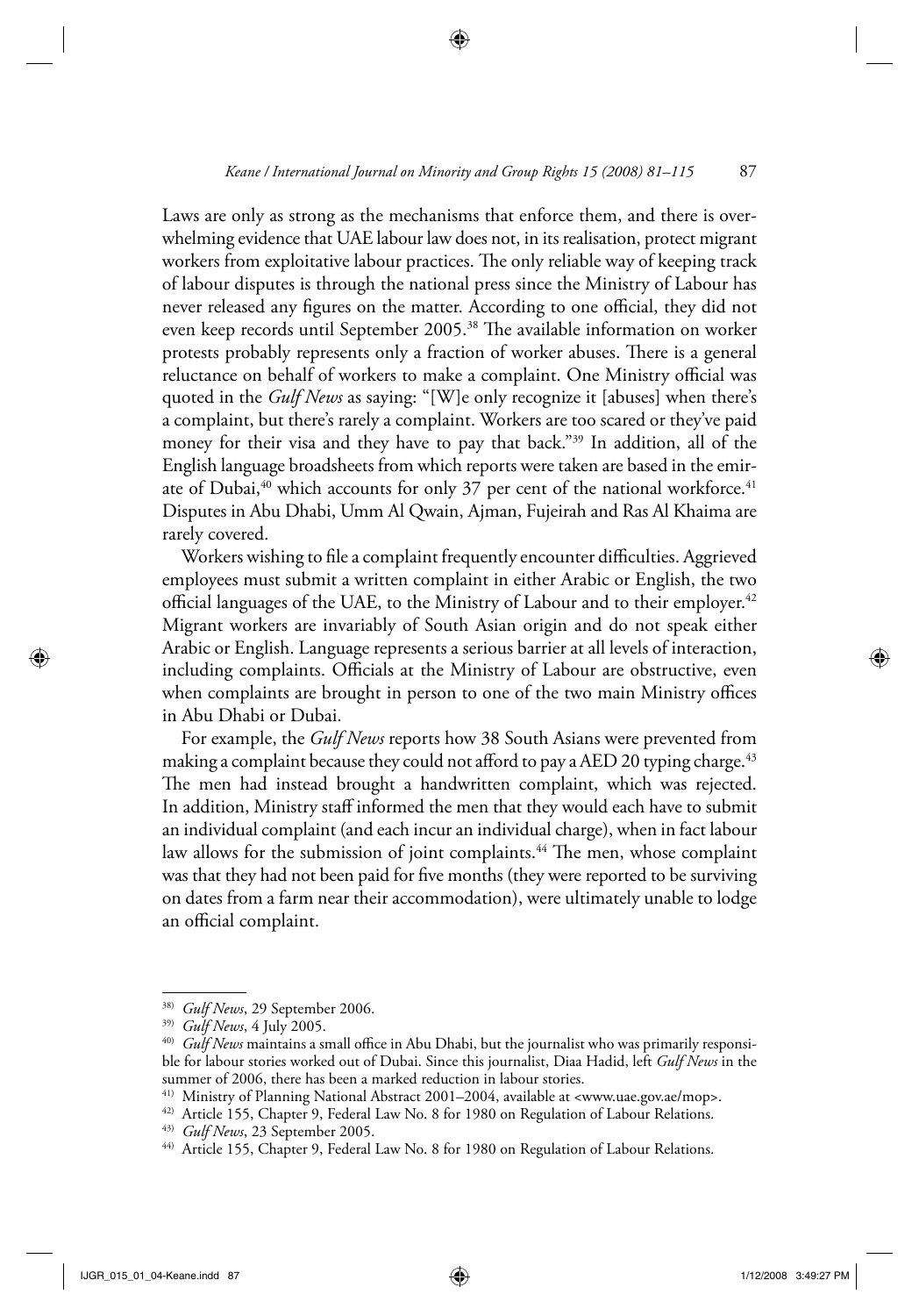Four days earlier, Ministry officials refused to accept a complaint from the same workers on the grounds that they could not provide proof of identification. The reason for this was that the men's employer had confiscated their passports and labour cards, leaving them with no money and no means of even proving who they were. The employer admitted to not having paid his workers, citing his own financial difficulties as the reason. The Economist Intelligence Unit, in its country report on the UAE, similarly describes how "[a] series of cases have emerged … in which UAE contracting companies have failed to pay the wages of labourers for months at a time".<sup>45</sup>

⊕

 Even if a complaint is successful, employers may simply ignore the ruling. A group of workers whose complaint had been upheld by the Ministry of Labour made three separate complaints to the police asking them to enforce the Ministry's decision. The employer was ordered to pay five months salary and only paid three. He was quoted in the press as saying he "would not pay one dirham" of the extra amount he owed his employees as they were "liars". 46

The shortcomings of the complaints procedure are echoed in the appeals procedure. Far from enhancing rights, the Court of First Instance, which represents the first stage of any appeal, acts as a further obstacle to plaintiffs.<sup> $47$ </sup> In order to register a complaint, the plaintiff must provide the following: a fee of AED 500 (USD 136); a deposit of AED 1,000 (USD 272); a letter from the Ministry of Labour stating that a friendly settlement is not possible; two further copies of the original submission to the Ministry of Labour; and a copy of the original Ministry of Labour judgement. In effect this means that aggrieved employees may only appeal to the Court with the express approval of the Ministry of Labour.

The *Gulf News* notes that "workers cannot appeal to the Court of First Instance directly", 48 and if the Ministry decides not to hear a case or feels that its decision was fair, workers are denied leave to appeal. In the event that a worker obtains the required documentation from the Ministry, they must then pay AED 1,500 to register their complaint. Given that the majority of cases relate to withheld monies, it is highly unlikely employees have access to such funds. While the AED 500 registration fee is waived in instances of labourers filing complaints against their employers, the regulations also state that "if it was proved that the workers who filed the case have no rights, they will have to pay all the fees for the case".<sup>49</sup>

⊕

<sup>&</sup>lt;sup>45)</sup> Economist Intelligence Unit, *Country Report: UAE, Main Report*, 1 August 2004.

 <sup>46)</sup> *Gulf News* , 24 December 2005.

 $47$ ) The Ministry of Labour often uses the local press as a means of disseminating information on changes to the law. Procedural directives on the workings of the Court of First Instance can be found in *Gulf News* , 12 May 2007, available at <archive.gulfnews.com/uae/uaessentials/more\_stories/ 10124556.html>.

 <sup>48)</sup> *Ibid.*

 <sup>49)</sup> *Ibid.*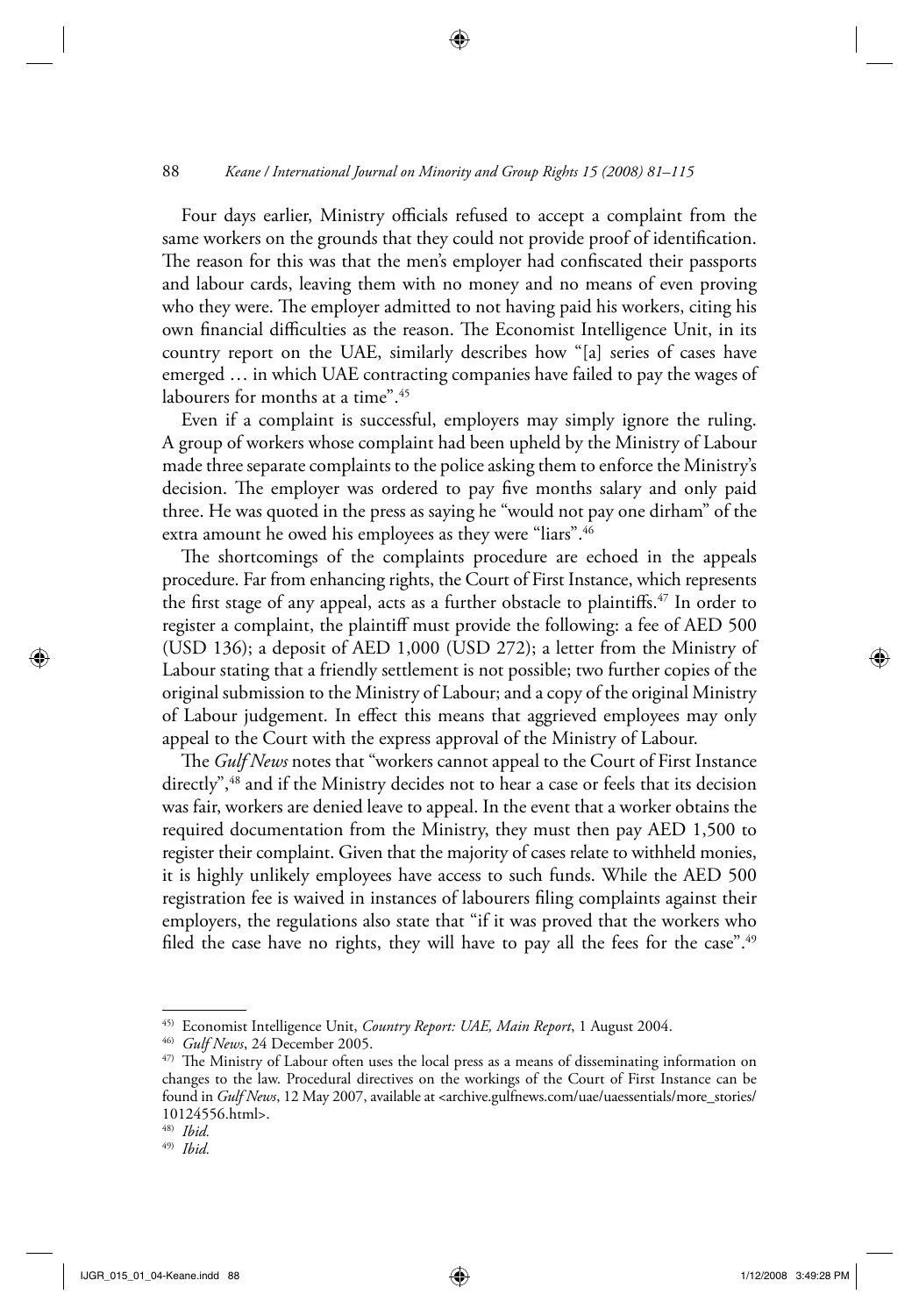Despite the vague language, the intention is to make workers who lose their appeal liable for *all* costs. Thus, a revised system which is supposed to provide workers with the right to appeal further strengthens the hand of the Ministry of Labour in stopping cases from reaching appeal. Moreover, it sets financial penalties to discourage workers who are granted leave to appeal from exercising that right.

⊕

 In addition to managing the complaints procedure, the Ministry of Labour passes directives with the aim "of providing stability, increasing productivity and creating jobs opportunities".<sup>50</sup> Directives appear to be legally binding edicts which do not pass any formal parliamentary process. There is no mechanism to oversee their consistent implementation. As a result, the Ministry's application and supervision of its directives is erratic. The following example highlights how the Ministry's response can be decisive when faced with labour protests, but halting and ineffective when required to protect the health of migrant workers. The only conclusion is that the Ministry consistently enforces the directives that protect the interests of employers only.

In May 2006, a committee of 14 officials met with representatives from local and federal departments, including the Ministry of Labour, Dubai Municipality and the Dubai Naturalisation and Residency Department, to discuss problems facing the labour market. 51 After the meeting Labour Minister Dr. Ali Bin Abdullah Al Ka'abi stated that the panel had prepared a 29 clause memorandum to be submitted to the Cabinet to deal with labour protests. He indicated that the memorandum included a provision referring workers to court if they protested without a genuine, legal grievance – in his words, "with no right" – or if they damaged property. The memorandum also included provisions to allow companies to bring in workers free of charge to replace those who cause problems or protest. 52

This directive is being fully enforced. On 11 March 2007, local press reported that 3,500 workers from ETA Ascon, with salaries ranging from AED 550 to AED 650 per month, had stopped working, demanding pay raises of between AED 250 and AED 450. The workers also wanted annual leave of one month and a return air ticket to their home country. According to a company spokesman, it was a peaceful protest which ended at 1100 with the employees returning to work.<sup>53</sup> The following day the same newspaper reported that 200 workers of the same company were to be deported, following riots in which a company bus was damaged and a manager was attacked. No reason was given for the sudden outbreak of violence, but the report did contain details of the offer ETA Ascon made to its

◈

IJGR\_015\_01\_04-Keane.indd 89 JGR\_015\_01\_04-Keane.indd 1/12/2008 3:49:28 PM /12/2008

 <sup>50)</sup> Ministry of Labour website, available at <www.mol.gov.ae/index.php?option=com\_content&task= view&id=31&Itemid=54>.

<sup>&</sup>lt;sup>51)</sup> *Gulf News*, 5 August 2006, available at <archive.gulfnews.com/indepth/labour/more\_stories/ 10038481.html>.

 <sup>52)</sup> *Ibid.*

 <sup>53)</sup> *Gulf News* , 11 March 2007, available at <archive.gulfnews.com/articles/07/03/11/10110309.html>.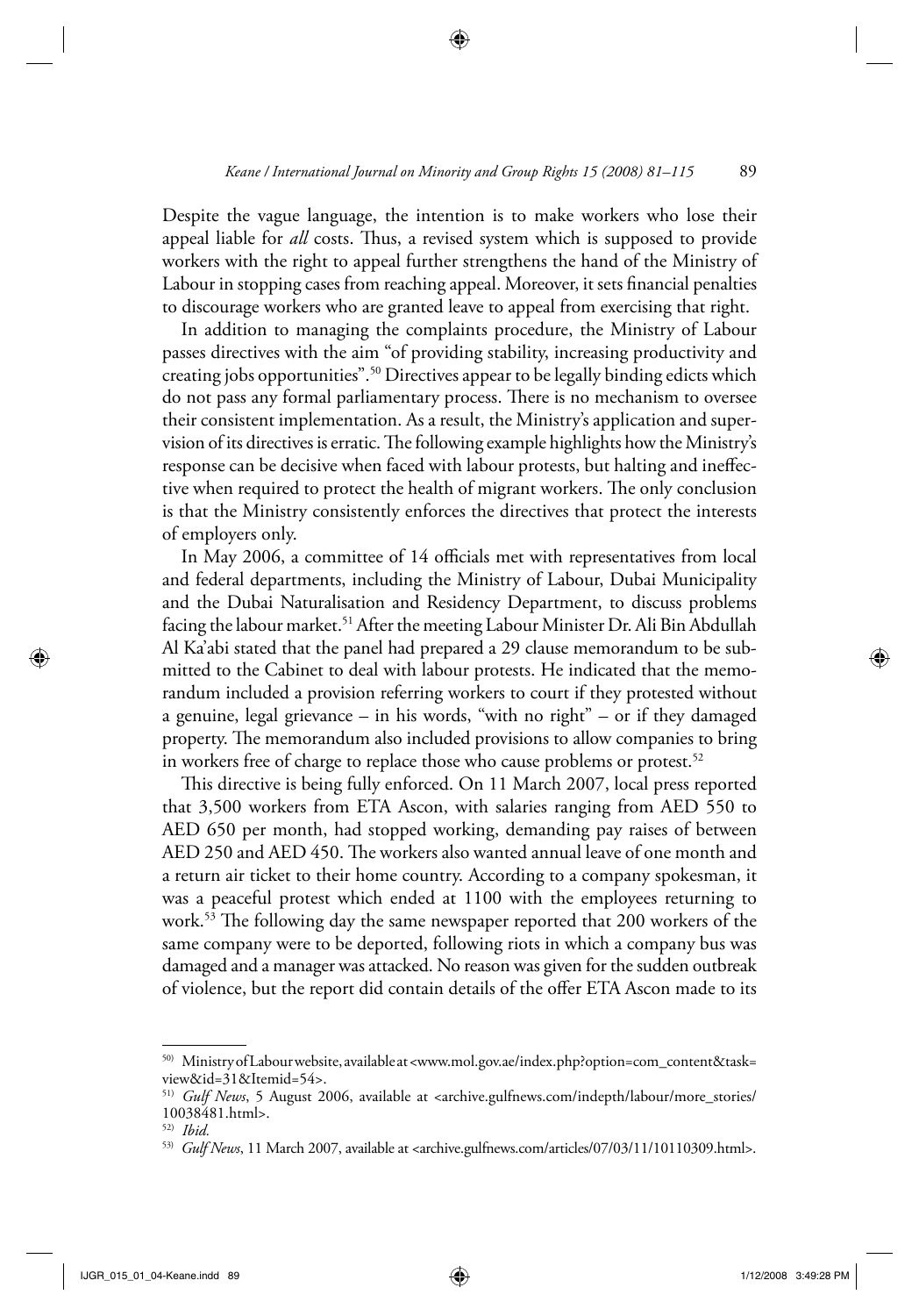⊕

employees: a pay increase of two dirhams (USD 0.55) per day and a return air ticket home every two years. The paper quoted Abdullah Saeed Bin Suloom, head of the labour inspection unit at the Ministry of Labour and member of the Permanent Committee of Labour Affairs in Dubai (PCLAD), who was in negotiations with the workers and the company: "Although the workers' claims are illegal, we agreed with the company's raising their salaries before the end of the contract period."<sup>54</sup> By 15 March 2007, a mere three days after the reported riot, 65 workers had already been deported. 55 No reports were made of arrests, trials or convictions, or due process of any kind. The Minister of Labour ordered that 250 work permits be issued to the company free of charge to replace the deported workers. He stated that "this is being done to compensate the company", who claimed to have lost four million dirhams as a result of the protest. ETA Ascon is owned by the Al Ghurair family of Dubai.<sup>56</sup>

 When one compares this swift, decisive action with the Ministry's actions on summer working hours, one finds a marked difference in attitude. On 29 June 2005, Ministerial Directive No. 467 banned employers from forcing employees to work from the hours of 1200 to 1630 during the months of July, August and September.<sup>57</sup> One week later, a senior Ministry official was reported to be instructing labour inspectors *not* to fine companies breaking the Directive.<sup>58</sup> The same official stated: "With all due respect to the minister, the decision is great, but where's the staff to implement it?" He claimed that punitive measures to halt company transactions were pointless: "Most companies write a letter to the Ministry asking to reactivate their transactions and we do it after two days. Just two days." This was supported by Sulaiman Abdullah, inspections head at the Ministry of Labour, who admitted: "We restart their transactions after they sign a letter agreeing not to break the rule again."<sup>59</sup>

 A full month after the Directive was announced the Ministry of Labour stated it would finally start fining companies who were breaking the law.<sup>60</sup> Labour inspectors made 164 visits to companies in July and August – 61.5 per cent were found to be breaking the law.<sup>61</sup> The law was not continued into September (although the Directive indicated it should), with the Labour Minister Dr. Ali Al Ka'abi saying: "[T]he weather is cooling now, there's no need for it."<sup>62</sup> The daily maximum temperature in September is 38.7 degrees as opposed to 40.4 degrees in August.<sup>63</sup>

USD 6.9 billion, <www.forbes.com/lists/2006/10/JDP8.html>.

⊕

 <sup>54)</sup> *Gulf News* , 12 March 2007, available at <archive.gulfnews.com/articles/07/03/12/10110462.html>.

 <sup>55)</sup> *Gulf News* , 15 March 2007, available at <archive.gulfnews.com/articles/07/03/15/10111249.html>.

 <sup>56)</sup> *See* ETA Ascon website, available at <www.etaascon.com/ascon/management.asp>. Abdul Aziz Al Ghurair is, according to *Forbes* magazine, the 77th richest man in the world, with a net worth of

 <sup>57)</sup> Ministerial Resolution No. 467 (2005).

 <sup>58)</sup> *Gulf News* , 7 July 2005.

 <sup>59)</sup> *Gulf News* , 20 July 2005.

 <sup>60)</sup> *Gulf News* , 1 August 2005.

 <sup>61)</sup> *Gulf News* , 31 August 2005.

 <sup>62)</sup> *Gulf News* , 29 August 2005.

 <sup>63)</sup> World Meteorological Organization, available at <www.worldweather.org>.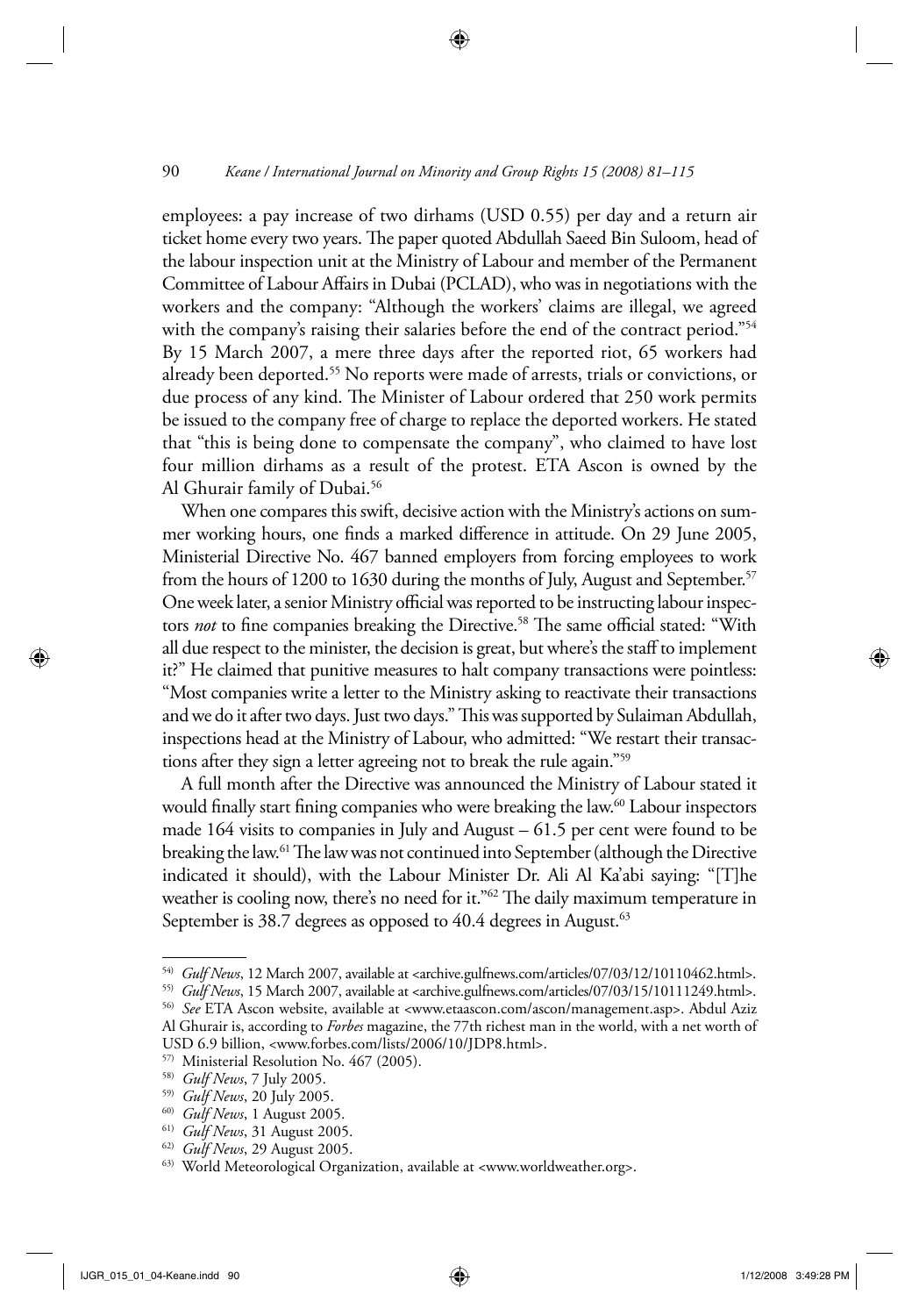Overall, three of the seven emirates (Sharjah, Ajman and Umm Al Qwain) had no labour inspector to check on implementation of the Directive.<sup>64</sup> Some companies claimed they would rather pay the fines – up to  $AED\ 600,000$  – than adhere to the new Directive.<sup>65</sup> In the end not one company was ever fined. A labour official noted the complete absence of sufficient enforcement mechanisms in relation to the Directive: "We don't have a mechanism, no receipt book, no way of entering information into the computer's system to fine the violating companies."<sup>66</sup>

⊕

The dangers and hardship endured by migrants working outdoors in temperatures exceeding 100 degrees are appalling. Yet, there are far more serious examples of migrant worker abuse in the UAE. The near complete lack of enforcement of Ministerial Directive No. 467 illustrates the broader pattern of labour law rendered impotent by poor enforcement mechanisms, and an absence of willingness on the part of the Ministry of Labour to prosecute companies or vindicate the basic rights of migrant workers.

 Until 25 January 2005, there were only 80 labour inspectors employed to look after the interests of approximately 2,738,000 expatriate workers. On that date, an extra 50 labour inspectors were employed, meaning there are now 130 inspectors – one UAE national inspector for every 21,062 expatriate employees.<sup>67</sup> In August 2005, the Ministry's industrial safety section had to close down due to holiday leave and resignations. A former employee said it had not undertaken a factory or company inspection for years and was ignored by senior officials.<sup>68</sup> The conclusion is that the Ministry of Labour is not capable of dealing with the severe pattern of worker abuse in the UAE.

 Labour Minister Dr. Ali AL Ka'Abi recently claimed his Ministry was "about to complete" a study recommending a new inspection authority to replace the current system.<sup>69</sup> There has been no indication whether such a move will make the radical changes required to cause some redress for migrant workers. According to Human Rights Watch,

 the problem in the UAE is not merely that these labour abuses occur, but that the government has breached its duty to enforce its own laws and regulate the conduct of employers. We found that the UAE is failing to investigate and prosecute employers who violate labour laws; [and] failing to establish a transparent, well-documented, and accessible system for the resolution of labour disputes.<sup>70</sup>

⊕

 <sup>64)</sup> *Gulf News* , 4 July 2005.

 <sup>65)</sup> *Gulf News* , 4 July 2005.

 <sup>66)</sup> *Gulf News* , 31 August 2005.

<sup>&</sup>lt;sup>67)</sup> All these figures are quoted in *Gulf News*, 26 January 2005.

 <sup>68)</sup> *Gulf News* , 2 August 2005.

 <sup>69)</sup> *Gulf News* , 28 January 2006.

 <sup>70)</sup> Human Rights Watch, *supra* note 3.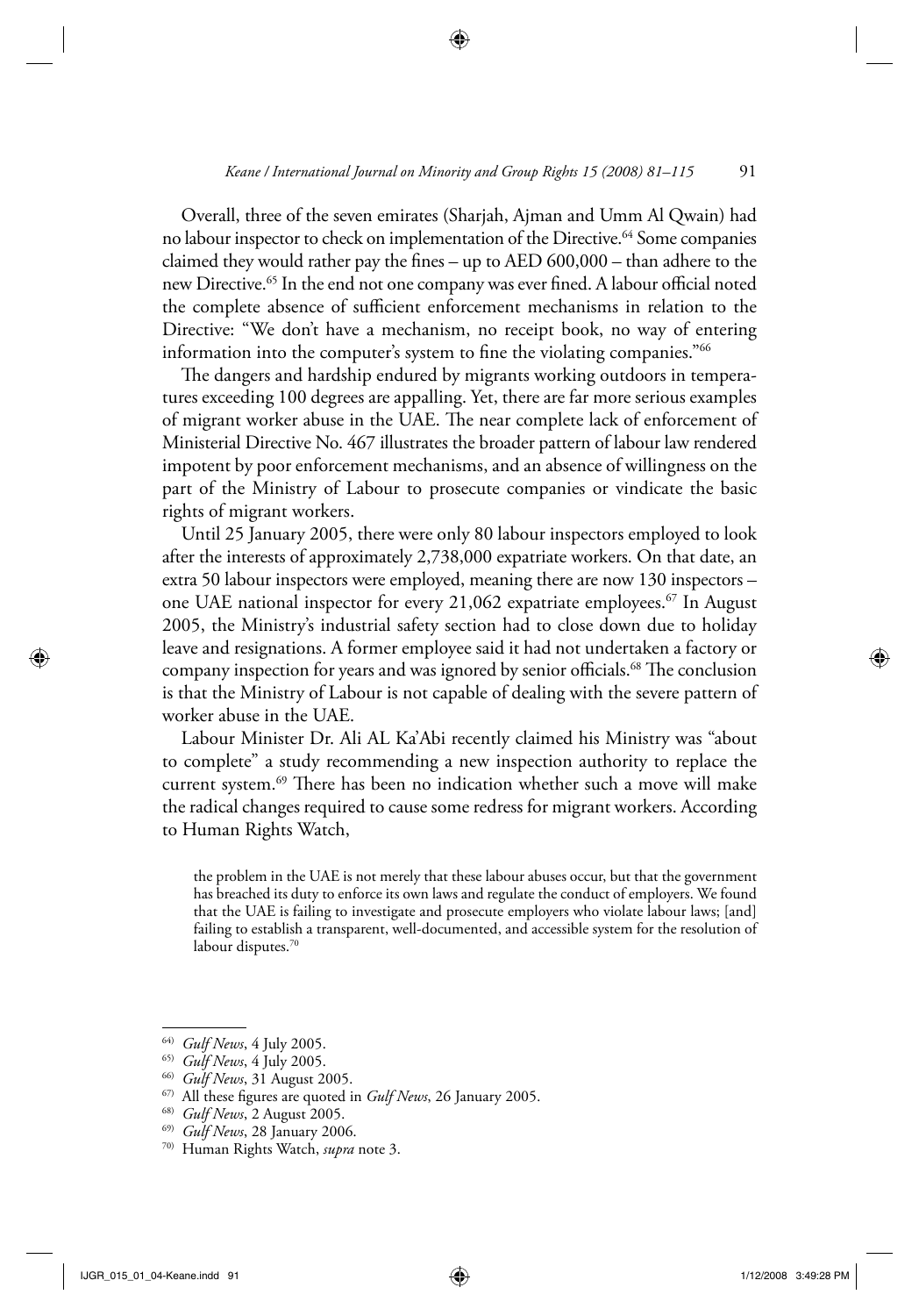⊕

The summer working hours issue remains a problem. In June 2006, the year following the initial debacle, the Ministry announced that companies flouting the rule would be "named and shamed",<sup>71</sup> but not prosecuted. The success of this strategy can be gauged by an announcement, almost exactly a year later, from the same minister of labour – midday break violators will be "named and shamed".<sup>72</sup> This is redolent of the system of labour regulation in the UAE. A violation of a legal regulation with severe and horrific consequences for the health of migrant workers carries a derisory sanction, ensuring almost total non-compliance. The rule's impotence was confirmed in July 2007 with the revelation that municipal workers are not covered. In response the Ministry of Labour stated that all government departments are responsible for their own workers, with a Dubai Municipality official stating that there are regulations for the safety of its workers - but these do not mention the midday break rule.<sup>73</sup>

#### 2.3 *Health and Safety Issues*

There is evidence that the figures for deaths and suicides amongst migrant workers are being manipulated, both by private companies and by the government. Since employers are legally required to report certain work-related incidents to the Ministry of Labour,<sup>74</sup> and to meet the costs of medical treatment and sick leave,<sup>75</sup> it is in a company's interests to not report such cases.

 In September 2005, 75 construction workers complained to the Ministry about unsanitary living conditions, unpaid wages, poor safety procedures and unpaid medical bills. Workers suffering cuts from metal grinders had spent weeks unable to work. In addition to having to pay their own medical bills, they did not receive any sickness benefit, despite their injuries being work-related. During this time they went unpaid. Such practices are illegal,<sup>76</sup> but no action was taken against the company. The Economist Intelligence Unit has drawn attention to the link between suicides and work and accommodation conditions in its main report on the UAE:

 An Indian worker killed himself after his employer refused to give him Dh50 to visit a doctor … The case highlighted the plight of many unskilled foreign labourers in Dubai and the UAE, many of whom go unpaid for months and are forced to live in cramped, poor-quality accommodation.

IJGR\_015\_01\_04-Keane.indd 92 JGR\_015\_01\_04-Keane.indd 92 JGR\_015\_01\_04-Keane.indd 1/12/2008 3:49:28 PM /

⊕

 <sup>71)</sup> *Gulf News* , 30 June 2006, available at <archive.gulfnews.com/articles/06/06/30/10050451. html>.

 <sup>72)</sup> *Gulf News* , 1 July 2007, available at <archive.gulfnews.com/articles/07/07/01/10136111.html>.

 <sup>73)</sup> *Gulf News* , 26 July 2007, available at <www.gulfnews.com/nation/Employment/10142087.html>.

 <sup>74)</sup> Article 142, Chapter 8, Federal Law No. 8 for 1980 on Regulation of Labour Relations.

 <sup>75)</sup> Article 144, Chapter 8, Federal Law No. 8 for 1980 on Regulation of Labour Relations.

 <sup>76)</sup> Article 144, Chapter 8, Federal Law No. 8 for 1980 on Regulation of Labour Relations.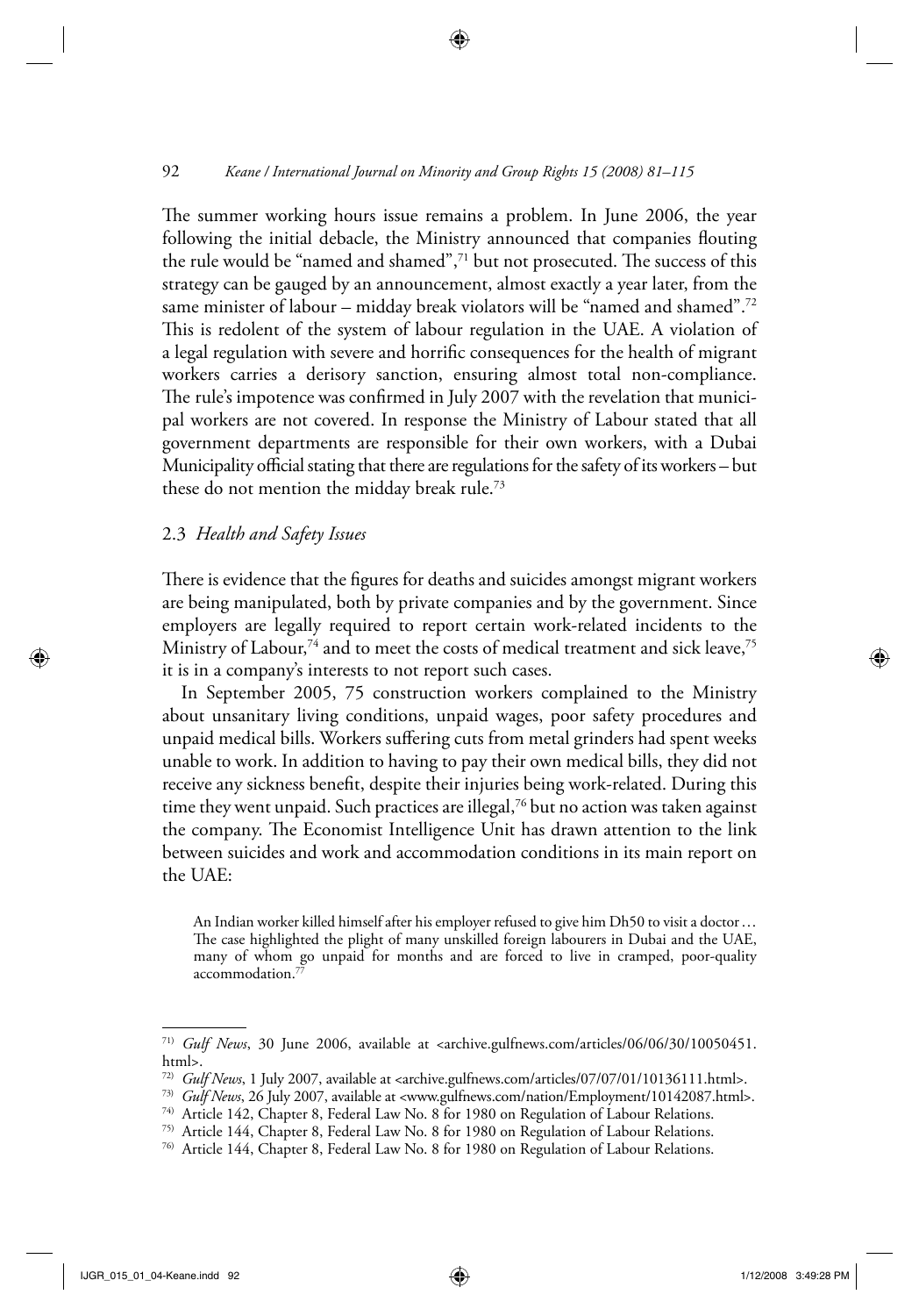⊕

 By November 2005, the Ministry of Labour had received reports of work-related injuries from just six companies.<sup>78</sup> An official admitted that there were no reliable figures for worker injuries or deaths because companies were holding back information. The Ministry appears to have no power to force companies to inform them of worker injuries or deaths, despite this being a legal requirement. The undersecretary at the Ministry of Labour, Dr. Khalid Khazraji, complained: "[W]e have tried to get these reports, but they don't cooperate." Dubai police, using ambulance reports, claimed there had been 40 deaths. A Dubai Municipality official claimed there had been 31 construction deaths. A representative of the Department of Health and Medical Services said his department did not keep complete statistics. 79

The validity of these confused records has been thrown into doubt by a French documentary team from the French terrestrial channel, France 2. In an interview with the Indian consul in Dubai for the documentary *Dans les Soutes de l'Eldorado* , journalists Philippe Levasseur, Philippe Jasselin and Alexandre Berne claim to have been shown confidential reports showing that two Asians per day die on the construction sites of Dubai, and that there is a suicide every four days. $^{80}$  Companies are legally obliged to pay two years salary to the family of any worker who dies in a work-related incident.<sup>81</sup>

 Suicides amongst migrant workers are acknowledged to be inordinately high. The Indian consulate did release figures on suicides showing that 67 Indians killed themselves in Dubai and the northern emirates in 2004. This tallies with the figures reportedly shown to the French journalists.<sup>82</sup> Unfortunately the problem seems to be getting worse. In August 2006, the Indian ambassador to the UAE reported that 100 Indian nationals had committed suicide in the previous 12 months.<sup>83</sup> Relevant officials in the UAE have held that suicides are not related to work conditions. According to Brigadier Khamis Mattar Al Mazeina, director of the Criminal Investigations Department in Dubai, most suicides are related to problems in the deceased's home country, and he added: "Most of these people are non-Muslims." Professor Adnan Fadil of the Al Rashad Psychiatric Clinic in Dubai named a number of contributory factors including schizophrenia, alcoholism, homosexuality and AIDS.<sup>84</sup> Of a total of 30 Nepalese deaths in 2005, only 1 was reported to have been due to a labour accident. There were, according to the chargé

◈

 <sup>77)</sup> Economist Intelligence Unit, *Country Report: UAE, Main Report* , 1 February 2005.

 <sup>78)</sup> *Gulf News* , 21 November 2005.

 <sup>79)</sup> *Gulf News* , 21 November 2005.

 <sup>80)</sup> English translation transcript of the *Envoye Speciale* programme *Dans les Soutes de L'Eldorado* (France 2).

<sup>81)</sup> Article 149, Chapter 8, Federal Law No. 8 for 1980 on Regulation of Labour Relations.

 <sup>82)</sup> *Gulf News* , 22 October 2005.

 <sup>83)</sup> Ambassador Nada S. Mussallam, 19 August 2006.

 <sup>84)</sup> *Gulf News* , 22 November 2005.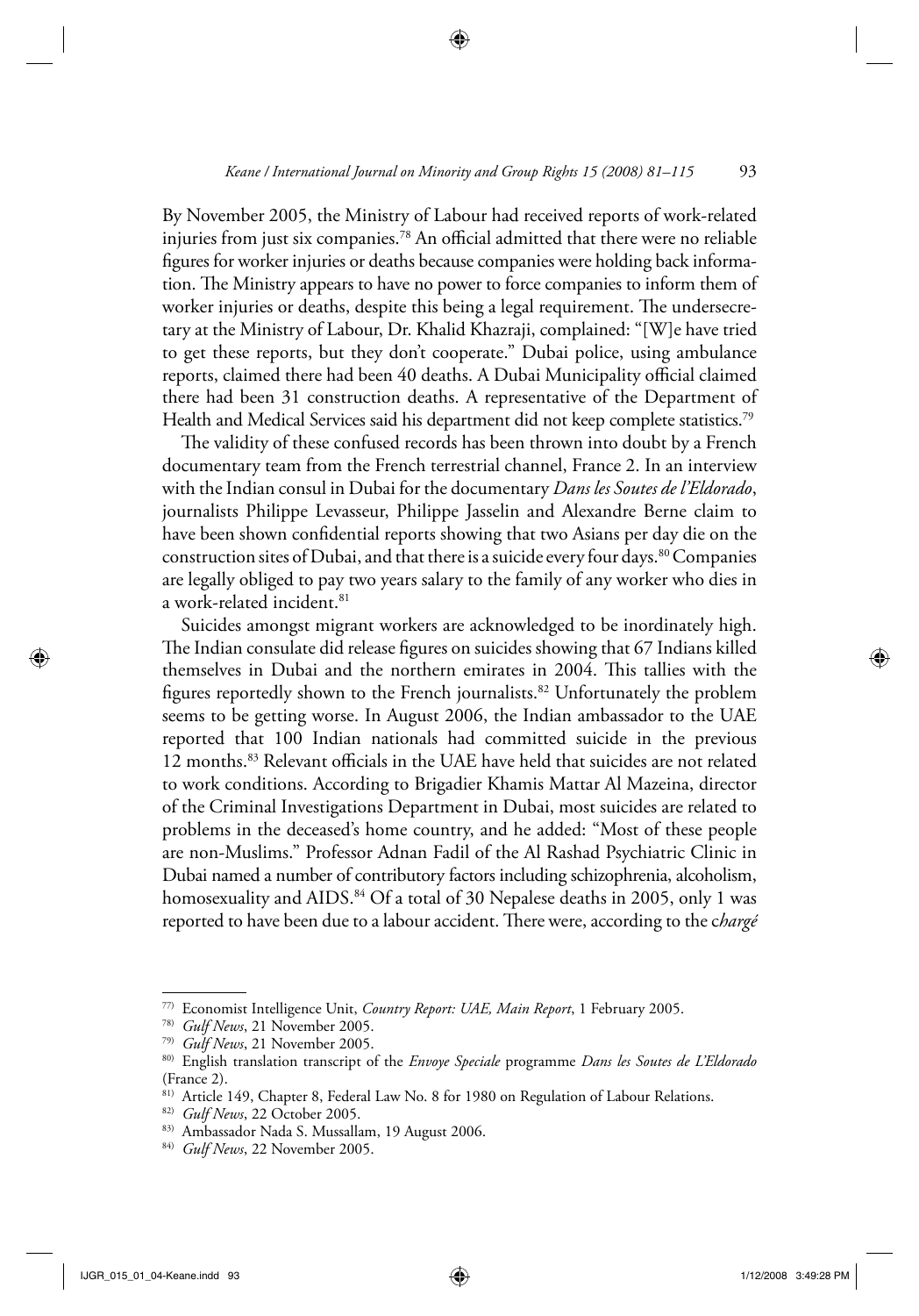d'affaires at Nepal's embassy, 13 deaths from cardiac arrests, 7 suicides, 7 road accidents, 2 from unknown reasons, as well as the reported solitary work-related death. 85

⊕

#### 2.4 The 2007 Draft Labour Law

The UAE opened its draft labour law to public review on 5 February 2007. Human Rights Watch issued a response, which stated in its introduction that, "[u]nfortunately, major omissions and provisions in violation of well-established international labour relations plague the draft law",<sup>86</sup> and identified several areas in urgent need of reform which are neglected in the proposed legislation. They include: exclusion of provisions on workers' rights to organise; prohibition of strikes; the exclusion of domestic workers; absence of provisions banning the confiscation of passports; and inadequate and unenforced penalties for violations of the law.

 In relation to freedom of association, the response urges the UAE to "amend the UAE labour law to comply with international standards and explicitly protect workers' right to organise. The law should provide for the formation of independent unions free from employer and government interference."87 It has been noted that the UAE, although a member of the ILO, has not ratified core ILO Conventions Nos. 87 and 98. Similarly, Human Rights Watch emphasises the customary nature of the right to freedom of association within international labour standards, quoting the ILO Committee on Freedom of Association that ILO members, by virtue of their membership, are "bound to respect a certain number of general rules which have been established for the common good … Among these principles, freedom of association has become a customary rule above the Conventions."<sup>88</sup>

The ILO and the UAE had held discussions on the issue of trade unions. Dr. Taleb Al Rifa'i, regional director of the International Labour Organisation, told a *Gulf News* reporter in April 2005 that trade unions will be established in the UAE even though they may pose challenges to residents.<sup>89</sup> Dr. Khalid Al Khazraji, undersecretary at the Ministry of Labour and Social Affairs, agreed, also saying in 2005, that the UAE could expect to have labour unions "very soon".<sup>90</sup> Again, the rhetoric of the government contrasts sharply with the reality. It is difficult not to conclude that the word of the UAE government on labour issues cannot be accepted.

◈

 <sup>85)</sup> *Gulf News* , 19 December 2005.

 <sup>86)</sup> Human Rights Watch, *supra* note 3.

 <sup>87)</sup> *Ibid.*

 <sup>88)</sup> ILO Committee on Freedom of Association, quoted in *ibid.*

 <sup>89)</sup> *Gulf News* , 4 April 2005.

 <sup>90)</sup> *Ibid.*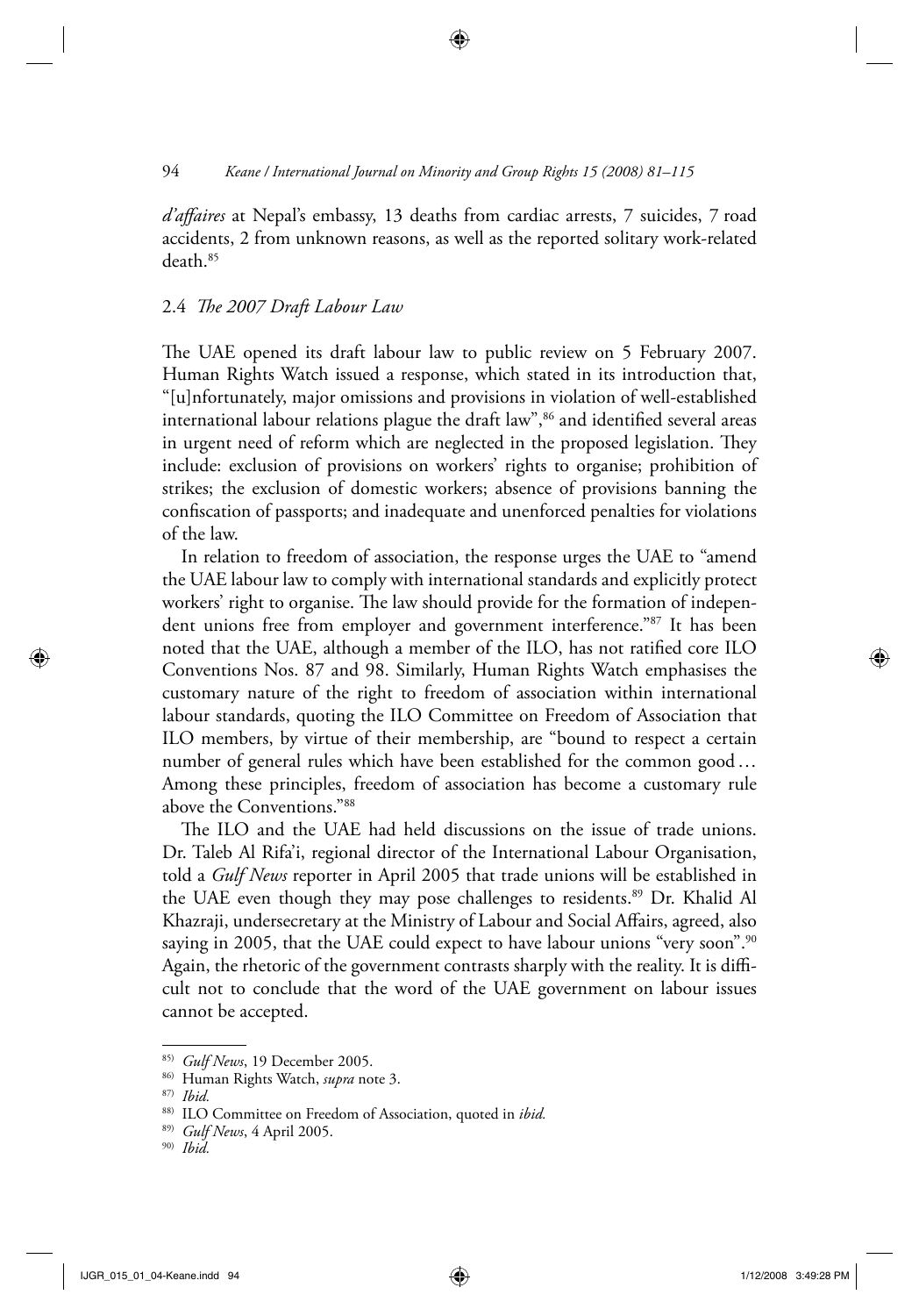The inability to form trade unions underpins the entire system of abuse of migrant workers in the UAE. "Without the right to organize", Human Rights Watch notes, "[workers] are significantly impeded from collectively seeking structural reforms". 91 Granting migrant workers the right to collectively bargain would lead to reform in all areas. It is only by granting migrant workers a collective voice that improvements will percolate through the migrant labour system, leading to a basic standard of living for migrant workers and respect for their dignity.

⊕

 With regard to the right to strike, it is recommended that the draft law be amended "to guarantee workers' right to strike, including by establishing explicit procedures for workers to exercise this right, such as strike voting requirements and strike notification rules".<sup>92</sup> The ILO Committee on Freedom of Association has recognised the right to strike as "an essential element of trade union rights", and the ILO Committee of Experts has described the right to strike as "an intrinsic corollary of the right to organize protected by Convention No. 87".<sup>93</sup> Article 162 of the proposed UAE draft labour law effectively bans strikes, stating: "It shall be strictly prohibited to engage in a work stoppage, whether wholly or partially, or firm shutdown by reason of or during group labour disputes."<sup>94</sup> Anyone who starts a work stoppage may be dismissed (Article 122) and deported (September 2006 Ministry of Labour resolution).<sup>95</sup>

 Importantly, Human Rights Watch calls for the draft labour law to be extended to domestic workers. Domestic workers are excluded from national labour laws. No reason has ever been offered for this. Instead, the UAE proposes issuing a standard contract for domestic workers which would offer lower protection than that provided for in the labour laws. Domestic workers presently operate in a vacuum. They are "at particularly high risk of labour exploitation".<sup>96</sup> Furthermore,

 [t]he exclusion of domestic workers from national labour laws, while neutral on paper in its focus on a form of employment, has a disparate impact on women and girls since the overwhelming majority of domestic workers are female. The lesser protection extended to domestic work reflects discrimination against a form of work usually performed by women and girls … No legitimate reasons exist for these exclusions. Therefore the unequal protection of domestic workers under national laws constitutes impermissible disparate impact discrimination on the basis of sex.<sup>97</sup>

Finally, the draft law provides insufficient remedies for violations of its provisions. Human Rights Watch recommends: "Amend Article 183 of the proposed UAE labour law to mandate imprisonment for egregious violations of the law and to

◈

 <sup>91)</sup> Human Rights Watch, *supra* note 3.

 <sup>92)</sup> *Ibid.*

 <sup>93)</sup> *Ibid.*

 <sup>94)</sup> *Ibid.*

<sup>&</sup>lt;sup>95)</sup> *Ibid*. The resolution bans workers instigating or causing a strike from working for one year, which results in deportation.

 <sup>96)</sup> *Ibid.*

 <sup>97)</sup> *Ibid.*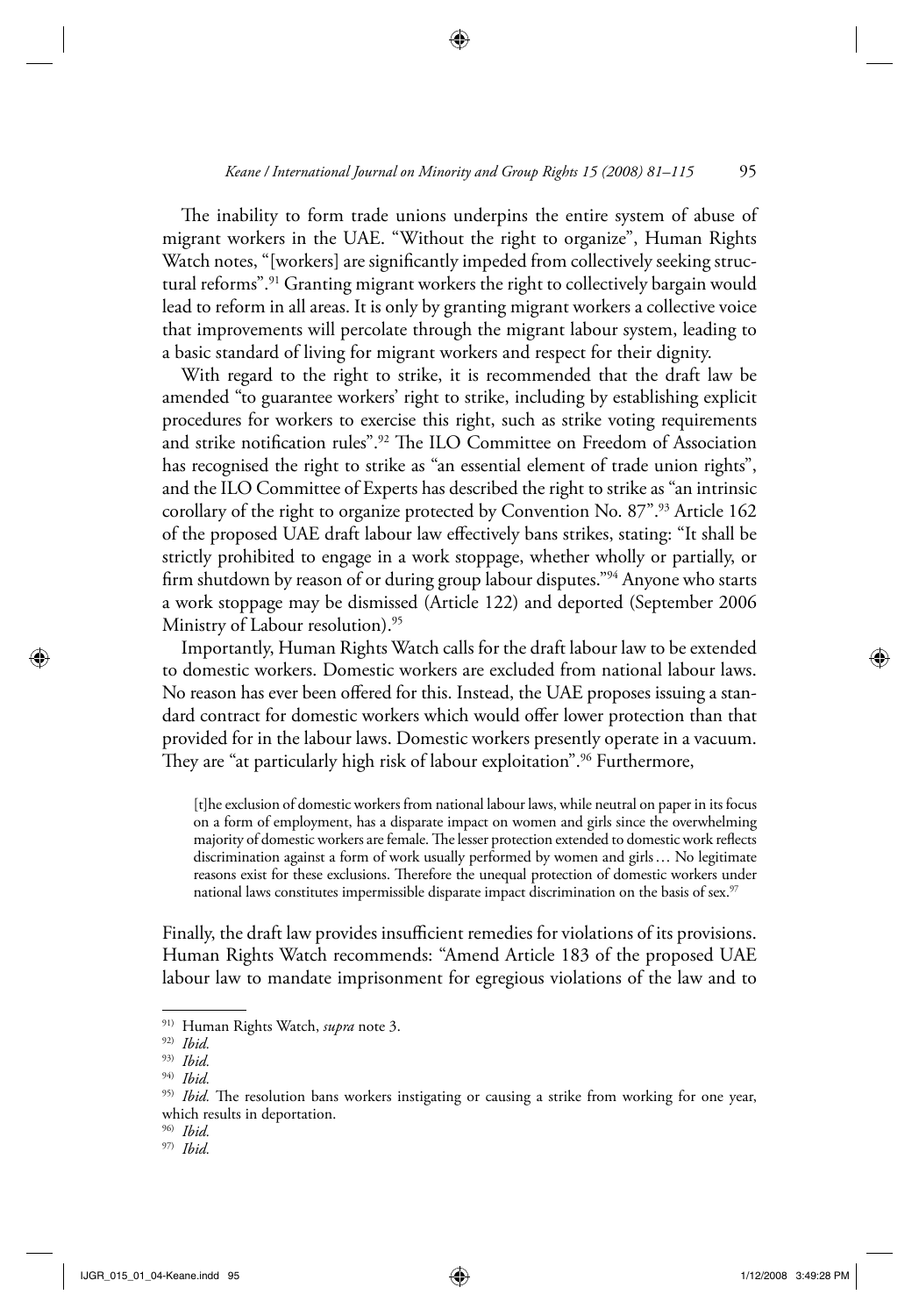increase the maximum fine for unlawful conduct significantly." The maximum financial penalty for violations is AED 12,000 (approximately USD 3,268), "barely a slap on the wrist for employers who withhold tens of millions of dirhams in wages and reap untold financial rewards".<sup>98</sup>

⊕

## **3. Does the UAE Violate International Law Protecting Migrant Workers?**

 In order to protect peoples who are engaged as migrant workers, it is imperative that the UAE sign and ratify the International Convention on the Protection of the Rights of All Migrant Workers and Members of Their Families, which entered into force in 1993. The Convention provides a set of binding international standards to address the treatment, welfare and human rights of both documented and undocumented migrants as well as the obligations and responsibilities on the part of the sending and receiving states.

Until sufficient levels of international condemnation require the UAE to ratify the Migrant Workers' Convention, the state is under an obligation to respect international human rights as stipulated in three treaties which it has ratified. It should be stressed, however, that the UAE has not signed or ratified the core human rights treaties, the International Covenant on Civil and Political Rights and the International Covenant on Economic, Social and Cultural Rights, both of 1966.<sup>99</sup> It has acceded to the International Convention on the Elimination of All Forms of Racial Discrimination of 1965,<sup>100</sup> under which it reported most recently in 1995; the Convention on the Rights of the Child of 1989,<sup>101</sup> under which it has submitted one report; and the International Convention on the Elimination of Discrimination Against Women of 1979,<sup>102</sup> under which it has not submitted a report. The following section will discuss how the relevant United Nations treaty-monitoring bodies have addressed migrant workers' rights in the UAE through the state reporting procedure. In addition, the work of the Special Rapporteur on the Human Rights of Migrants will be examined, the first of whom was appointed in 1999.<sup>103</sup>

◈

IJGR\_015\_01\_04-Keane.indd 96 JGR\_015\_01\_04-Keane.indd 96 JGR\_015\_01\_04-Keane.indd 96 JGR\_015\_01\_04-Keane.indd 96

 <sup>98)</sup> *Ibid.*

<sup>&</sup>lt;sup>99)</sup> See <www.unhchr.ch/tbs/doc.nsf> for a table of ratifications. In addition, the United Arab Emirates has not signed the Convention Against Torture and Other Cruel, Inhuman or Degrading Treatment or Punishment.

<sup>&</sup>lt;sup>100)</sup> UN Doc. A/6014 (1966), entered into force 4 January 1969.

 <sup>101)</sup> UN Doc. A/44/49 (1989), entered into force 2 September 1990.

 <sup>102)</sup> UN Doc. A/34/46 (1979), entered into force 3 September 1981.

 <sup>103)</sup> Commission on Human Rights resolution 1999/44. In August 2005 Mr. J.A. Bustamante (Mexico) succeeded Ms. Gabriela Pizarro as Special Rapporteur on the Human Rights of Migrants.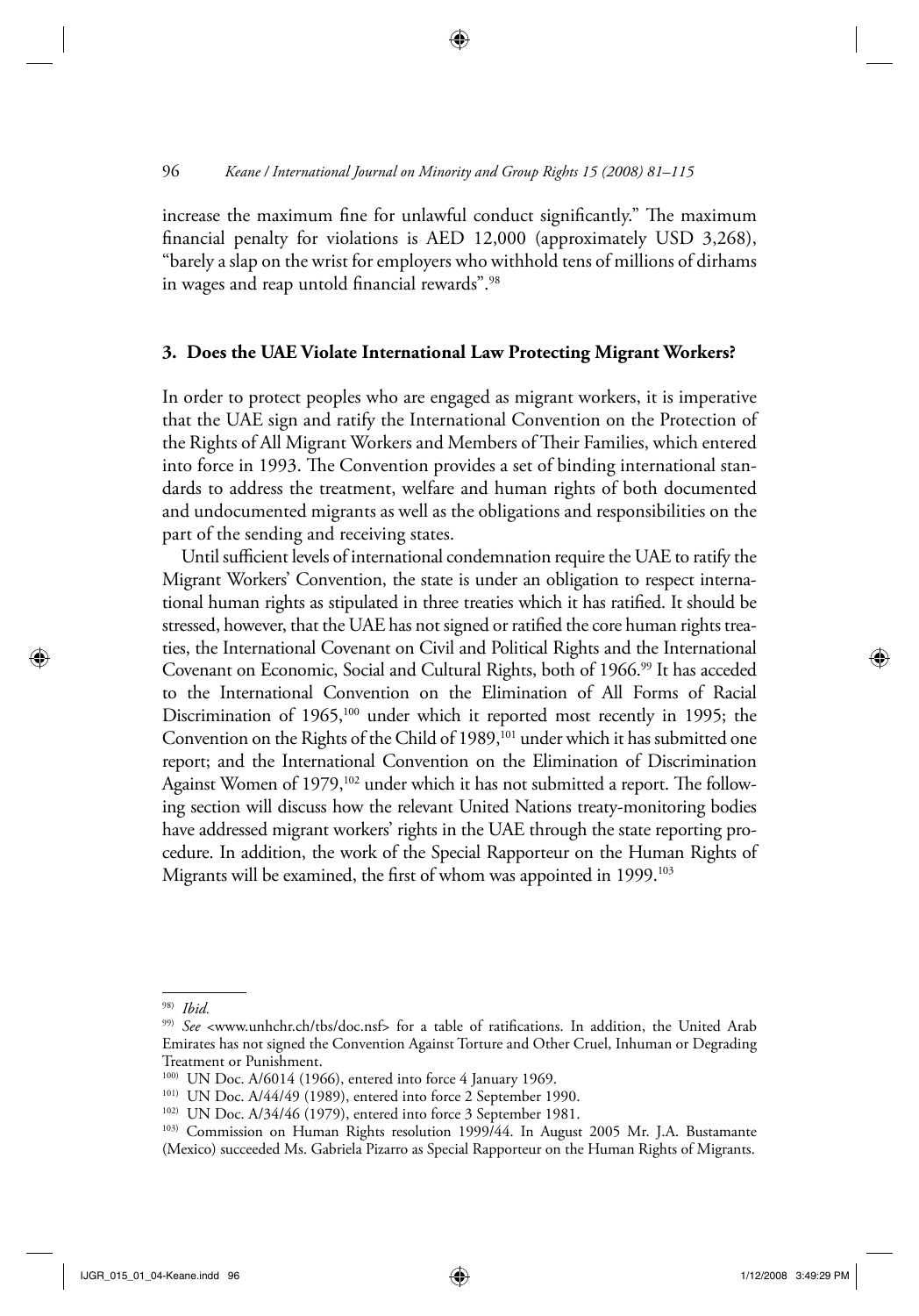⊕

# 3.1 *Th e International Convention on the Elimination of all Forms of Racial Discrimination*

The UAE acceded to the International Convention on the Elimination of Racial Discrimination of 1965 on 20 June 1974.<sup>104</sup> Some theoretical aspects of the Convention's scope ought to be clarified before stressing its requirements in relation to migrant workers. Article 1(2) provides that the Convention shall not apply to distinctions, exclusions, restrictions or preferences made between citizens and non-citizens. However, the Committee on the Elimination of Racial Discrimination (CERD), the body charged with monitoring the treaty's implementation, has stressed that

 [a]lthough some of these rights, such as the right to participate in elections, to vote and to stand for election, may be confined to citizens, human rights are, in principle, to be enjoyed by all persons. States parties are under an obligation to guarantee equality between citizens and non-citizens in the enjoyment of these rights to the extent recognized under international law. 105

 Under Article 9(1), states parties are required to report to CERD on the legislative, judicial, administrative or other measures adopted that give effect to the provisions of the Convention. In 1995, CERD examined the eleventh periodic report of the UAE.<sup>106</sup> The UAE has not submitted a report since, despite the requirement under Article 9(1)(b) that a report be submitted periodically every two years. It is therefore ten years overdue.

 CERD has adopted thirty general recommendations since its inception, which promote an expansive interpretation of the substantive obligations contained in the Convention. The recommendations enable the Committee to indicate to states parties the scope of the Convention's provisions and to offer guidance on the legal interpretation of the Convention.<sup>107</sup> General recommendations directly affect reporting obligations and shape state practice in applying the Convention. 108

 General Recommendation XI, which represented the Committee's views on the issue of non-citizens, 109 was replaced in 2005 by General Recommendation XXX on "Discrimination Against Non-Citizens", 110 the result of a thematic discussion conducted by CERD on the issue. Paragraph 4 states:

IJGR\_015\_01\_04-Keane.indd 97 JGR\_015\_01\_04-Keane.indd 1/12/2008 3:49:29 PM /12/2008

⊕

 $104)$  Table of ratifications available at <www.ohchr.org/english/countries/ratification/2.htm>.

 <sup>105)</sup> General Recommendation XXX, 1 October 2004, para. 3.

<sup>106)</sup> Periodic Report - United Arab Emirates, 8 May 1995, CERD/C/279/Add.1.

 <sup>107)</sup> K. Boyle and A. Baldaccini, 'International Human Rights Approaches to Racism', in S. Fredman (ed.), *Discrimination and Human Rights* (Oxford University Press, Academy of European Law, 2001) p. 172.

<sup>108)</sup> T. Meron, 'The Meaning and Reach of the International Convention on the Elimination of All Forms of Racist Discrimination', 79 *American Journal of International Law* (1985) p. 285. 109) Non-citizens, UN Doc. A/46/18, 1993.

<sup>&</sup>lt;sup>110)</sup> General Recommendation XXX, Discrimination Against Non-Citizens, para. 3.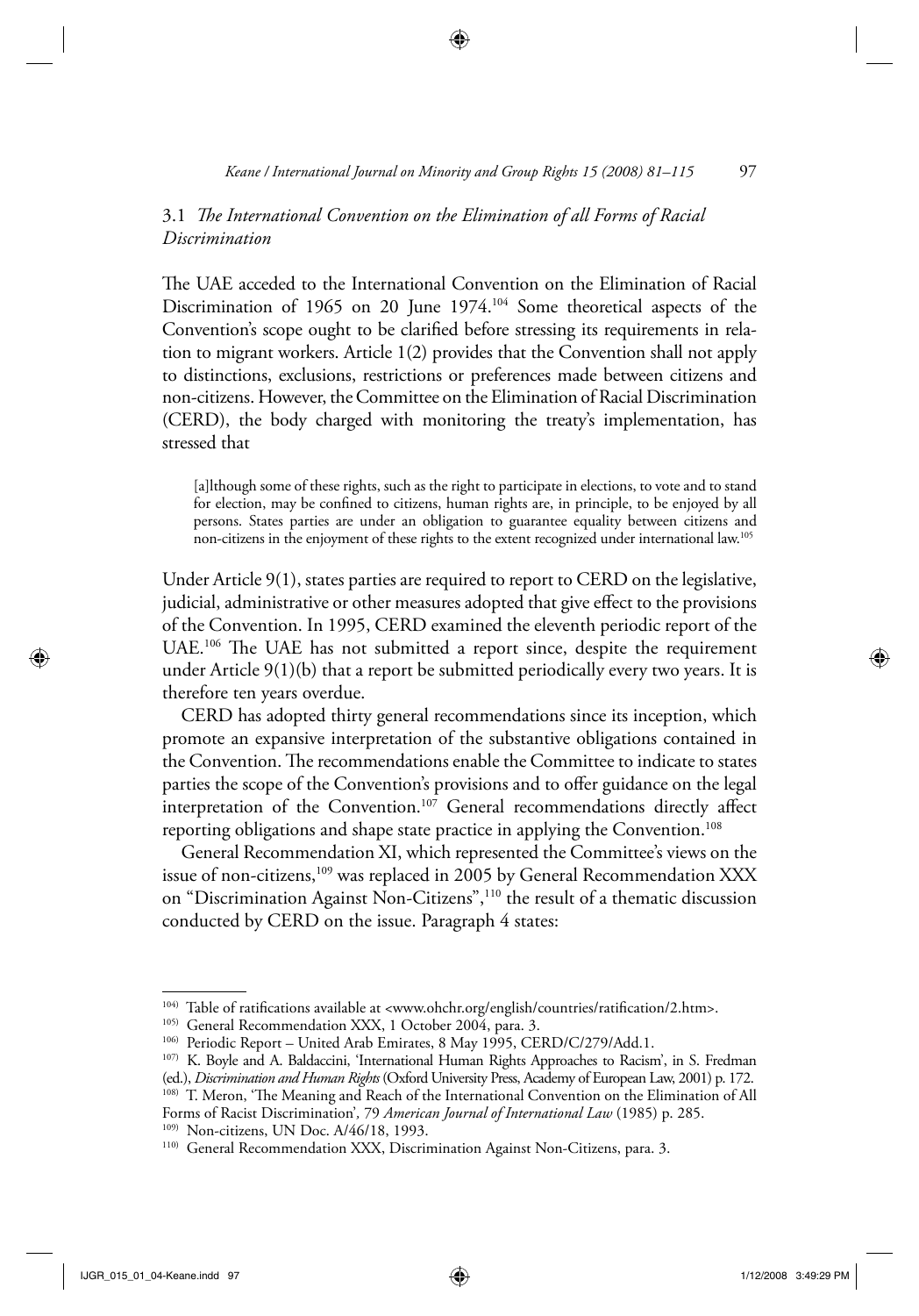Under the Convention, differential treatment based on citizenship or immigration status will constitute discrimination if the criteria for such differentiation, judged in the light of the objectives and purposes of the Convention, are not applied pursuant to a legitimate aim, and are not proportional to the achievement of this aim.

The UAE has recognised in its 1995 report that the reach of the Convention extends to non-citizens as well as citizens. It notes in paragraph 30 of that report:

The Constitution affirms that foreigners residing in the United Arab Emirates are entitled to enjoy the rights and freedoms provided for in the international instruments in force or in conventions and agreements to which the Union is a party.<sup>111</sup>

 In 1995, the Committee drew particular attention to the plight of foreign workers in the United Arab Emirates:

 With regard to the application of article 5 of the Convention, members of the Committee asked to what extent foreign workers – who, according to some sources, made up 80 per cent of the total labour force – were entitled to have their children join them and to have them educated in their own language, and whether those children were free to practise their religion. They also asked which countries had bilateral agreements with the United Arab Emirates regarding the status of foreign workers and what was the content of those agreements. The members of the Committee expressed their deep concern at information from various sources that foreign workers, particularly women from Asian countries, were subjected to inhuman treatment, and asked for clarification in that regard. They also asked whether aliens living in the United Arab Emirates had the right to assemble freely and practise their culture.<sup>112</sup>

 Due to the unsatisfactory nature of the replies received, the Committee's Concluding Observations expressed

 [k]een concern … as to the allegations of ill-treatment of foreign workers, including women domestic servants of foreign origin.<sup>113</sup>

The continued absence of a periodic report from the UAE since 1995 means that the UAE's failure to implement the Convention in its treatment of migrant workers has not been highlighted. In the intervening ten-year period, CERD has indicated increased concern with racially discriminatory practices against non-citizens in violation of the Convention, through General Recommendation XXX. Furthermore, the Convention requires states parties to prohibit racial discrimination in the provision of the economic, social and cultural rights of Article 5(e), which include: "The rights to work, to free choice of employment, to just and

IJGR\_015\_01\_04-Keane.indd 98 **JGR\_015\_01\_04-Keane.indd 98** JGR\_015\_01\_04-Keane.indd 98 JGR\_015\_01\_04-Keane.indd 98

 <sup>111)</sup> Periodic Report – United Arab Emirates, CERD/C/279/Add.1, 8 May 1995, para. 30.

 <sup>112)</sup> Concluding Observations – United Arab Emirates, UN Doc. A/50/18.

<sup>&</sup>lt;sup>113)</sup> *Ibid.*, Section (c) 'Principal Subjects of Concern'.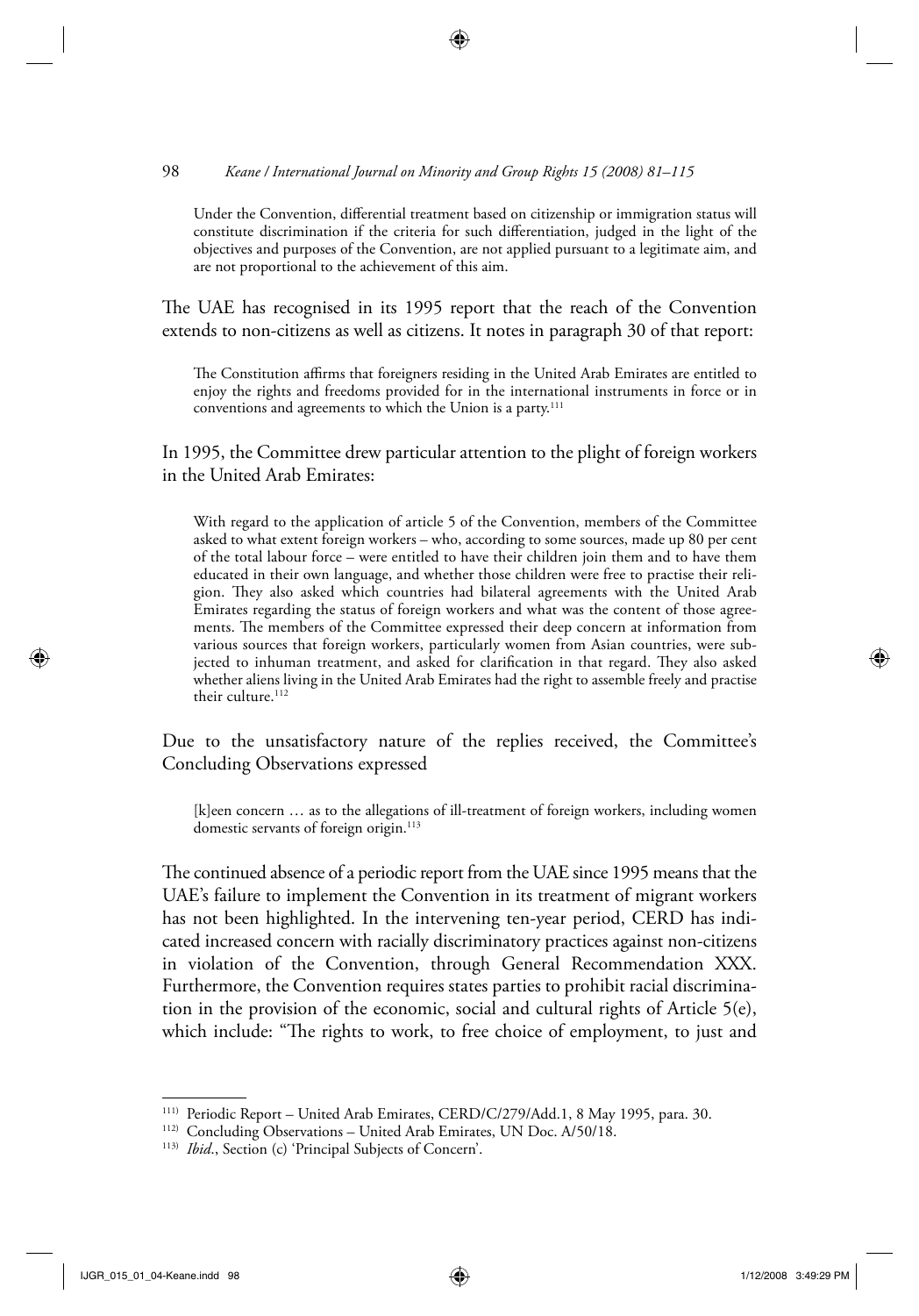favourable conditions of work, to protection against unemployment, to equal pay for equal work, to just and favourable remuneration."<sup>114</sup>

⊕

 Using General Recommendation XXX as a template, three instances of discrimination against non-citizen workers in the UAE will be briefly examined: housing, access to justice and minimum wage proposals.

Article 5(e)(iii) of the Convention holds:

 States Parties undertake to prohibit and to eliminate racial discrimination in all its forms and to guarantee the right of everyone, without distinction as to race, colour, or national or ethnic origin, to equality before the law, notably in the enjoyment of the following rights:  $(\ldots)$  The right to housing.

General Recommendation XXX specifically underlines the application of the right to housing to non-citizens in its paragraph 32:

 Guarantee the equal enjoyment of the right to adequate housing for citizens and non-citizens, especially by avoiding segregation in housing and ensuring that housing agencies refrain from engaging in discriminatory practices.

 Reports of appalling housing conditions for migrant workers in the UAE who reside in segregated labour camps are widespread. Sometimes this is acknowledged by the UAE government. For example, the *Gulf News* quotes Rajeh Al Fahel, head of the Health Education Section at the Ministry of Health, who stated he was "shocked at the conditions the men in workers accommodation … live in". 115 A further report asserts that "cramped living conditions and poor wages make migrant workers 'highly susceptible' to communicable diseases which often develop into serious health problems"; the reference to a health risk was in the context of "the Al Mussafah labour accommodation area where an estimated 12,000 workers often share cramped rooms containing up to 20 beds". 116

The UAE government insists that accommodation is the responsibility of companies. The *Gulf News* quotes "Assistant Undersecretary for Labour Hatim al Junaibi [who] recognises that there are health problems that must be attributed to the living conditions of migrant workers and insists it is the responsibility of the labour companies".<sup>117</sup> This is in violation of the government's obligations under Article 5 of the Convention, which holds the state responsible for ensuring the right to housing is granted without racial discrimination.

⊕

 $114)$  Article 5(e)(i).

 <sup>115)</sup> *Gulf News* , 10 April 2006.

 <sup>116)</sup> *Gulf News* , 9 April 2006.

 <sup>117)</sup> *Ibid.*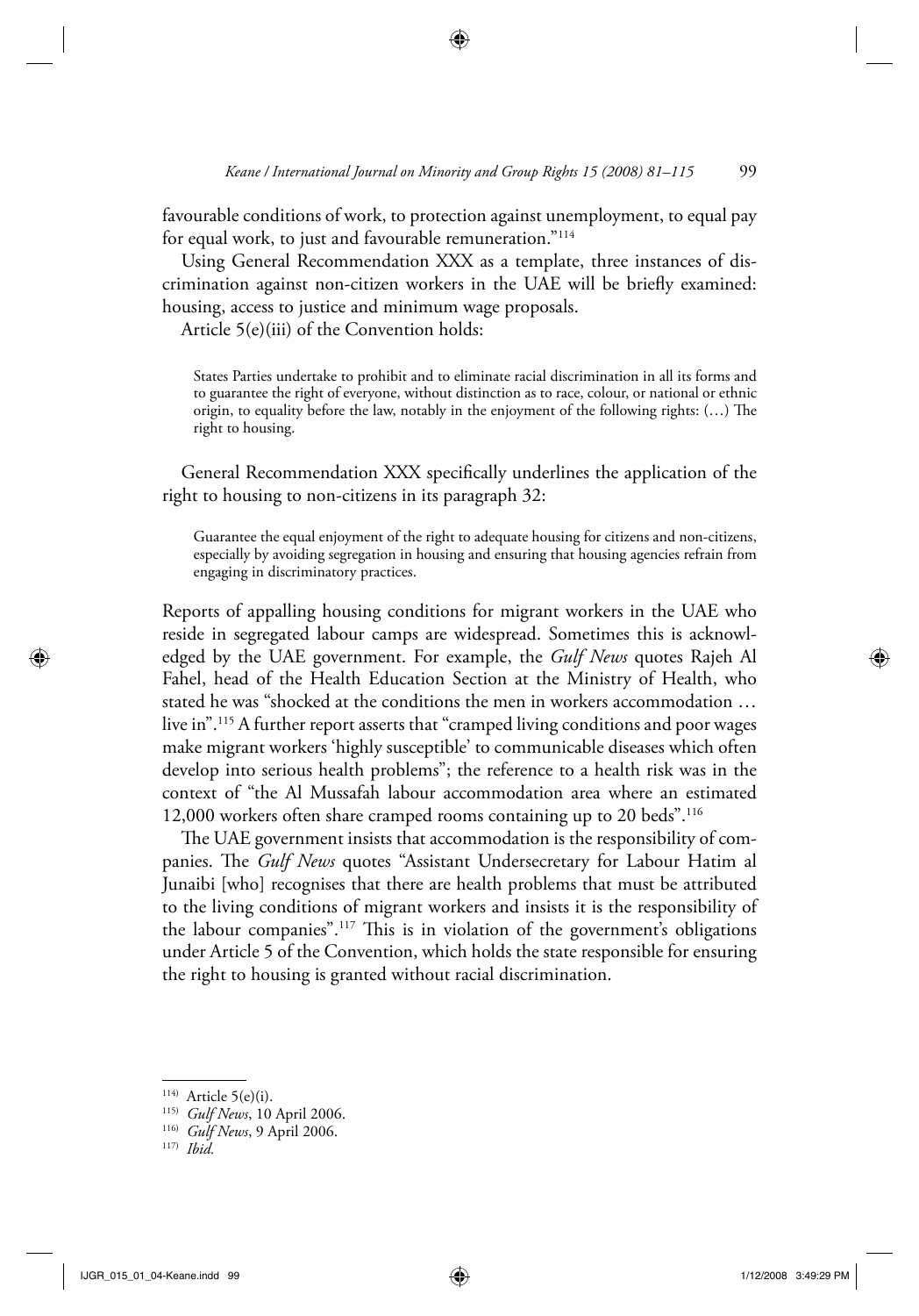CERD General Recommendation XXX uses the word "segregation" in relation to housing, and stresses that this must be avoided. The atrocious policy of constructing "labour camps" in the UAE represents a practice of *de facto* segregation between citizens and non-citizens, in which housing conditions for non-citizen workers are significantly worse.<sup>118</sup> This practice further represents a violation of Article 3 of the Convention, which states:

⊕

 States Parties particularly condemn racial segregation and *apartheid* and undertake to prevent, prohibit and eradicate all practices of this nature in territories under their jurisdiction.

 In 1995, the Committee issued General Recommendation XIX on Racial Segregation and Apartheid, stating in its paragraph 1 that "the reference to *apartheid* may have been directed exclusively at South Africa, but the article as adopted prohibits all forms of racial segregation in all countries".<sup>119</sup> The Recommendation represents a re-interpretation of the Convention provision on apartheid to cover instances of segregation in housing.<sup>120</sup> The "labour camps" and conditions therein for migrant workers in the UAE represent a violation of Article 3 in this regard.

 Section V of General Recommendation XXX incorporates seven paragraphs detailing the rights of non-citizens in relation to the adminstration of justice, and calls on states parties in its paragraph 18 to "ensure that non-citizens enjoy equal protection and recognition before the law". The Convention emphasies this obligation in Article 5(a), which upholds "[t]he right to equal treatment before the tribunals and all other organs administering justice".

 As highlighted above, in response to recent protests against migrant workers' conditions in the UAE, severe restraints will be placed on migrant workers with regard to access to justice. As reported by the *Gulf News*, "[w]orkers who protest on flimsy grounds will be taken to courts".<sup>121</sup> The Dubai panel discussed above also warned of "referring workers to court if they protested without a genuine, legal grievance, 'with no right'...".<sup>122</sup> Such rulings grant effective immunity to the authorities to not only declare protests unfounded, but to prosecute anyone engaged in such activities. The denial of access to justice and punishment of migrant workers who protest appears systematic. For example, "[i]n at least one previous protest, a cleaning company was

<sup>&</sup>lt;sup>118)</sup> *Ibid.* This report from the *Gulf News*, entitled 'Labourers Forced to Share Space with Rodents', describes the conditions in a labour camp occupied by 250 migrant workers. It notes that "poor workers find it very difficult to maintain a hygenic environment because of lack of resources and atrocious living conditions …".

 <sup>119)</sup> UN Doc. A/50/18, para. 1.

 <sup>120)</sup> *See* M. Banton, *International Action Against Racial Discrimination* (Oxford University Press, 1996) pp. 159, 160, 201, 202. The draft Recommendation was introduced by CERD member Michael Banton in 1993.

 <sup>121)</sup> *Gulf News* , 8 May 2005.

 <sup>122)</sup> *Ibid.*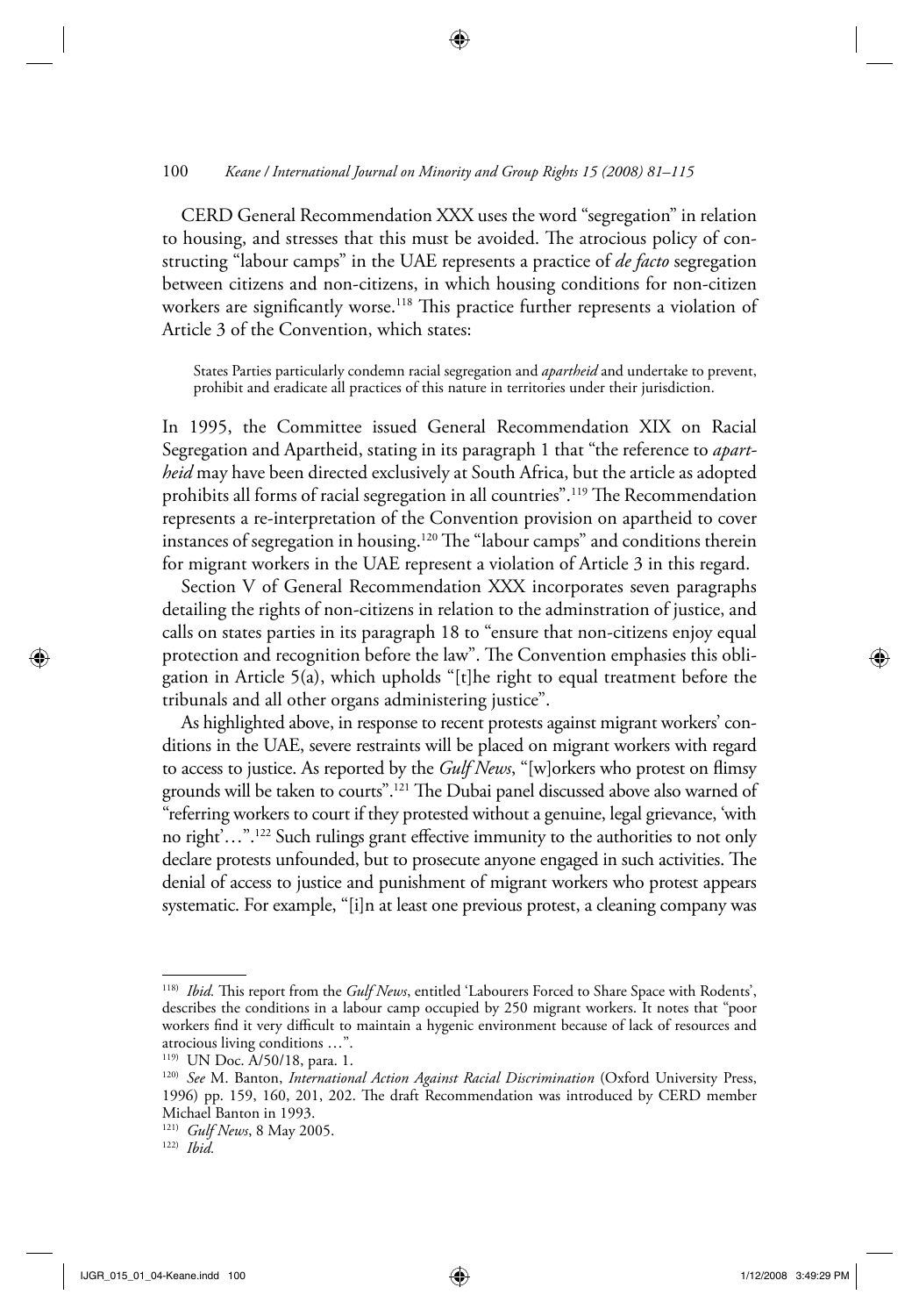reported to have fired several men who staged a protest for unpaid wages, leading to their repatriation. The source said ... where workers unfairly protest, something has to be done."<sup>123</sup> The general reluctance on behalf of workers to make a complaint has also been underlined. The closing of access to justice for migrant workers in the UAE represents an infringement of Article 5(a) and is a racially discriminatory practice in violation of the UAE's Convention obligations.

A minimum wage of AED 3,000 to AED 5,000 has been fixed for citizens of the UAE.<sup>124</sup> There is no minimum wage for non-citizens. Paragraph 4 of General Recommendation XXX states:

Under the Convention, differential treatment based on citizenship or immigration status will constitute discrimination if the criteria for such differentiation, judged in the light of the objectives and purposes of the Convention, are not applied pursuant to a legitimate aim, and are not proportional to the achievement of this aim.

 It is submitted that not extending the minimum wage to non-citizens does not satisfy any criteria pursuant to a legitimate aim under the Convention, and is a clear instance of racial discrimination, as defined in Article 1, in violation of the UAE's Convention obligations.

The UAE has acceded to the International Convention on the Elimination of Racial Discrimination, and has indicated its willingness in theory to respect the provisions of the Convention by submitting to the reporting procedure. Nevertheless, the treatment of migrant workers appears to infringe the Convention's clear requirement that non-citizens be protected from racial discrimination. The three areas examined above represent a brief overview of a wider pattern of racial discrimination in all areas of socio-economic life in the UAE towards non-citizen migrant workers. General Recommendation XXX, and the continued work of CERD in its examination of state reports, consistently emphasises the need to protect non-citizens as an essential component in the elimination of all forms of racial discrimiantion. With regard to housing, access to justice and the minimum wage, migrant workers continue to suffer racial discrimination in the UAE. The UAE must respect its obligations under the 1965 Convention.

## 3.2 *Th e Convention on the Rights of the Child*

The UAE has submitted one report under the Convention on the Rights of the Child of 1989, its most recent engagement with any UN treaty-monitoring body.

IJGR\_015\_01\_04-Keane.indd 101 JGR\_015\_01\_04-Keane.indd 1/12/2008 3:49:29 PM /12/2008

<sup>&</sup>lt;sup>123)</sup> *Gulf News*, 2 May 2006. The Al Ahmadia workers "protested to demand better wages and cook their own food... Labour and PCLAD [Permanent Committee for Labour Affairs] officials said to the men … it was not permitted in Dubai for people to cook in workers' accommodation rooms. Company officials said they did not have enough land in current accommodation to build a kitchen." 124) *Gulf News* , 6 April 2006.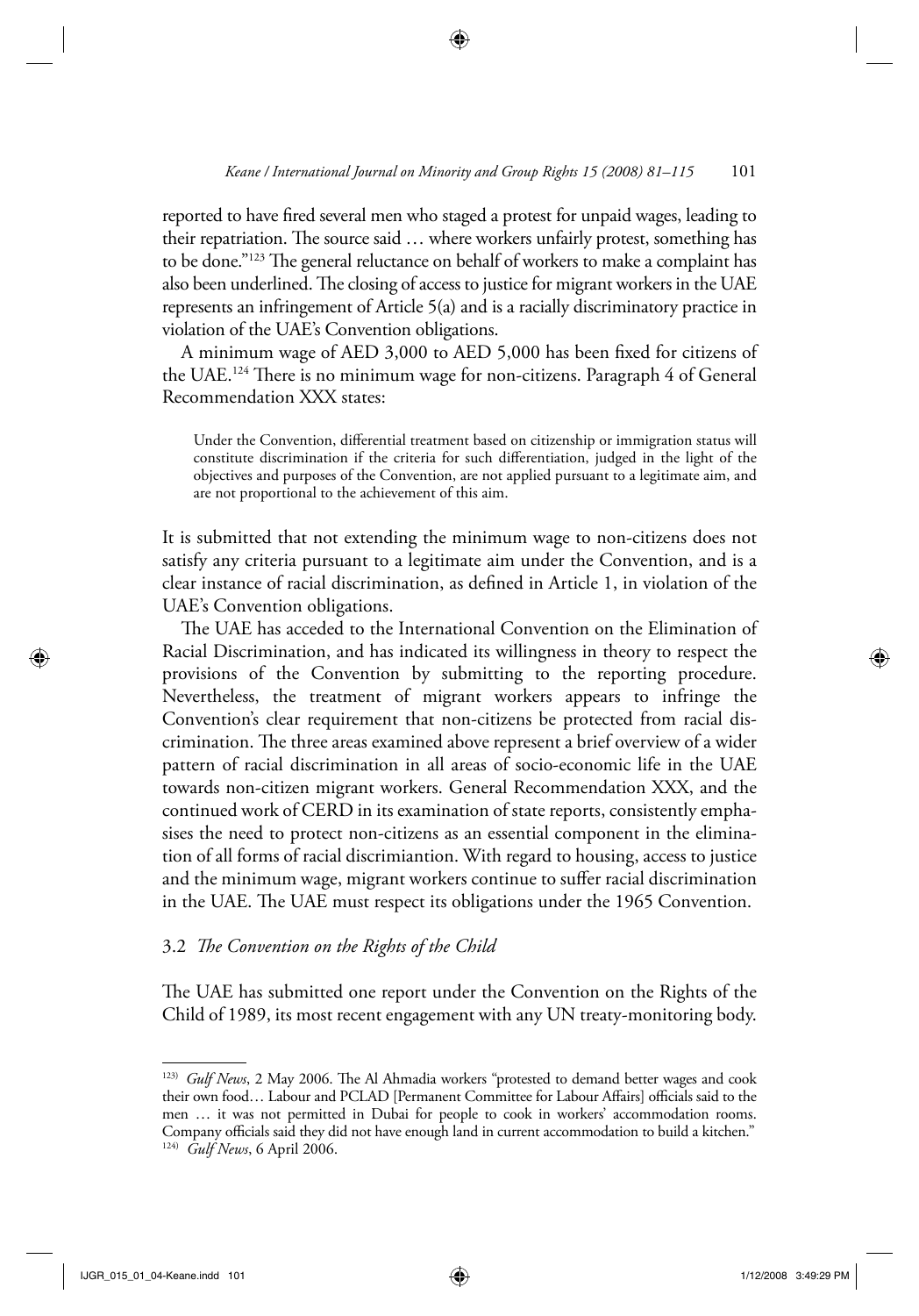In June 2002, the Committee on the Rights of the Child, the body charged with monitoring the implementation of the Convention, issued its concluding observations in relation to the initial report<sup>125</sup> submitted by the United Arab Emirates. Paragraph 24(b) of those observations reads:

⊕

The Committee recommends that the State Party ... consider ratifying the International Convention on the Protection of the Rights of All Migrant Workers and Their Families.<sup>126</sup>

The United Arab Emirates stated in reply to a question from a Committee member that "the International Convention on the Protection of the Rights of All Migrant Workers and Members of Their Families was proving difficult to implement".<sup>127</sup>

#### 3.3 *Th e Convention on the Elimination of Discrimination Against Women*

The UAE acceded to the Convention in October 2004, but has not reported to its monitoring body, the Committee on the Elimination of Discrimination Against Women. The treatment of domestic workers raises serious questions as to the UAE's compliance with its Convention requirements. Human Rights Watch has stressed the need to "amend Articles 25–35 of the proposed UAE labour law to repeal all limitations on the employment of women".<sup>128</sup> There is a history of abuse against domestic workers, overwhelmingly female, in the UAE:

 Domestic workers, excluded even from the protections of existing UAE labour law, report a long list of abuses committed by employers and labour agents, including forced confinement in the workplace; non-payment of wages for months or years; and excessively long working hours with no rest days. In some cases domestic workers experience physical or sexual abuse, or are trapped in situations of forced labour.<sup>129</sup>

The full implementation of the Convention in the UAE is an urgent requirement. There is a dearth of information in relation to the problems faced by domestic workers, but some cases have been described in the media.

#### 3.4 *Th e Special Rapporteur on the Human Rights of Migrants*

The UN Special Rapporteur on the Human Rights of Migrants has raised a number of serious individual cases in the UAE with regard to the treatment of migrant

⊕

 <sup>125)</sup> Initial Report of United Arab Emirates Under Article 44 of the Convention on the Rights of the Child, CRC/C/78/Add.224, October 2001.

 <sup>126)</sup> Concluding Observations – United Arab Emirates, CRC/C/15/Add.1837, June 2002.

 <sup>127)</sup> Summary Records, CRC/C/SR.795, Geneva, 10 June 2002, agenda item 4.

 <sup>128)</sup> Human Rights Watch, *supra* note 3.

 <sup>129)</sup> *Ibid.*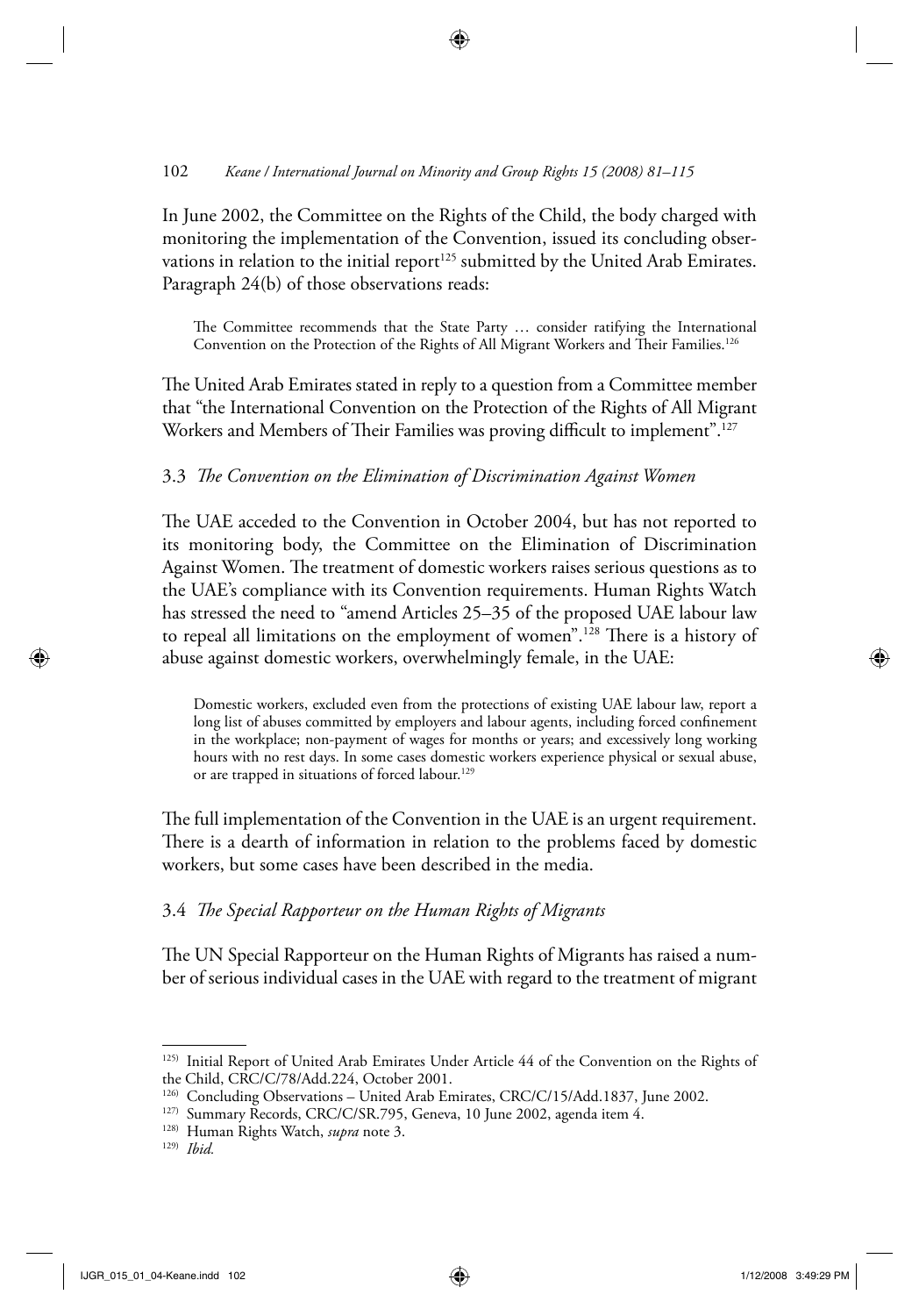workers. These cases are necessarily of grave concern, and it is only the most exceptional situations that will come to the Rapporteur's attention. It is submitted that systematic discrimination against migrant workers underlies the more extreme examples that are found in several of the Special Rapporteur's annual reports. It is essential that the UAE invites the Special Rapporteur to assess the situation. The following are three brief examples of cases that have come to the Special Rapporteur's attention.

⊕

 On 9 March 2000, the Special Rapporteur sent an urgent appeal jointly with the Special Rapporteur on Violence Against Women and the Special Rapporteur on Extrajudicial, Summary or Arbitrary Executions regarding the case of Kartini bint Karim, an Indonesian immigrant in the UAE. According to the information received, the woman was employed as a domestic servant in Fujairah and became pregnant in 1999, as a result of which her employers accused her of adultery. She was brought before the local authorities and gave birth during her detention. Appearing without legal representation, she was tried by the city court of Syriah Fujairah, which sentenced her to death by stoning. According to the information received, Kartini bint Karim did not receive information or consular assistance. The Special Rapporteur requested the government of the United Arab Emirates to commute Kartini bint Karim's sentence and release her. In a letter dated 14 April 2000, the government of the UAE reported to the Special Rapporteur on the case. The letter specified that the Indonesian authorities in the country had been informed and that Kartini bint Karim had received legal assistance. The Special Rapporteur received information from the source that Kartini bint Karim had been released and had returned to Indonesia. 130

The death of Alishir Muradov of Tajikistan is raised in the Special Rapporteur's 2004 report. Reportedly, the mother of Mr. Muradov requested the city attorney of Dushanbe to issue an order to exhume the body and conduct medical expertise. The report continues:

 Since her son was in general good health conditions *and he had complained about discrimination at the work-place*, she was concerned that he might have been killed.<sup>131</sup>

The government of the United Arab Emirates has strongly refuted the claims, stating Mr. Murodov died of natural causes.<sup>132</sup> The Special Rapporteur offered no comment on the veracity of the case.<sup>133</sup> It is interesting to note that the government

IJGR\_015\_01\_04-Keane.indd 103 JGR\_015\_01\_04-Keane.indd 1/12/2008 3:49:29 PM /12/2008

 <sup>130)</sup> UN Doc. E/CN.4/2001/83.

 <sup>131)</sup> UN Doc. E/CN.4/2004/76/Add.1, para. 269 (emphasis added).

 <sup>132)</sup> *Ibid* ., paras. 272, 273.

<sup>&</sup>lt;sup>133)</sup> *Ibid.*, para. 274. The Special Rapporteur thanked the United Arab Emirates for the response received, and sought further information on a second case highlighted in the report, that of Jovilyn Calonse, a 28 year old woman from the Philippines, regularly working in the United Arab Emirates, who was allegedly raped in May 2003 (para. 270).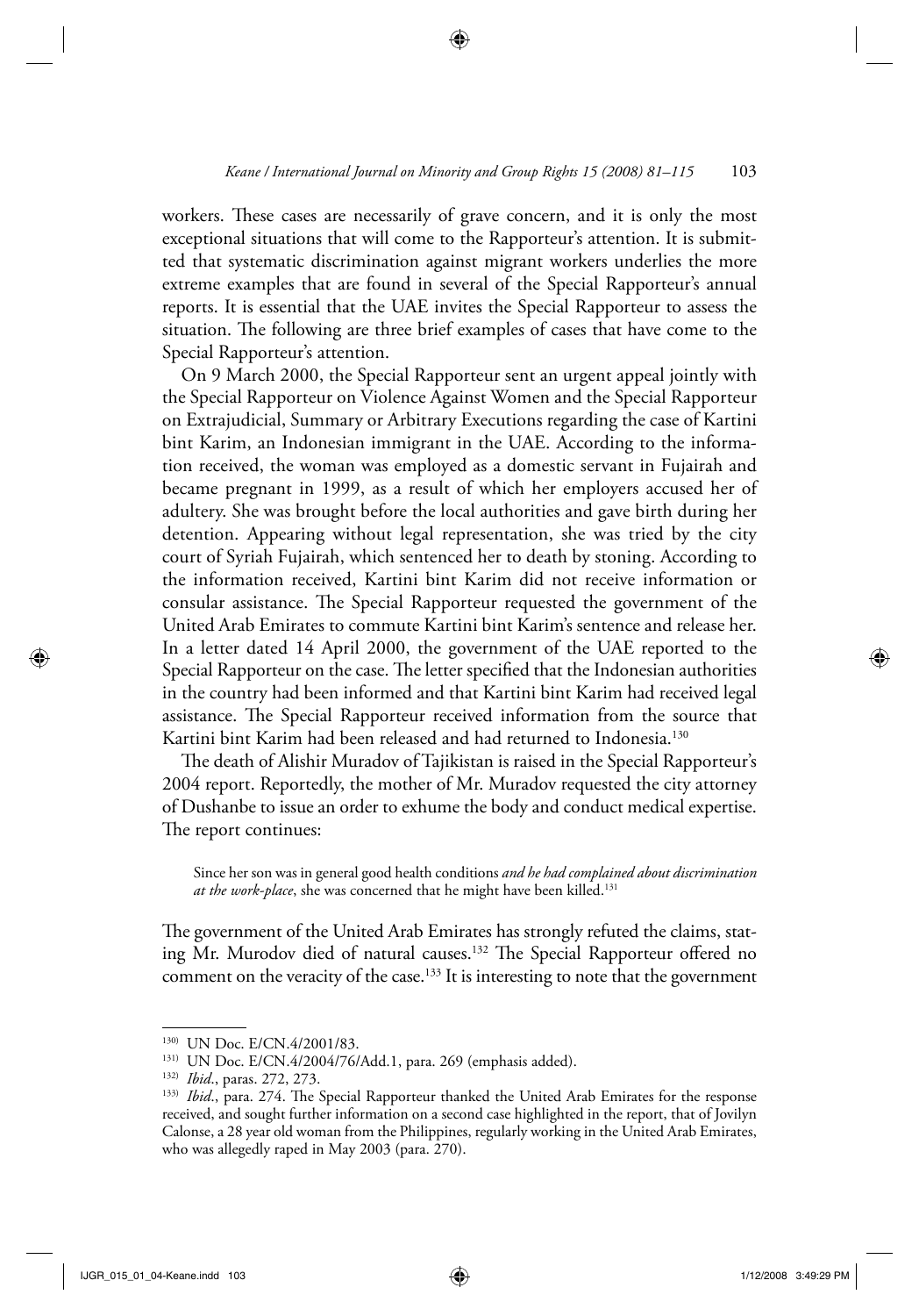of Tajikistan was sufficiently concerned so that "based on the medical expertise, the Attorney General of the Republic of Tajikistan initiated a criminal case on the killing of Alisher Murodov". 134 Despite two *note verbales* from the government of Tajikistan requesting a joint medical expertise on the body by experts of the two countries, no response has been received. 135

⊕

 In her 2005 annual report, the Special Rapporteur questioned the UAE about the specific case of Halil Yilmaz, a Turkish migrant, to which no reply was received.<sup>136</sup>

 In its resolution 2000/48, the Commission on Human Rights requested the United Nations Special Rapporteur on the Human Rights of Migrants to include in her work schedule a programme of visits with a view to improving the protection aff orded to the human rights of migrants, thus implementing as broadly and fully as possible all aspects of her mandate. Article 8 of the resolution

 [e]ncourages Governments to give serious consideration to inviting the Special Rapporteur to visit their countries so as to enable her to fulfil her mandate effectively.<sup>13</sup>

The UAE should invite the Special Rapporteur to conduct a country visit to inspect allegations of abuse and discrimination. It is extremely unlikely that it will do so. The Special Rapporteur may also request such an invitation, and ought to do so given the absence of fundamental rights afforded to migrant workers and the failure to implement domestic protections. Such a request would place pressure on the UAE to open its labour practices up to international scrutiny.

#### **4. Bonded Labour/Slavery**

The existence of bonded labour and slavery in the UAE is relatively unexplored. Practices governing the recruitment of migrant workers and subsequent employment procedures signal a cycle of debt bondage that has not been officially acknowledged. However, there has been one instance in which the practice of slavery in the UAE has been directly confronted and condemned by the international community.

 In 2005, an Anti-Slavery International report to the United Nations Working Group on Contemporary Forms of Slavery accused the UAE of consistent recal-

⊕

<sup>&</sup>lt;sup>134)</sup> *Ibid.*, para. 269.

 <sup>135)</sup> *Ibid.*

<sup>&</sup>lt;sup>136)</sup> UN Doc. E/CN.4/2004/85/Add.1, paras. 322-325.

<sup>137)</sup> UN Doc. A/55/275, 8 August 2000.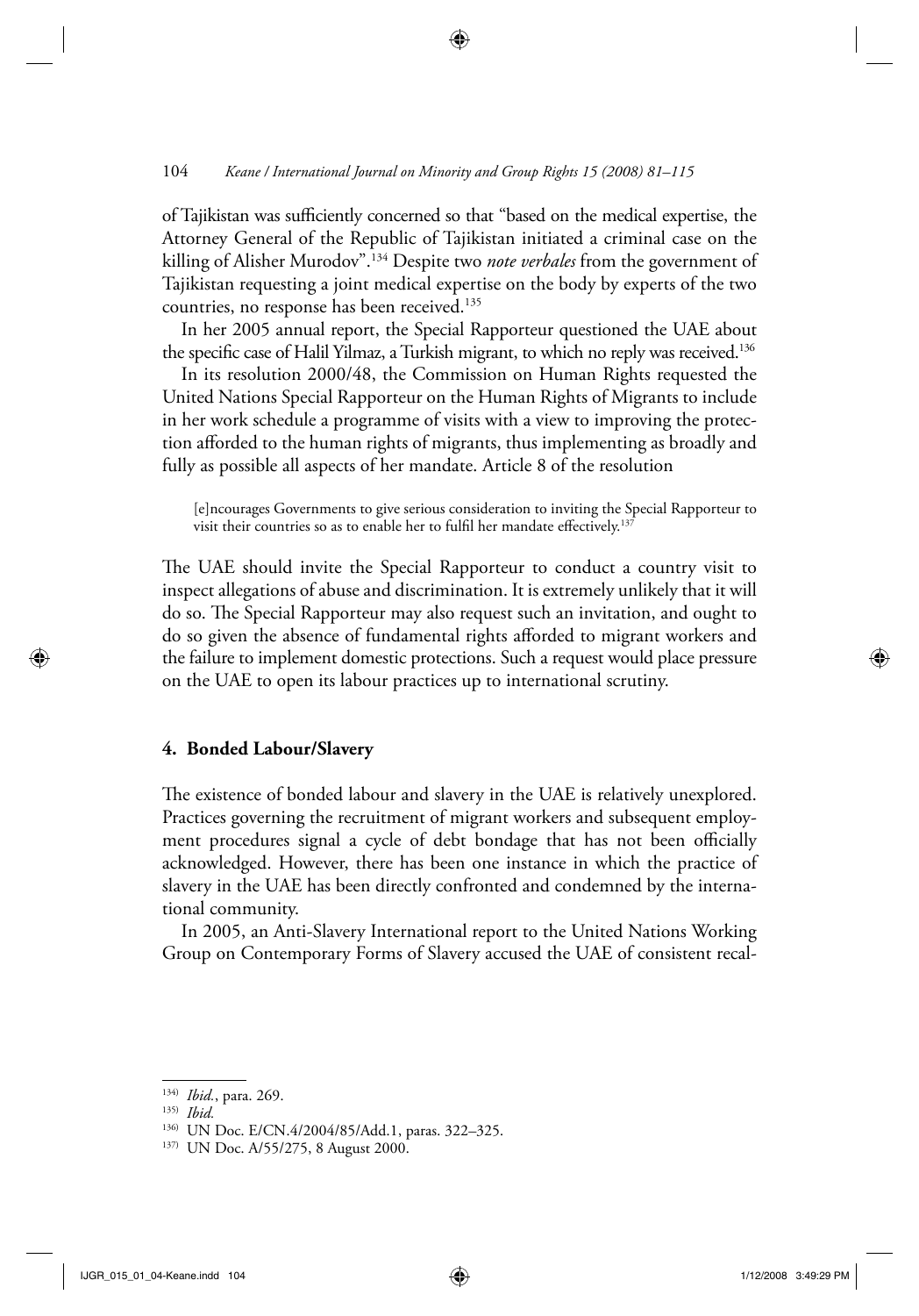⊕

citrance in the enforcement of its decrees outlawing the use of child camel jockeys.<sup>138</sup> The practice of using children as camel jockeys, most coming from impoverished South Asian states such as Pakistan, was outlawed in the country in 1980 under the Federal Labour Code. Yet, despite a further 1993 presidential ban from the former ruler Shaikh Zayed, Anti-Slavery International obtained photographs of children clearly younger than 12 working as camel jockeys as late as 2004. In pursuance of the issue, a 2007 class action lawsuit was brought under the Alien Tort Claims Act of 1789 in the United States, directly accusing the ruler of Dubai, Shaikh Mohammed Al Makhtoum, of being responsible for the enslavement of thousands of boys from South Asia and Africa.<sup>139</sup> As a result, the UAE determined to settle the question of camel jockeys before the case could develop in the US courts. Shaikh Makhtoum, leader of Dubai, made a personal and very public plea to US President George W. Bush for help in dismissing the lawsuit brought by the US attorneys, from the lawfirm Motley Rice.<sup>140</sup> Association with the issue of child slavery strongly affected the government of Dubai, which is aware of the importance of its image, and it retains the services of a US-based strategic and crisis public relations firm as a result.<sup>141</sup>

The case of the camel jockeys before the US courts was recently dismissed on grounds of jurisdiction. While this particular issue saw prompt remedial action on the part of the UAE government, slavery, albeit in a less egregious, less emotive form than that of child camel jockeys, is a persistent reality in the United Arab Emirates. The following section explores the question of slavery and its corollarly, bonded labour, as it affects migrant workers in the UAE, and how this practice continues without national or international intervention despite legal requirements.

## 4.1 *State Responsibility for Slavery/Debt Bondage*

 Slavery is a crime against humanity and an established norm of customary international law or *jus cogens*.<sup>142</sup> The two most significant international documents

IJGR\_015\_01\_04-Keane.indd 105 JGR\_015\_01\_04-Keane.indd 1/12/2008 3:49:29 PM /12/2008

⊕

<sup>&</sup>lt;sup>138)</sup> Anti-Slavery International, *Trafficking and Forced Labour of Children in the Gulf Region*, 6 June 2005, available at <www.antislavery.org/archive/submission/submission2005-cameljockeys.htm>. 139) North America Inter-Press Service, 31 July 2007, available at <ipsnorthamerica.net/news. php?idnews=980>.

 <sup>140) &#</sup>x27;Camel Jockey Suit Bad for Relations', *International Business Times* , available at <www.ibtimes. com/articles/20070530/fl -camel-jockey-lawsuit.htm>.

<sup>&</sup>lt;sup>141)</sup> California-based public relations firm The Saylor Company runs and manages a website for the Dubai government, available at <www.dubaicameljockeys.org>.

 <sup>142)</sup> C. Bassiouni, 'Enslavement as an International Crime', 23(2) *New York University Journal of International Law and Politics* (1990) p. 460: "It is well established that prohibitions against slavery and slave-related practices have achieved the level of customary international law and have attained *jus cogens* status."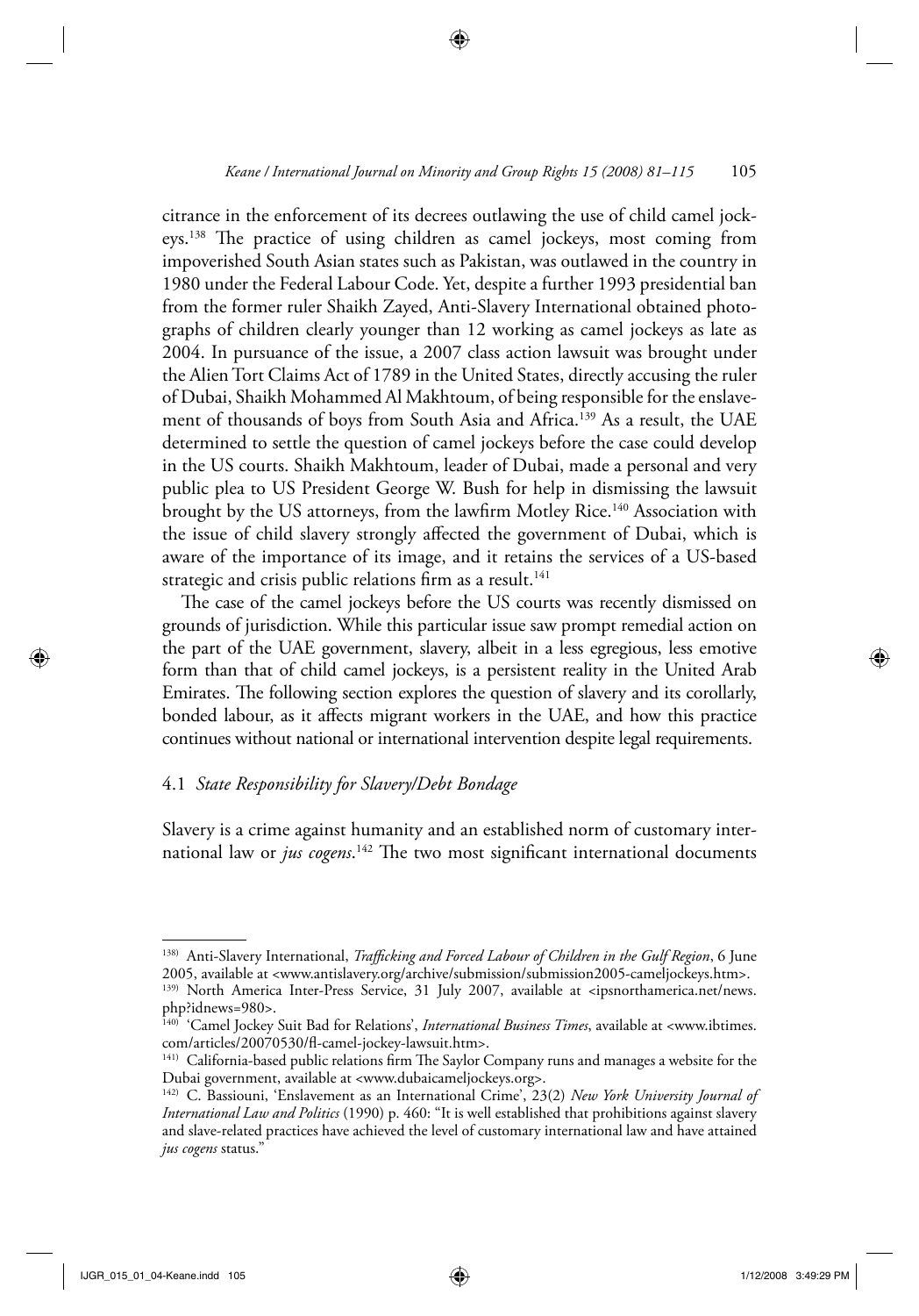relating to slavery are the Slavery Convention of  $1926$ ,  $143$  and the Additional Supplementary Convention on the Abolition of Slavery, the Slave Trade, and Institutions and Practices Similar to Slavery of 1956.<sup>144</sup> The Slavery Convention defines slavery as follows:

- 1. Slavery is the status or condition of a person over whom any or all of the powers attaching to the right of ownership are exercised.
- 2. The slave trade includes all acts involved in the capture, acquisition or disposal of a person with intent to reduce him to slavery; all acts involved in the acquisition of a slave with a view to selling or exchanging him; all acts of disposal by sale or exchange of a slave acquired with a view to being sold or exchanged, and, in general, every act of trade or transport in slaves.

The 1956 Supplementary Convention reiterated the 1926 Convention's definition of slavery, adding a definition of persons of servile status, in reference to persons subject to the practices of debt bondage, serfdom, forced marriage and the sale or inheritance of female members of the family. Article 1(a), relating to institutions and practices similar to slavery, defines debt bondage as follows:

 Debt bondage, that is to say, the status or condition arising from a pledge by a debtor of his personal services or of those of a person under his control as security for a debt, if the value of those services as reasonably assessed is not applied towards the liquidation of the debt or the length and nature of those services are not respectively limited and defined.

 While private individuals or criminal elements in global society control the trade in slaves, states retain responsibility to eradicate the practice where it occurs. Similarly, states hold responsibility for debt bondage if they fail to enact and enforce domestic protections. There is no example of legalised slavery or debt bondage existing in the world; yet, this does not imply that the practice does not occur, nor that States do not have obligations to prevent it. As Rassam points out: "Although no state denies a juridical personality to any individual subjected to these practices by explicitly recognizing legal ownership of him or her by other persons, the victims of these practices are indeed susceptible to ownership by others because of state complicity or lack of enforcement of domestic laws." 145

IJGR\_015\_01\_04-Keane.indd 106 JGR\_015\_01\_04-Keane.indd 1/12/2008 3:49:30 PM /12/2008

⊕

 <sup>143)</sup> Article 1, Convention to Suppress the Slave Trade and Slavery, 46 *Stat.* 2183, 60 *LNTS* 253, 255, entered into force 25 September 1926.

 <sup>144)</sup> Supplementary Convention on the Abolition of Slavery, the Slave Trade, and Institutions and Practices Similar to Slavery, 226 *UNTS* 3, entered into force 30 April 1957.

 <sup>145)</sup> Y. Rassam, 'Contemporary Forms of Slavery and the Evolution of the Prohibition of Slavery and the Slave Trade Under Customary International Law', 39 *Virginia Journal of International Law* (1999) p. 320.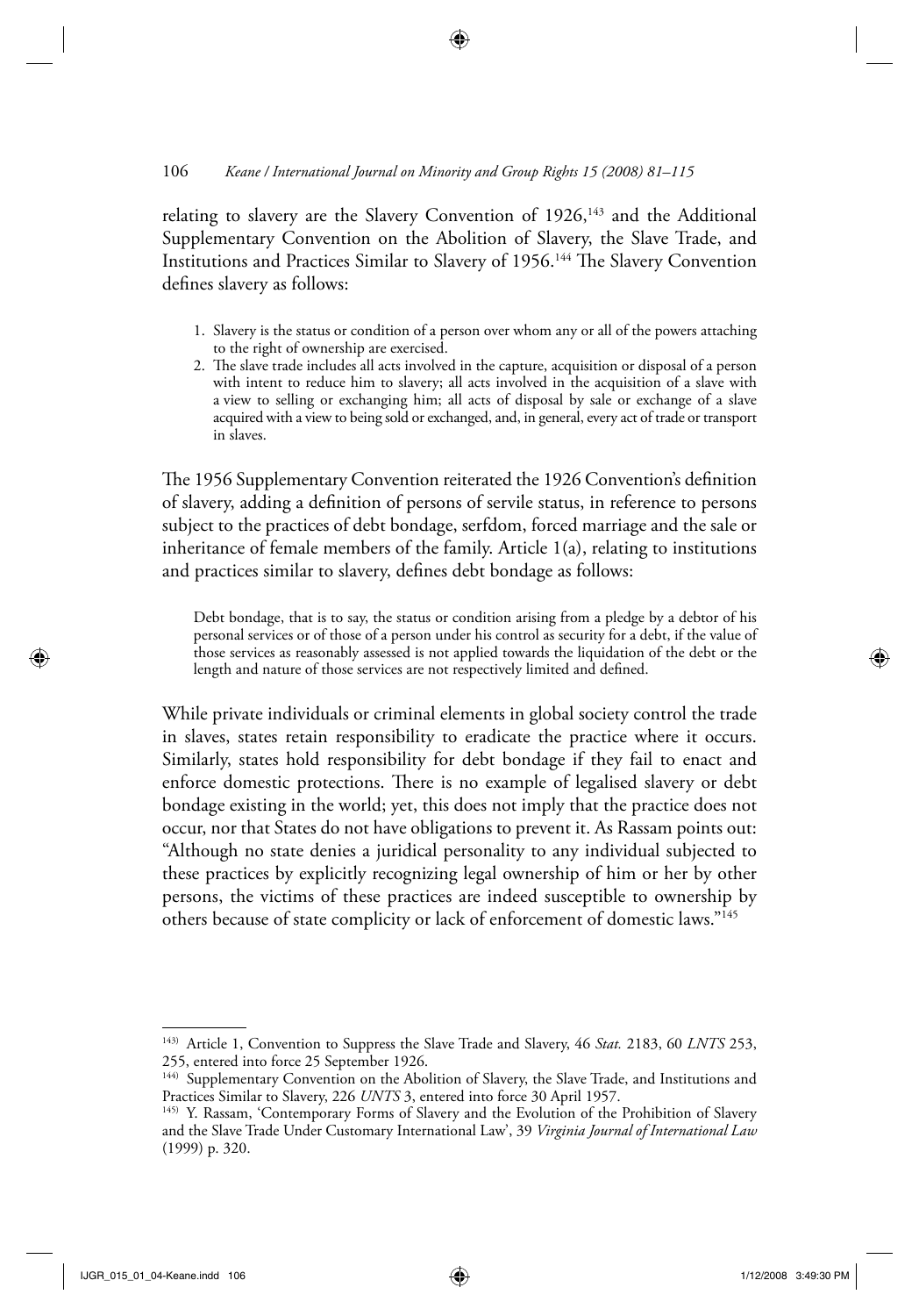States' responsibilities do not consist only of negative obligations generally associated with the *jus cogens* principle. Slavery is also an obligation *erga omnes* , 146 and an emerging doctrine of state responsibility for the acts of private individuals suggests that states are increasingly obliged to be active participants in the fight against slavery in all its forms. In determining circumstances in which conduct is attributable to a state, the International Law Commission's Draft Articles on State Responsibility for Internationally Wrongful Acts of 2001 represents a significant development. The commentary on Article 1 reads as follows:

The term 'international responsibility' in article 1 covers the relations which arise under international law from the internationally wrongful act of a State, whether such relations are limited to the wrongdoing State and one injured State or whether they extend to other subjects of international law. 147

Therefore, states have a responsibility not only to other States for their acts, but also to other subjects of international law, such as international organisations, national liberation movements and, crucially, individuals.<sup>148</sup> Article 2 defines wrongful acts as follows:

There is an internationally wrongful act of a State when conduct consisting of an action or omission:

(a) Is attributable to the State under international law; and

(b) Constitutes a breach of an international obligation of the State.

Positive obligations of states are an emerging principle of international law, as first outlined before the Inter-American Court of Human Rights in the *Velasquez-Rodriguez* case,<sup>149</sup> and formalised in the International Law Commission's Draft Articles. When these principles are applied to the rights of individuals, the continued development of the doctrine of state responsibility is of great relevance to the issue of slavery. International legal doctrine leads to the conclusion that debt bondage is a form of slavery, and states have positive obligations to prevent it.

<sup>146)</sup> *Obligatio erga omnes* were defined by the International Court of Justice as "obligations of a State towards the international community as a whole". *Barcelona Traction, Light and Power Co. Ltd.* ( *Belgium* v. *Spain* ), 1970 ICJ, P33–34 (Second Phase) (Judgement of 5 February 1970).

IJGR\_015\_01\_04-Keane.indd 107 JGR\_015\_01\_04-Keane.indd 1/12/2008 3:49:30 PM /12/2008

⊕

<sup>&</sup>lt;sup>147)</sup> Commentary on International Law Commission Draft Articles on State Responsibility for Internationally Wrongful Acts, 12 December 2001, UN Doc. A/RES/56/83, p. 10, para. 5.

 <sup>148)</sup> A. Cassese, International Law, 2nd ed. (Oxford University Press, 2005) p.71.

<sup>&</sup>lt;sup>149)</sup> *Velasquez-Rodriguez Case*, Inter-Am. Ct. HR, Series C, No. 4 (1989), para. 170. The Court held that "under international law a State is responsible for the acts of its agents undertaken in their official capacity and for their omissions".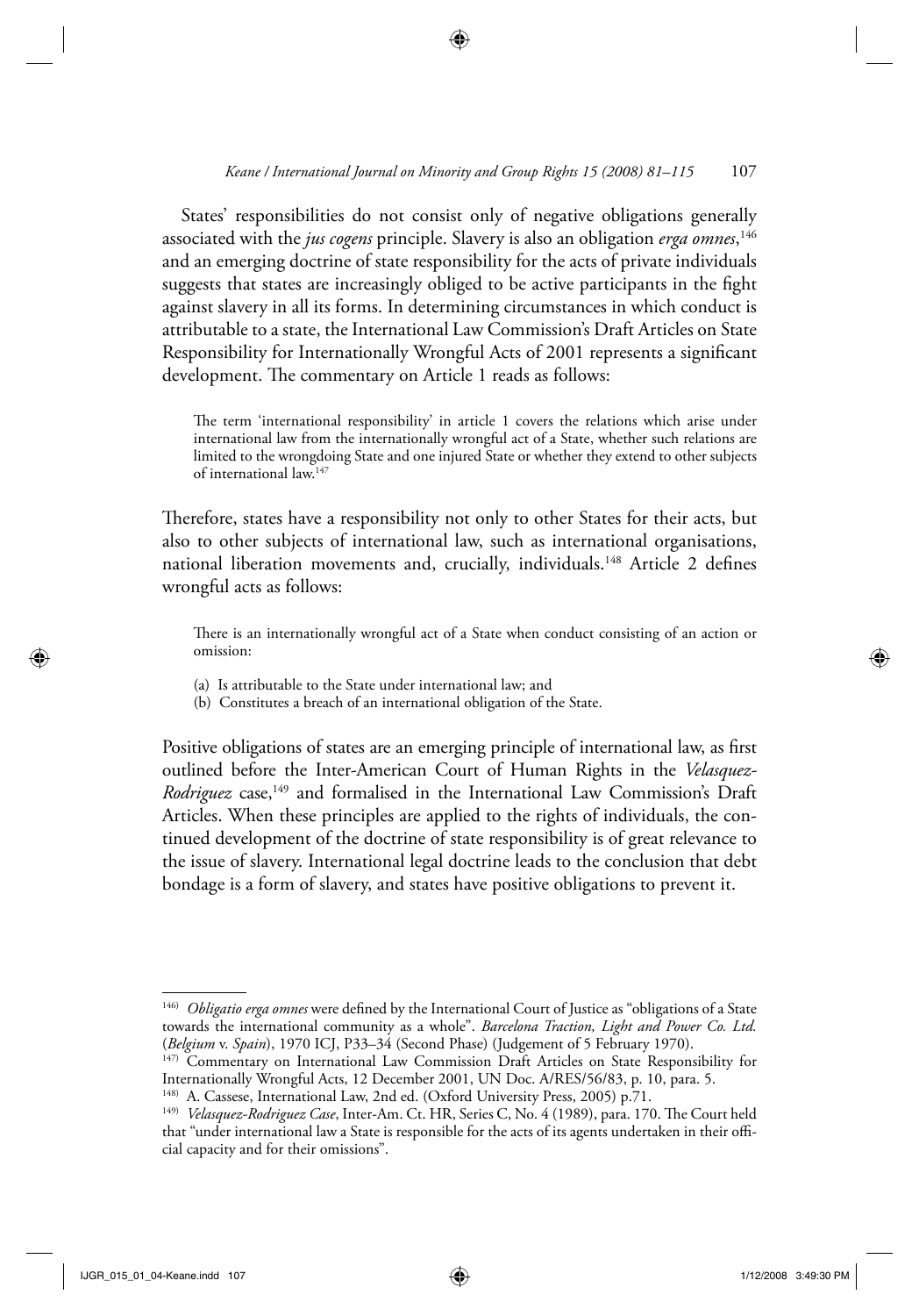⊕

## 4.2 *Debt Bondage in the UAE*

There is strong evidence to suggest that slavery, in the form of debt bondage, is widespread in the United Arab Emirates. There is also evidence that the government of the UAE is failing in its positive obligations to stop the practice of debt bondage within its borders and prosecute those responsible. Furthermore, the government itself is an active participant in the abuse of migrant workers, and is central to a situation of control and debt bondage between employers and employees.

There is little scholarly research in general articles on the situation in the Gulf on contemporary forms of slavery; however, some references to the UAE have been made. Thus, Miers describes how "[d]ebt bondage is not limited to poor countries. It also occurs, for instance, in the oil-rich states of the Persian Gulf." 150 Furthermore, Rassam notes: "Immigrant domestic workers often find themselves in a situation akin to bonded laborers when employers – in countries such as Kuwait, the UAE and Saudi Arabia – confiscate their passports."<sup>151</sup>

 In November 2006, Human Rights Watch released a report entitled *Building Towers, Cheating Workers*152 detailing the appalling working and living conditions faced by the migrant construction workers of Dubai, one of the seven emirates which collectively comprise the United Arab Emirates. Despite limiting its scope to the construction workers of Dubai (who number approximately 500,000 out of a total migrant workforce of 2,738,000),<sup>153</sup> the report can legitimately claim to be the first in-depth, on-the-ground study of labour practices in the Arabic Gulf by an organisation of international standing. An aspect of the report describes the situation facing construction workers in Dubai as one of "forced labour".

There is no precise understanding of the meaning of debt bondage; however, researchers for the ILO Social Finance Programme conducted a study into debt bondage in India,<sup>154</sup> described by one scholar as "a significant step forward in our understanding of this form of slavery",<sup>155</sup> and identified factors which "contributed significantly to debt bondage".<sup>156</sup> These include: assymetric information, financial and labour market monopolies, multiple roles of employers and in-kind

IJGR\_015\_01\_04-Keane.indd 108 JGR\_015\_01\_04-Keane.indd 1/12/2008 3:49:30 PM /12/2008

◈

 <sup>150)</sup> S. Miers, 'On Slavery and Islam in African History: A Tribute to Martin Klein', 34 *Canadian Journal of African Studies* (2000) p. 728.

 <sup>151)</sup> Rassam, *supra* note 145, p.326.

 <sup>152)</sup> Human Rights Watch, *Building Towers, Cheating Workers* , 2006, available at<hrw.org/ reports/2006/uae1106/>.

 <sup>153)</sup> *Ibid.* , pp. 2, 6.

<sup>&</sup>lt;sup>154)</sup> ILO Social Finance Programme, *The Prevention of Debt Bondage with Microfinance-led Services*, available at <www.ilo.org/public/english/employment/finance/download/daru.pdf>.

<sup>155)</sup> K. Bales, 'International Labor Standards: Quality of Information and Measures of Progress in Combating Forced Labor', 6(24) *Comparative Labour Law and Policy Journal* (2002) p. 337. 156) *Ibid.*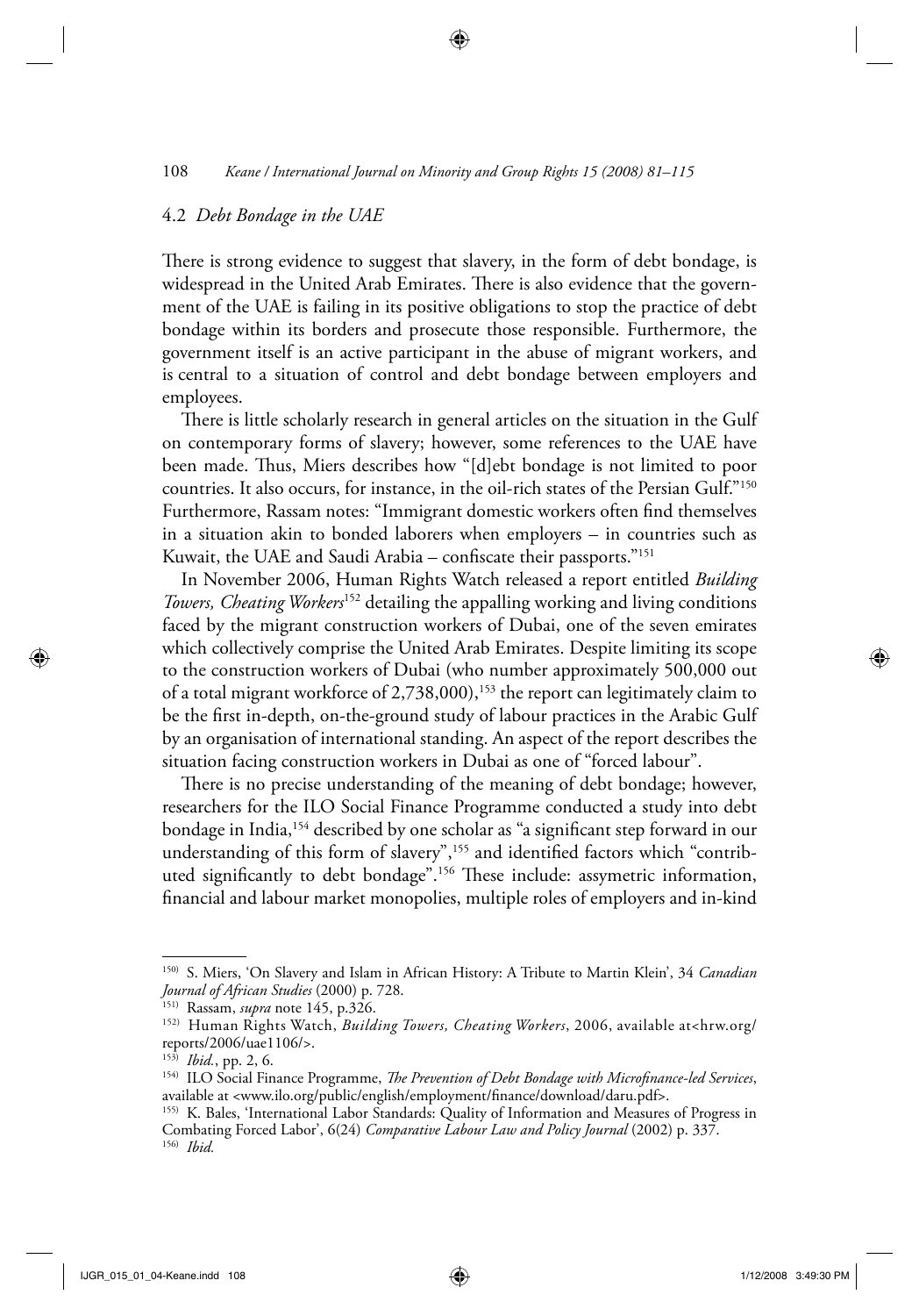linkages. Although the 2006 Human Rights Watch report is careful to avoid any direct reference to debt bondage, when we compare its findings to the findings of the ILO report, these "contributing factors" are apparent in the UAE.

⊕

The ILO report describes the first factor, that of "assymetric information", as follows: "Families vulnerable to bondage are generally illiterate. There is an inverse correlation between a family's understanding of its contractual relationship with the employer and its vulnerability to bondage."<sup>157</sup> In its response to the draft labour law of 2007, Human Rights Watch stated that "unscrupulous employers and labor recruiters at times take advantage of migrant workers' language barriers, lack of familiarity with local law and practice, and fear of dismissal and deportation to deceive migrant workers about their terms of employment, including type of work, salary, and working conditions". 158 In their report on construction workers, a similar observation was made: "The majority of migrant construction workers are illiterate and unaware of their rights in the UAE."<sup>159</sup>

Secondly, with regard to "financial and labour market monopolies", the ILO report states: "Employers have significant leverage to link the labour and credit contracts and to define the loan terms. Some employers actively entice workers to take a loan as it allows them to trap the labourers in a cycle of indebtedness and exploitation."<sup>160</sup> The Ministry of Labour is outspoken on the issue of recruitment agents, threatening closure via the press,<sup>161</sup> but in reality little is done to curb these agents' activities. According to Human Rights Watch: "[The UAE government], having made a point of passing a law that bans both local recruitment agencies and local employers from charging workers any fee in connection with the recruitment or employment process, has made little effort to punish recruiting agents who persist in making these charges, or the employers who are complicit."<sup>162</sup>

Thirdly, the ILO Report highlights the "multiple roles of employers": "Multiple social and political roles of employers (or their relatives) in the community also appear to increase the vulnerability of labourers to exploitation. Direct or indirect influence in locally elected bodies and/or in the law and order system (police/ judiciary) allows employers to prevent labourers from taking legal action."<sup>163</sup> Several factors combine to ensure migrant workers are particularly vulnerable to

 <sup>157)</sup> ILO Social Finance Programme, *supra* note 154, p. 5.

 <sup>158)</sup> Human Rights Watch, *supra* note 3, p. 15.

 <sup>159)</sup> Human Rights Watch, *supra* note 152, p. 17.

 <sup>160)</sup> ILO Social Finance Programme, *supra* note 154, p. 5.

<sup>&</sup>lt;sup>161)</sup> See for example Gulf News, 9 January 2007, available at <archive.gulfnews.com/indepth/labour/ visas\_and\_the\_law/10095849.html>.

 <sup>162)</sup> Human Rights Watch, *supra* note 152, p. 11.

 <sup>163)</sup> ILO Social Finance Programme, *supra* note 154, p. 5.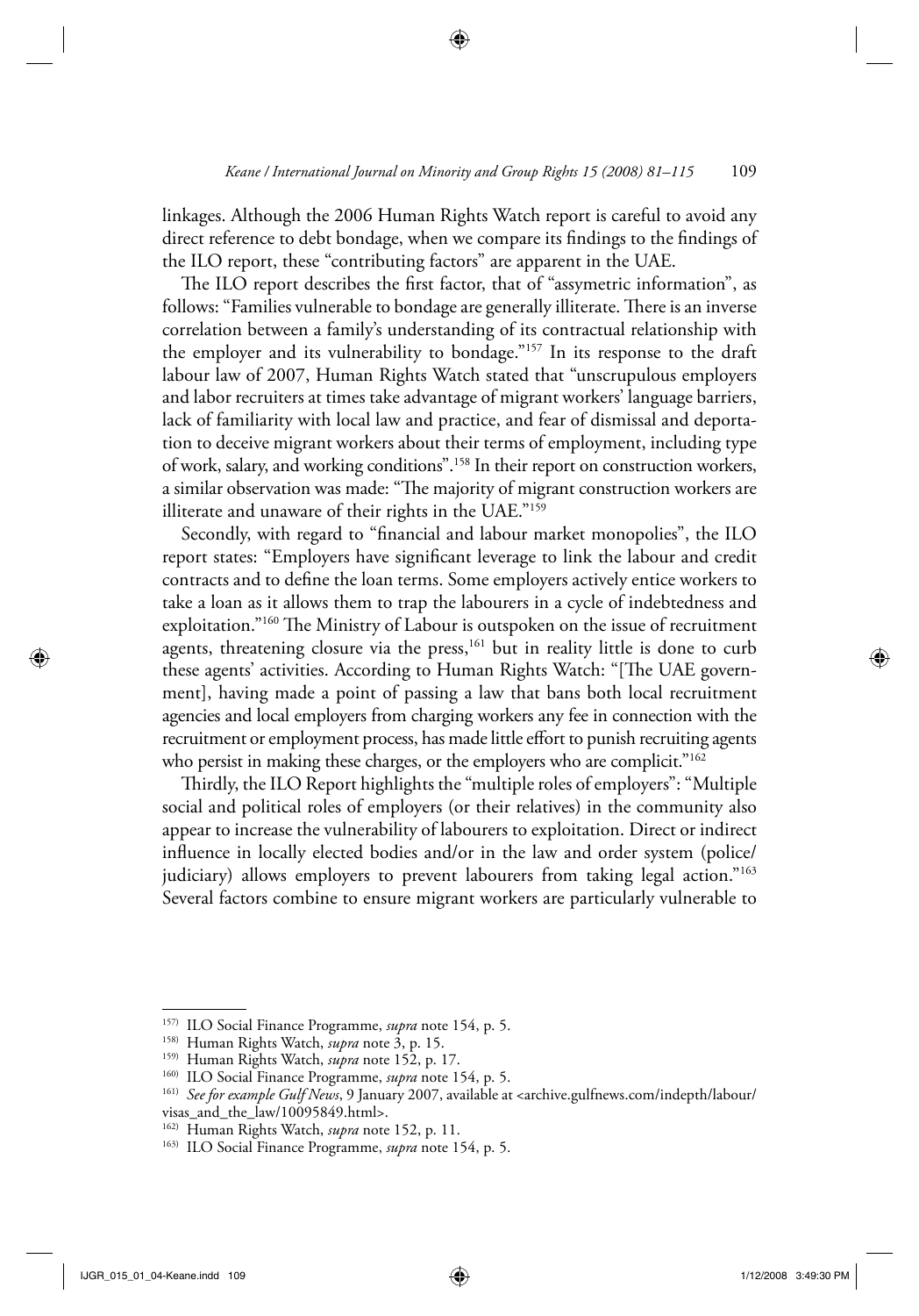this type of discrimination in the UAE. Due to domestic laws on business ownership, quotas on the number of UAE nationals in the public sector and in the law and order system and the deeply tribal composition of Emirati society, Emirati nationals and extended members of large families fill multiple crucial roles.

⊕

 Every business in the UAE, except those within government-run free trade zones, must be majority owned by a UAE national. In addition, the country's Emiratisation programme<sup>164</sup> has put quotas on the number of UAE nationals who must be employed in the public sector and certain parts of the private sector. Bodies such as the police and the Ministry of Labour are staffed with UAE nationals. A situation exists, therefore, where UAE nationals, who comprise a mere five per cent of the country's workforce, 165 own almost all of the enterprises in the country and hold positions of absolute authority in the law and order system.

The tribal nature of Emirati society further increases the likelihood of nepotism. In the UAE, "a person's individual existence is embedded in his [tribal] group, which is committed to him because of their common descent. The members of this group of common descent have a corporate responsibility to provide support and protection." 166 Tribal groups can be extremely large given that a person's tribal name "could also be the name of a forebear of countless generations back, who is considered the 'patron' or eponym of the many groups of families, which see themselves as his offspring".<sup>167</sup> Human Rights Watch found clear evidence of collusion between the law and order system and enterprises:

 Some of the ministry [of labour]'s arbitrators have been accused of protecting the interests of construction companies… Human Rights Watch has not been able to document a single instance when an employer was sanctioned, either by prison time or financial penalties, for failing to pay its workers.<sup>168</sup>

 Fourthly, the ILO report refers to "in-kind linkages" as determinitive of bonded status: "In-kind remuneration allows employers to hide low wage levels. For example a worker's remuneration package may include food, security, shelter, clothing, health or other essentials. In-kind compensation promotes dependency,

⊕

IJGR\_015\_01\_04-Keane.indd 110 JGR\_015\_01\_04-Keane.indd 1/12/2008 3:49:30 PM /12/2008

<sup>&</sup>lt;sup>164)</sup> The Emiratisation programme is run by a government body, Tanmia. Further information available at <www.tanmia.ae>.

 <sup>165)</sup> Human Rights Watch, *supra* note 3.

<sup>166)</sup> F. Heard-Bey, 'The Tribal Society of the UAE and its Traditional Economy', in I. Al Abed and P. Hellyer (eds), *United Arab Emirates: A New Perspective* (Trident Press, 2001) pp. 98–117, available at <uaeinteract.com/uaeint\_misc/pdf/perspectives/04.pdf>.

 <sup>167)</sup> *Ibid.*

 <sup>168)</sup> Human Rights Watch, *supra* note 152, p. 12. It should be pointed out that a recent article in the *Gulf News*, 16 July 2007, claims that 102 companies have been fined a total of AED 1,000,000 (USD 270,000). These claims, however, cannot be substantiated, available at <archive.gulfnews. com/indepth/labour/Pay\_and\_conditions/10139541.html>.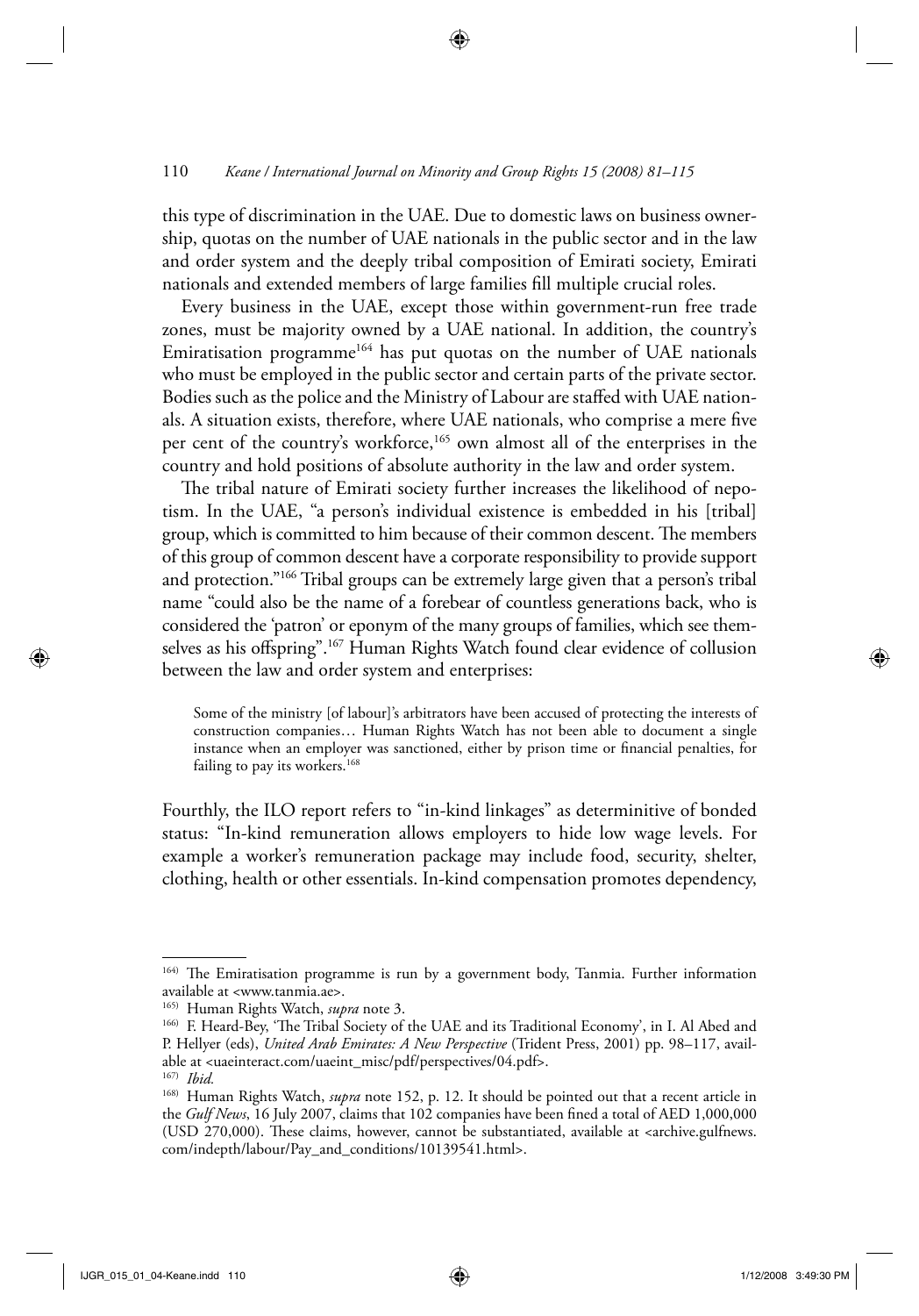whereas monetary benefits would allow workers to make basic life choices."<sup>169</sup> The key issue here is one of reliance on an employer for basic necessities.

 Migrant workers in the UAE are dependent on their employer for housing and health. Article 85 of the UAE draft labour law<sup>170</sup> requires employers to cover the costs of workers' healthcare, including coverage of migrant workers on arrival. As this excerpt from the Human Rights Watch report underlines, workers are entirely dependent on their employers:

 While employers may 'switch contracts', the workers have no freedom to initiate a change of job and go to a different employer. For a migrant worker, changing jobs within the UAE is a cumbersome, bureaucratic process and requires the consent of the original employer. To begin with, labor regulations require a worker to have completed two years of service with his current employer before being entitled to switch employers. He may seek only the same kind of job, and there must be no UAE national available for the job. Most significantly, in order to move to a new employer, a worker must obtain a 'letter of no objection' from his current employer and request the Ministry of Labor to reregister his visa and work permit in the name of the new employer. The fact that employers usually hold on to workers' passports makes it even more difficult for the worker to switch jobs.<sup>171</sup>

 A worker who attempts to change employers without the consent of his current employer therefore runs the risk of losing shelter, access to healthcare and the means to feed himself. Employers do not so much promote dependency as create absolute dependency.

The workers themselves are in no doubt as to their status. A Dubai psychiatrist, commenting on the suicide of a worker whose employer had withheld his wages and refused to give him money for medical treatment, commented:

 When these workers reach here and they realize what they have gotten themselves into and see that they've lost everything, they react to it. They feel trapped as they now know they can't go back either. There's no escape. They know that they are in a bonded labor type of situation and are reacting to what they think is the biggest mistake in their life, an irreparable loss. It is the reaction to this loss which can lead to suicidal contemplation.<sup>172</sup>

 Further analysis of the ILO and Human Rights Watch documents substantiates workers' belief that they are living in conditions of debt bondage. According to Human Rights Watch, "[workers] devote most of their pay during their first two years of employment to servicing the loans".<sup>173</sup> This, according to the ILO report, constitutes debt bondage: "Bondage itself is not linked to the duration of contracts.

IJGR\_015\_01\_04-Keane.indd 111 Johann July (♦) Johann July 1/12/2008 3:49:30 PM /

 <sup>169)</sup> ILO Social Finance Programme, *supra* note 154, p. 5.

 <sup>170)</sup> Human Rights Watch, *supra* note 3.

 <sup>171)</sup> Human Rights Watch, *supra* note 152, p. 38.

<sup>&</sup>lt;sup>172)</sup> 'Worker Borrowed to Buy Stamp for Suicide Letter', *Construction Week*, No. 83, 6-19 August 2005.

 <sup>173)</sup> Human Rights Watch, *supra* note 152, p. 8.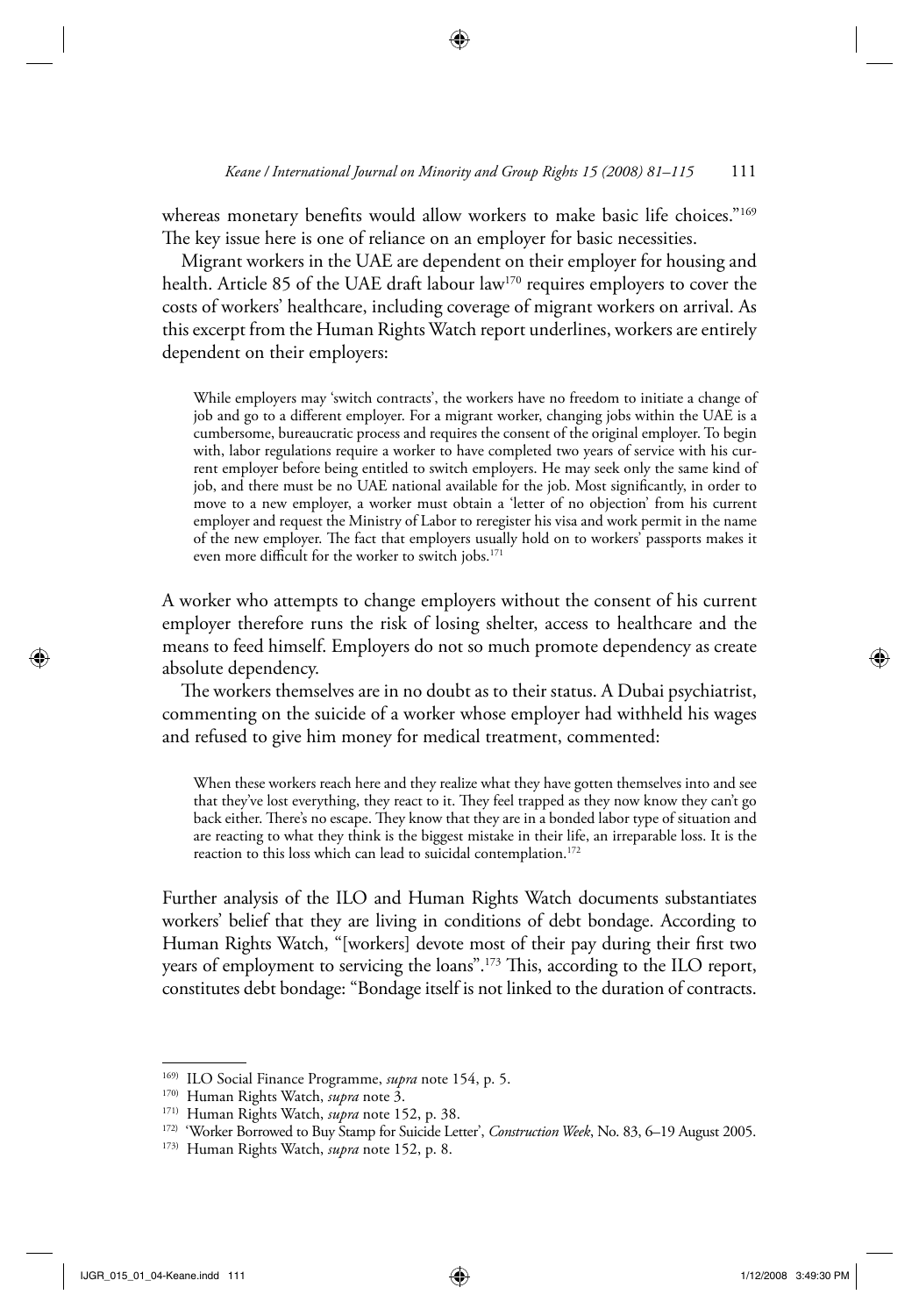One can be bonded for a month or for a lifetime."<sup>174</sup> In addition, data on the UAE is rare – the Human Rights Watch report is, in all likelihood, only an indication of the potential levels of abuse. There are no organisations on the ground in the UAE collecting information on the treatment of migrant workers. The Human Rights Watch report covered only the construction industry in just one emirate.

⊕

 As outlined, the government of the United Arab Emirates has *erga omnes* obligations to prevent the practice of debt bondage on its territory, in line with established principles of international law. It is not meeting these obligations. The practice of charging migrant workers for their recruitment, rendering them in debt for several years, is widespread. Yet,

[the UAE government] has made little effort to punish recruiting agents who persist in making these charges, or the employers who are complicit, nor has it acted against the circumvention of the law by UAE employers and recruitment agents who 'outsource' charging workers fees to recruitment agents located in source countries. The federal government's efforts to counter employers' withholding of wages has been sporadic, at best.<sup>175</sup>

 Human Rights Watch eschews the use of the term slavery, preferring to characterise the situation as one of forced labour;<sup>176</sup> however, it would be a mistake to assume that slavery is a crime of times past. It manifestly is not. The number of slaves in the world today is estimated to be 27 million, $177$  and according to experts in contemporary forms of slavery, the most common form of enslavement is debt bondage.<sup>178</sup> Debt bondage is classed as a form of slavery in the 1956 Supplementary Convention, and as such its prohibition is enshrined in Article 4 of the Universal Declaration of Human Rights,<sup>179</sup> in Article 8 of the International Covenant on Civil and Political Rights, 180 in Article 4 of the European Convention on Human Rights<sup>181</sup> and in Article 6 of the American Convention on Human Rights.<sup>182</sup>

IJGR\_015\_01\_04-Keane.indd 112 JGR\_015\_01\_04-Keane.indd 112 JGR\_015\_01\_04-Keane.indd 112

⊕

 <sup>174)</sup> ILO Social Finance Programme, *supra* note 154, p. 7.

 <sup>175)</sup> Human Rights Watch, *supra* note 152, p. 11.

<sup>&</sup>lt;sup>176)</sup> In their 2006 report on construction workers, Human Rights Watch is careful to avoid any direct reference to either debt bondage or forced labour. Nevertheless, five months later in their March 2007 report on the draft labour law, there are eight references to forced labour and one reference to debt bondage. Forced labour, outlawed by the Convention Concerning Forced or Compulsory Labour (ILO No. 29, 39 *UNTS* 55, entered into force 1 May 1932), is considered to differ from slavery in that it has a derogable character and is not a norm of *jus cogens*. <sup>177)</sup> Bales, *supra* note 155, p. 343.

<sup>&</sup>lt;sup>178)</sup> K. Bales, *Disposable People: New Slavery in the Global Economy* (University of California Press, 1999) p. 19.

<sup>179)</sup> Universal Declaration of Human Rights, General Assembly resolution 217A(III), UN Doc. A/810 at 71 (1948).

 <sup>180)</sup> Article 8, International Covenant on Civil and Political Rights, 19 December 1966, *Fed. Reg.* 45, 934 (1993), 999 *UNTS* 171.

 <sup>181)</sup> European Convention for the Protection of Human Rights and Fundamental Freedoms, 4 November 1950, 213 *UNTS* 221.

<sup>&</sup>lt;sup>182)</sup> American Convention on Human Rights, 7 January 1970, OEA/Ser. K/XVI/1.1, Doc. 65, Rev. 1, Corr 1, 1141 *UNTS* 123, 9 *ILM* 99 (1970).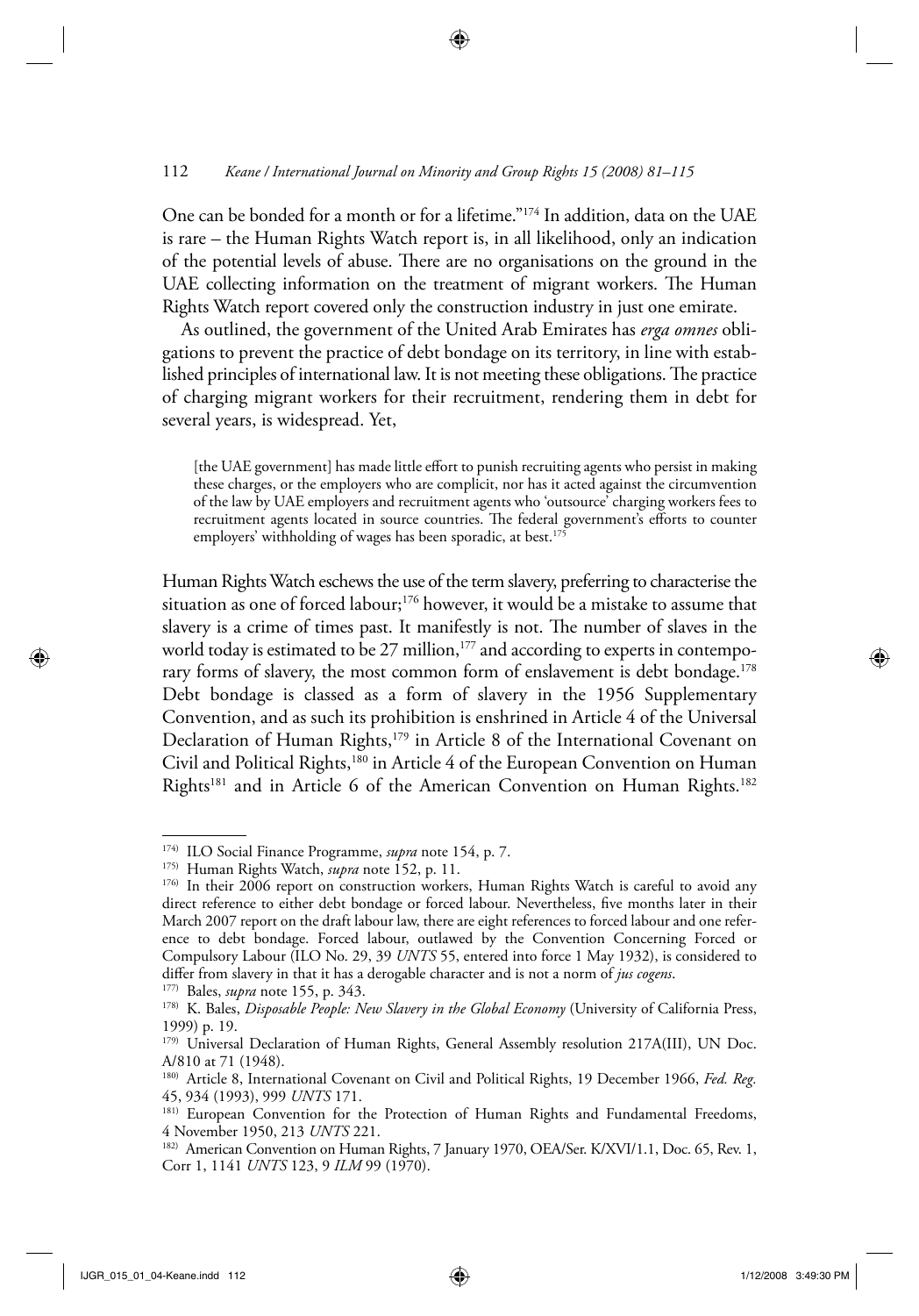The issue of whether or not it is a contemporary or a classic form of slavery is of limited importance for, as Bales points out, "[y]ou can no more expect historical forms of slavery in contemporary societies than you can expect to find 19th century forms and expressions of social class". 183

⊕

It is currently impossible to put a figure on exactly what proportion of the UAE's 2.78 million migrant workers are enslaved, but it is clear that many are. The UAE is in breach of its responsibilities to stamp out the practice. Debt bondage is being perpetrated by agents and sponsors with the tacit consent of the UAE government.

#### 4.3 *Collusion Between Government and Employers*

 It is underestimating the problem to hold that the UAE's responsibility for instances of slavery on its territory hinges solely on its failure to meet its *erga omnes* obligations, or its positive obligations to address the abuses of non-state actors, as outlined in Article 2 of the International Law Commission's Draft Articles on the Responsibility of States for Internationally Wrongful Acts. In the United Arab Emirates, as in other Gulf states against whom many of the same accusations could be levelled, the line between state and non-state actors is blurred. In Dubai, this is the situation, to such an extent that the federal government of Dubai is regularly credited with making takeover bids for private enterprises,<sup>184</sup> and openly exhorts its prominent role in the booming construction business. In October 2005, the *Gulf News* reported that the value of construction contracts in the Gulf was USD 221.4 billion. It outlined the role of government agencies in the business:

 Government entities such as Dubai Municipality, Dubai Properties, Nakheel, Department of Civil Aviation, Ports, Customs and Free Zone Corporation, Dubai Electricity and Water Authority (Dewa) and Emaar Properties are leading all the development activities with the private sector involved to a much lesser extent. Among the leading government organisations, Nakheel has the largest project portfolio with Dh110 billion (\$30 billion) currently under development.<sup>185</sup>

 Not only is the state failing to meet its obligations to stop debt bondage, it is an active participant in the abuse, and one of the principal beneficiaries. As Human

IJGR\_015\_01\_04-Keane.indd 113 JGR\_015\_01\_04-Keane.indd 1/12/2008 3:49:30 PM /12/2008

 <sup>183)</sup> Bales, *supra* note 155, p. 326.

<sup>184)</sup> The most recent and high-profile example was the attempt by Dubai International Capital, regularly referred to as a "state-owned equity firm", to buy a controlling stake in Liverpool Football Club in England. *See further* at <football.guardian.co.uk/News\_Story/0,,1964137,00.html>.

<sup>185) &#</sup>x27;Construction Grows \$4b a Week', Gulf News, 20 October 2005. Figures used in the report are taken from the *Middle East Economic Digest* . Available at <archive.gulfnews.com/articles/ 05/10/20/187788.html>.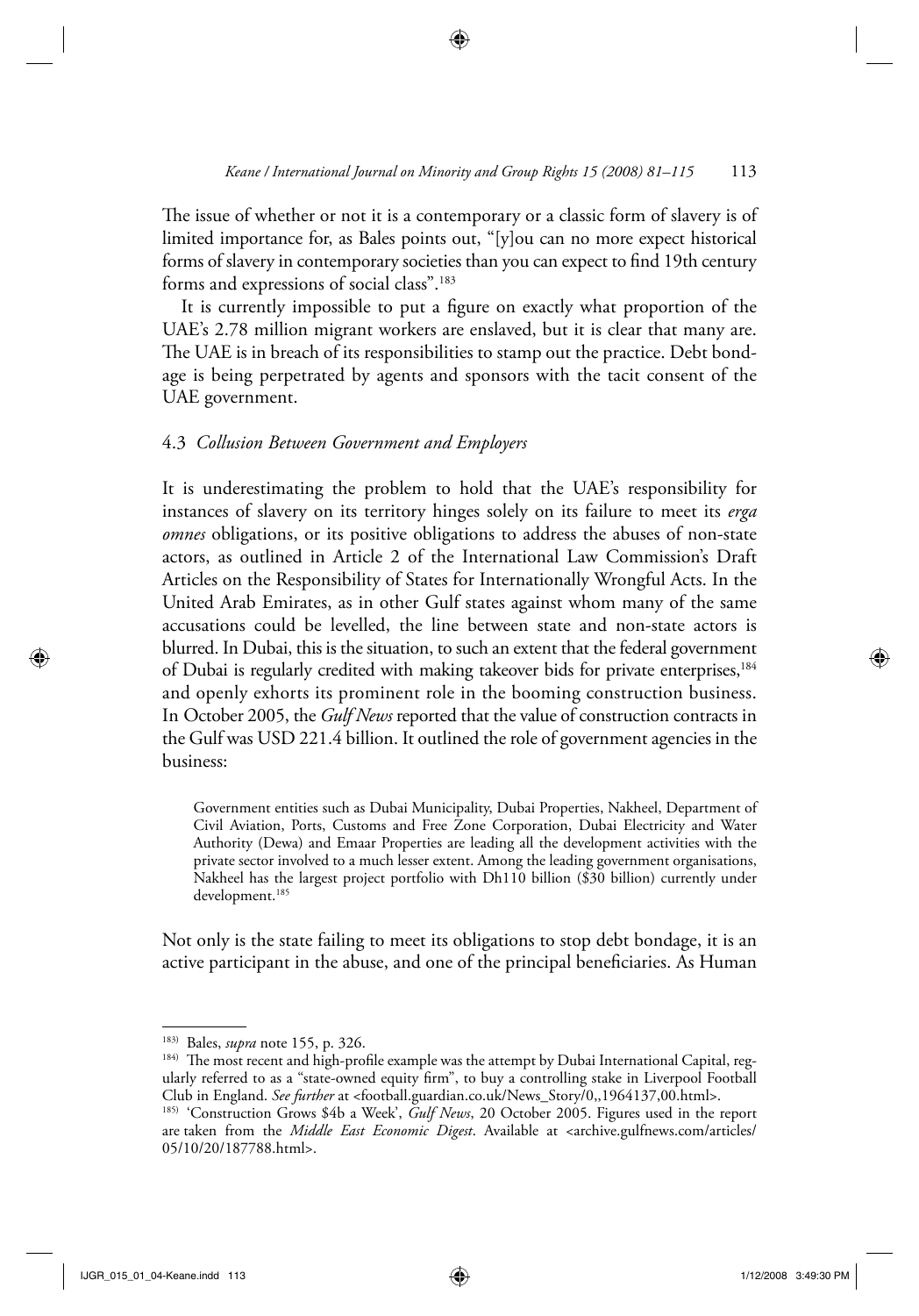⊕

Rights Watch points out, the country's labour laws are ostensibly strong,<sup>186</sup> but the lack of proper enforcement mechanisms and the proscription of trade unions render those laws obsolete, thus underpinning an exploitative labour market which leaves its unskilled workers open to systematic abuse by private individuals. The UAE's failure to include provisions on freedom of association and collective bargaining in its draft labour law of 2007, despite repeated promises to introduce trade union legislation, provides further proof of a government aware of a problem but unwilling to act, because to do so would have serious financial repercussions for the powerful families who run both the country and its most profi table enterprises.

## **5. Conclusion**

◈

The paper has given an overview of a system of exploitation that is taking place in one of the wealthiest states in the world. It has provided a legal analysis of protections in place for migrant workers in the United Arab Emirates. By contrast, it has sought to provide reasons as to why those protections are not working. There are no states in the world which legalise exploitation of workers and debt bondage. Yet, it would be naive to presume that this has resulted in the elimination of these practices. The task of human rights organisations and international institutions is to monitor the implementation of law, and oversee how effective legal provisions are in achieving their formal aims, whether *de facto* as well as *de jure* protection is achieved.

The UAE government offers a smokescreen of legal regulation to cover the abuse of migrant workers taking place on its territory. Section 2 has given an outline of those laws, and has looked at examples of how they fail the majority of the people they are designed to protect: migrant workers, who constitute 95 per cent of the labour population. On a range of issues, such as health and safety, and complaints procedures, egregious violations of rights are occurring. The draft labour law proposed in February 2007 again fails to provide proper remedies. Given the scale of the abuse taking place, the UAE must accept that migrant workers' need to organise. If the myriad of problems and obstacles facing them are to be tackled, they must have the ability to form unions. There is no evidence that the UAE will allow this. It must be accepted by the international community as a result that the UAE has no will to treat its migrant workers justly and humanely.

This is a case which requires international intervention. Some has already taken place, as examined in Section 3 – the treaty bodies and charter bodies of the United Nations have, to some extent, questioned the UAE as to its treatment of

 <sup>186) ?</sup>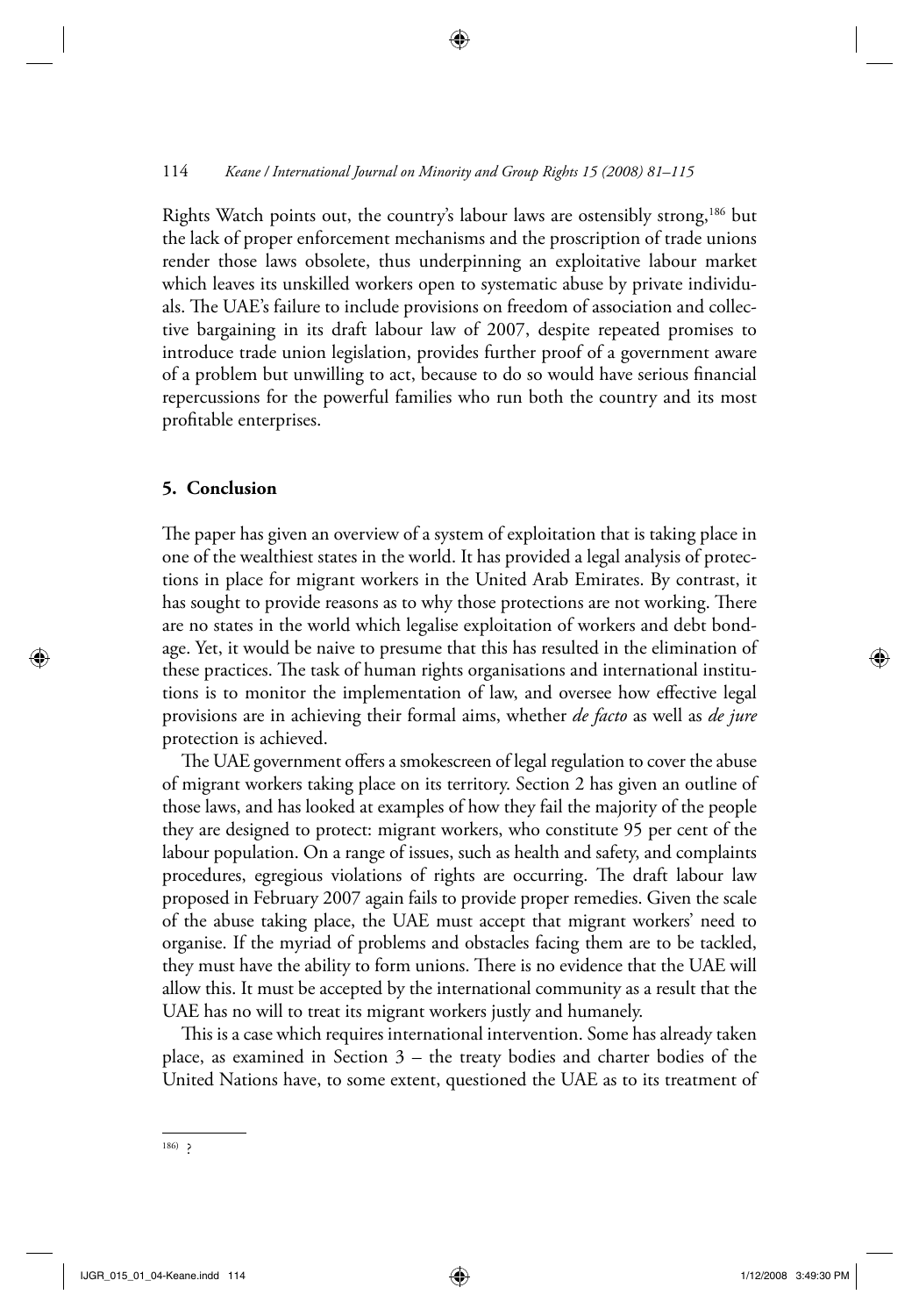⊕

migrant workers. Thus far, the approach has been uncoordinated. The UN bodies must provide robust protections for migrant workers. This should be spearheaded by the Special Rapporteur on the Human Rights of Migrants, who must request an invitation to visit the UAE. If the UAE government wishes to contradict the body of evidence presented in this paper, in two Human Rights Watch reports and in the daily litany of cases reported in local and national newspapers, it should give serious consideration to issuing an invitation. If it does not do so then it is submitted that it is acknowledging the violations taking place. From the point of view of the international treaties, violations of the UAE obligations under the International Covention on the Elimination of All Forms of Racial Discrimination, the Convention on the Rights of the Child and the Convention on the Elimination of All Forms of Discrimination Against Women have been described. Finally, the ILO has a significant role in engaging the UAE, and moving the state towards accepting the need for unions.

 Section 4 notes that bonded labour is endemic in the UAE, in violation of customary norms of *jus cogens*. This form of slavery means that migrant workers spend several years working to pay back debts over which they have no control. These periods of labour are a significant violation of the 1926 and 1956 conventions on slavery. The obligations to prevent debt bondage exist *erga omnes*. Yet, no steps are taken to prevent a practice which is widespread.

The involvement of the government in the system of exploitation is the reason why domestic UAE labour laws will never be effective. The government is deeply involved in industry, and the line between private and public enterprise is so blurred that it must be considered non-existent. The UAE government is profiting enormously from migrant labour, and has no incentive to improve workers' rights. This is extremely difficult to justify. It is shameful in a state of untold wealth that the most basic rights are not granted to migrant workers. In the interests of common justice, improvements must be immediately made to conditions of accommodation, working times in summer, safety regulations, holidays and complaints procedures. Moreover, equal status must be granted to domestic workers, almost exclusively women, who have no protection.

The UAE would gain stability by granting the right to form unions. It would gain respect in the international community, which it desperately seeks. Its tourist industry would not be tainted by newspaper accounts of filthy prison-like camps, suicides and Dickensian hardship. Yet, it seems that wealth is more important than all of this; indeed, the relatively small benefits accrued by refusing migrant workers basic rights are preferred. This problem, unlike many problems facing the world, can be solved. It is simple greed preventing the UAE from doing so. Sustained international criticism is required if meaningful change is to result.

◈